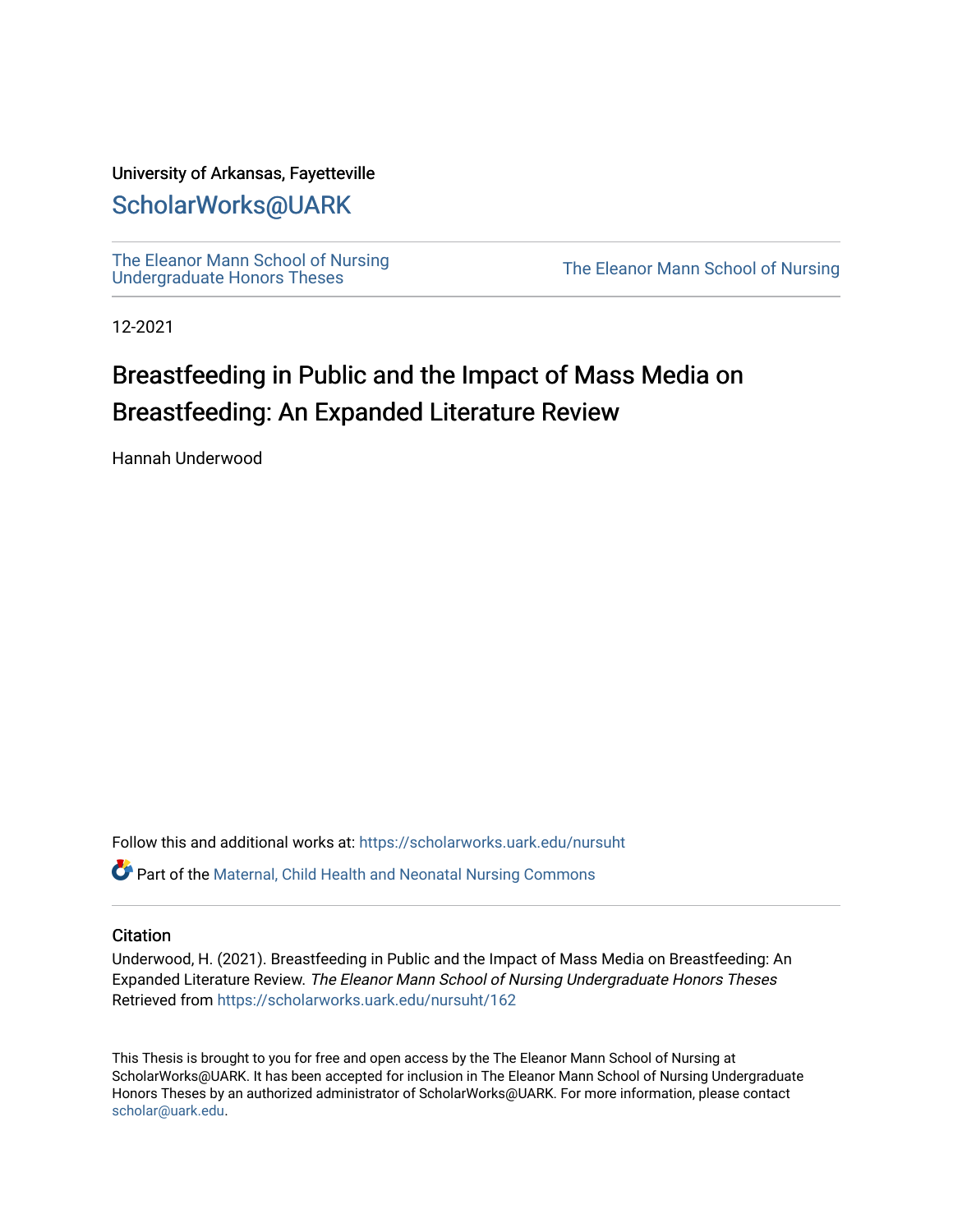# **Breastfeeding in Public and the Impact of Mass Media on Breastfeeding:**

# **An Expanded Literature Review**

Hannah Underwood

Eleanor Mann School of Nursing, University of Arkansas

Faculty Mentor: Dr. Allison Scott

December 9, 2021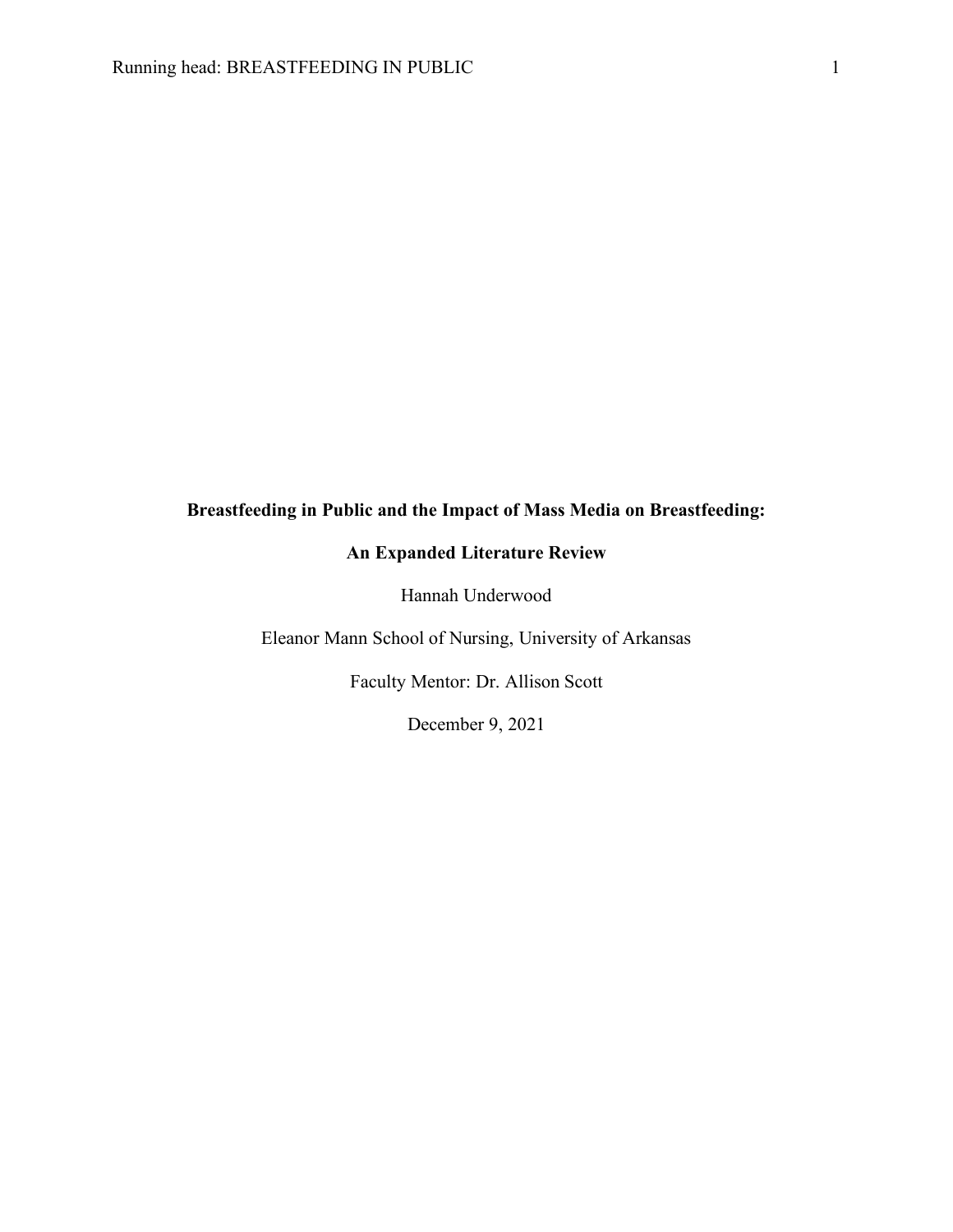### Abstract

The choice a mother makes to breastfeed or to formula feed is a hotly debated topic in the United States today. The benefits of breastfeeding for both mother and baby are undeniable, but breastfeeding is difficult for some due to a plethora of barriers, notably a lack of social support. This literature review evaluates attitudes towards breastfeeding in public and how varying mass media formats can impact perceptions of breastfeeding and potentially breastfeeding implementation. Twenty articles with both qualitative and quantitative data were obtained from Medline Complete EBSCO Host and PubMed for a comprehensive analysis. Among 283 total articles retrieved, 20 met the inclusion criteria for analysis. The results of this analysis indicate that there is lack of support towards breastfeeding in public, which can make mothers less inclined to do so; however, exposure to breastfeeding is associated with greater acceptability, and imagery of breastfeeding presents a way to expose the public to breastfeeding and therefore, make women more comfortable to breastfeed their child. In addition, online breastfeeding support groups can address barriers women face to breastfeeding by providing emotional and educational support. On the other hand, other forms of media (television news, Twitter, newspapers, targeted social media campaigns, and smartphone apps) are not yet utilized effectively for improving attitudes towards breastfeeding and providing support. There is potential for mass media to be influential on improving attitudes towards breastfeeding and providing support, although this area is not yet well-studied. This gap in the literature indicates significant need for more data, specifically on the impact of social media on a mother's choice to initiate and continue breastfeeding.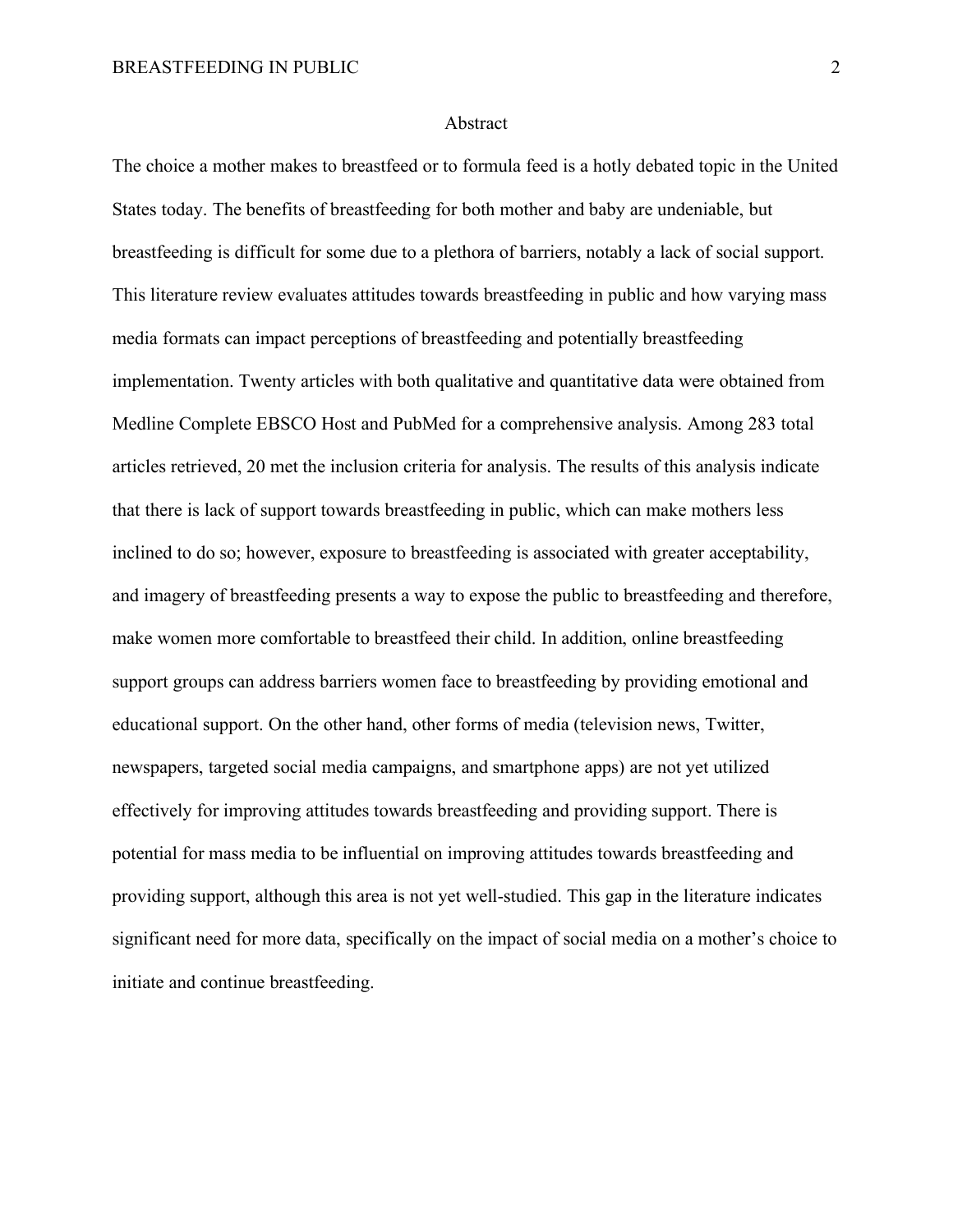# **Breastfeeding in Public and the Impact of Mass Media on Breastfeeding:**

# **An Expanded Literature Review**

# **Importance**

Breastfeeding is a polarizing topic among healthcare providers and the general population alike – contradictory messages of "breast is best" and "fed is best" are echoed among parenting communities today. With that being said, breastfeeding is an important aspect of public health initiatives because the benefits of breastfeeding are undeniable, and breastfeeding offers those benefits free of cost since it is a natural endeavor. The benefits of breastfeeding for babies include "protection against morbidity and mortality, fewer dental malocclusions, higher intelligence, and probable reduction in obesity and diabetes" (Lebron et al., 2019, pp. 1-2). As for breastfeeding moms, benefits include reduced risk of breast cancer and ovarian cancer, facilitated postpartum weight loss, reduced risk of diabetes, and improved spacing between births (Lebron et al., 2019). For the public health sector as a whole, improving exclusive breastfeeding at six months to 90% in the United States as recommended by the World Health Organization (WHO), would result in the United States (U.S.) government saving 13 billion dollars, along with the lives of 20,000 mothers and 800,000 children annually (Hitt et al., 2017; Moukarzel, Rehm, del Fresno, et al., 2020). However, breastfeeding rates in the United States remain low; 81.3% of women attempt to breastfeed, but only 44.4% exclusively breastfeed at three months, and only 22.3% of women exclusively breastfeed at six months, which is well below the WHO goal of having 90% of postpartum moms breastfeed exclusively until six months (Foss & Blake, 2018). Moreover, there is a disparity within the United States among differing races; only 74% of African American babies are ever breastfed, compared to 86.6% of White babies and 82.9% of Hispanic babies (Dauphin et al., 2020). These low rates of breastfeeding may be due to barriers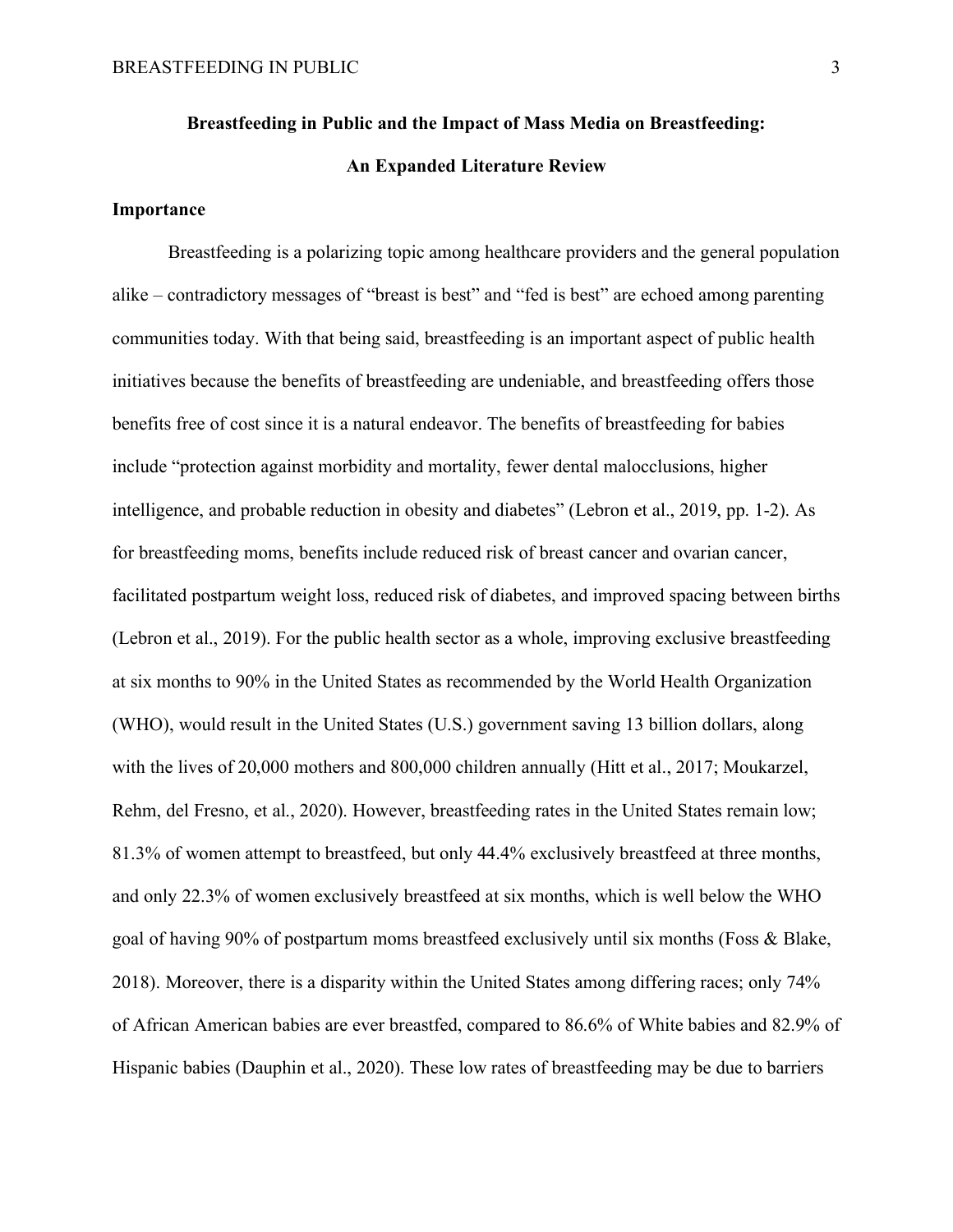to breastfeeding in modern-day society. The most commonly reported barriers to breastfeeding include work environments that aren't conducive to pumping or maternity leave, unsupportive breastfeeding culture, lack of educational resources, confusing recommendations from healthcare providers, lack of support from family and friends, perceived judgment to breastfeeding in public, cultural beliefs around breastfeeding, pain and discomfort, and shame or embarrassment (Dauphin et al., 2020; Chan & Whitfield, 2020; Coughlin, 2016). Additionally, the mass advertising for infant formula that occurs in the United States presents formula as a recommended option; in 2003, more than fifty million dollars were spent on 10,000 advertisements for infant formula (Bylaska-Davies, 2015). The current culture around breastfeeding in the United States reflects a disconnect in that breastfeeding is legally protected, and many in the scientific community claim that "breast is best," but doing so in public is unacceptable. This places great pressure on mothers to not only make the best choice for themselves and their babies, but to take society's view into consideration as well. Mass media has an opportunity to impact people's beliefs about breastfeeding and breastfeeding practices, particularly social media. According to Statista Research Department, as of October 2021, Facebook has approximately 2.895 billion users, Instagram has 1.393 billion users, and Twitter has 463 million users worldwide (Statista, 2021). Therefore, the mass media presents multiple options to make an impact on breastfeeding attitudes and behaviors amongst the billions of users, from targeted social media campaigns on Twitter, to support groups on Facebook, to sharing photos of breastfeeding on Instagram.

# **Gap in literature**

As stated in multiple of the articles reviewed, the attitudes held towards breastfeeding in public and the impact of mass media on breastfeeding attitudes and behaviors have not been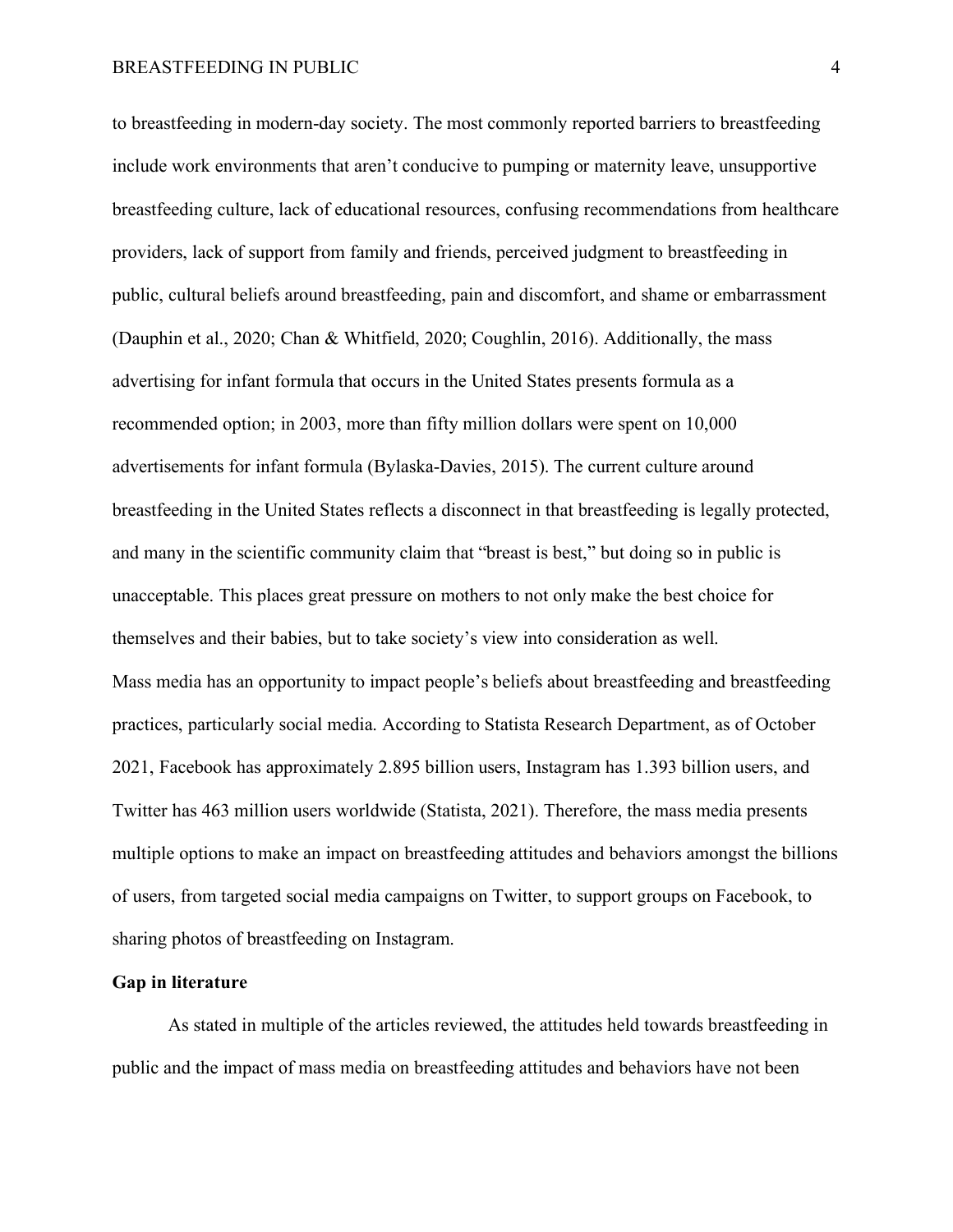well-studied. This is likely due to the fact that it is difficult to conduct surveys far-reaching and definitive enough to reflect the attitudes of the general population, and because social media has not primarily been used for educational purposes. This literature review seeks to close some gaps in literature by closely analyzing attitudes towards breastfeeding, and looking for potential in existing data regarding impact of mass media on breastfeeding to determine how social media can be used to help women overcome barriers to breastfeeding in order to increase breastfeeding rates worldwide. There is limited data on how social media *directly* affects breastfeeding rates of initiation, duration, and exclusivity, but this literature review seeks to find correlations in how varying approaches to breastfeeding exposure and education among differing mass media formats can potentially impact breastfeeding practices.

# **Purpose**

The purpose of this literature review is to synthesize evidence and data from relevant journal articles to demonstrate the attitudes towards breastfeeding in public and how mass media can impact breastfeeding practices. My research question was: What are the current attitudes towards breastfeeding, specifically in public among both caregivers and the general population, and how can mass media impact perceptions of breastfeeding along with implementation of breastfeeding? I hypothesize that current attitudes towards breastfeeding are negative regarding doing so in public, but that mass media can be utilized to increase breastfeeding rates worldwide and improve attitudes towards breastfeeding in public.

# **Methods**

# *Information Sources*

Medline Complete EBSCO Host and PubMed were the databases used to search for literature for the purpose of this review.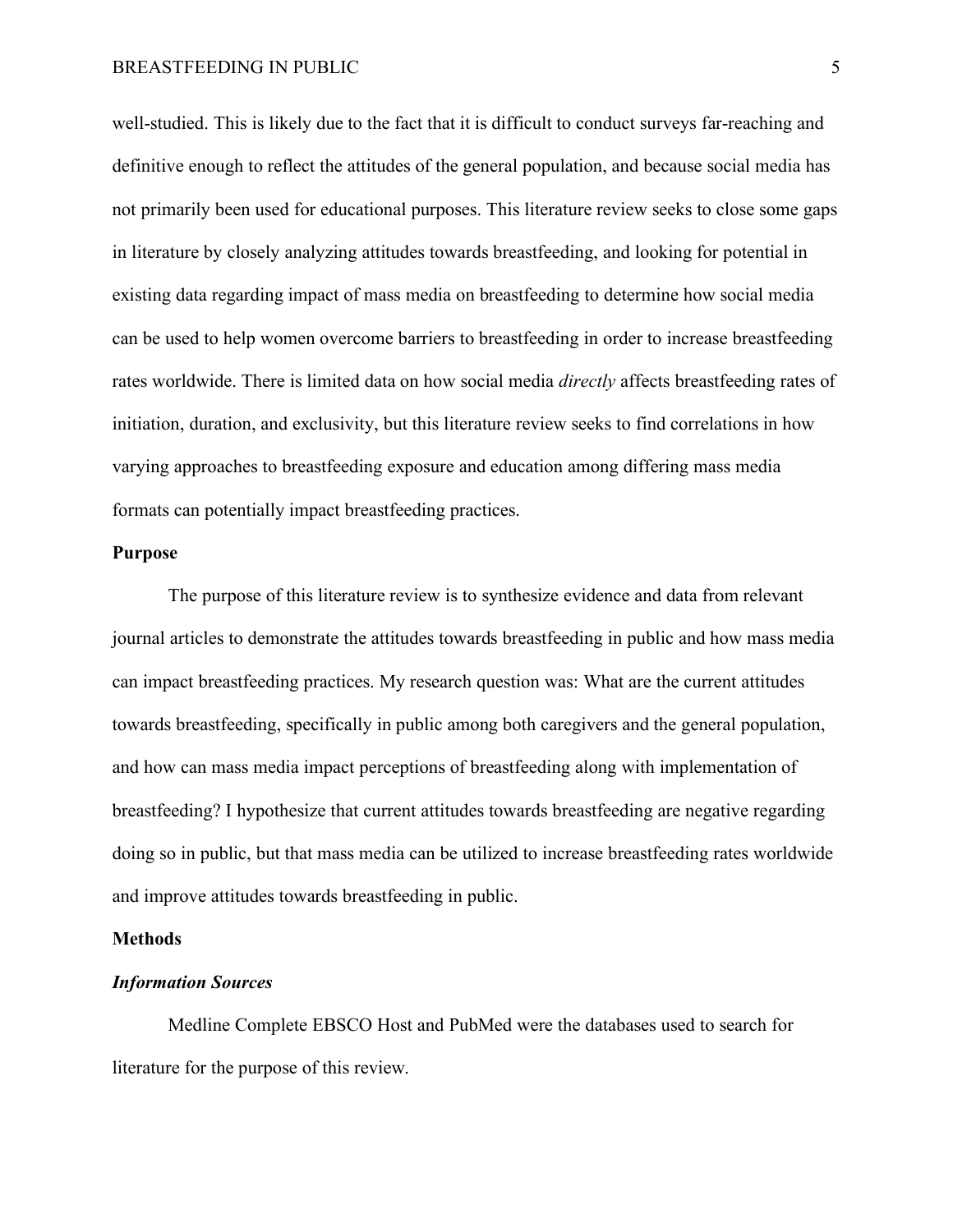# *Search Strategy*

The Boolean phrases used to conduct this search on Medline Complete EBSCO Host and for literature describing the attitudes towards breastfeeding and the impact of social media on breastfeeding were "breastfeeding" and "breastfeeding in public." Additionally, I limited the search of literature to full text and English language only. I also applied the expanders of "apply related words," "also search within the full text of the articles," and "apply equivalent subjects." This resulted in a total of 173 articles. For PubMed, the Boolean phrases used to search for literature were initially "breastfeeding" and "breastfeeding in public," but this resulted in 4,711 articles, so the phrase "media" was added to the search terms in order to narrow down the list of literature. I also applied the limiters of full text and English language only, but there were no expanders available on the PubMed database. Once "media" was included, the search resulted in 132 articles.

### *Inclusion/Exclusion Criteria*

Inclusion of literature for my literature review was initially based on my PICO question – in mothers of newborn children, does social media portrayal of breastfeeding compared to general attitudes towards breastfeeding impact their choice to breastfeed their child? However, as I began reading the literature and discovered that there is limited data on how social media portrayal of breastfeeding can impact a mother's choice to breastfeed her child, and that the attitudes of others have a significant impact on if mothers choose to breastfeed, I decided to expand my inclusion criteria and re-develop my research question. I then included all articles that mentioned the impact of any form of media on breastfeeding – be it social media, television, or print media – as well as articles that mentioned attitudes towards breastfeeding among mothers and non-caregivers alike. Articles were excluded if they merely expressed opinion, if the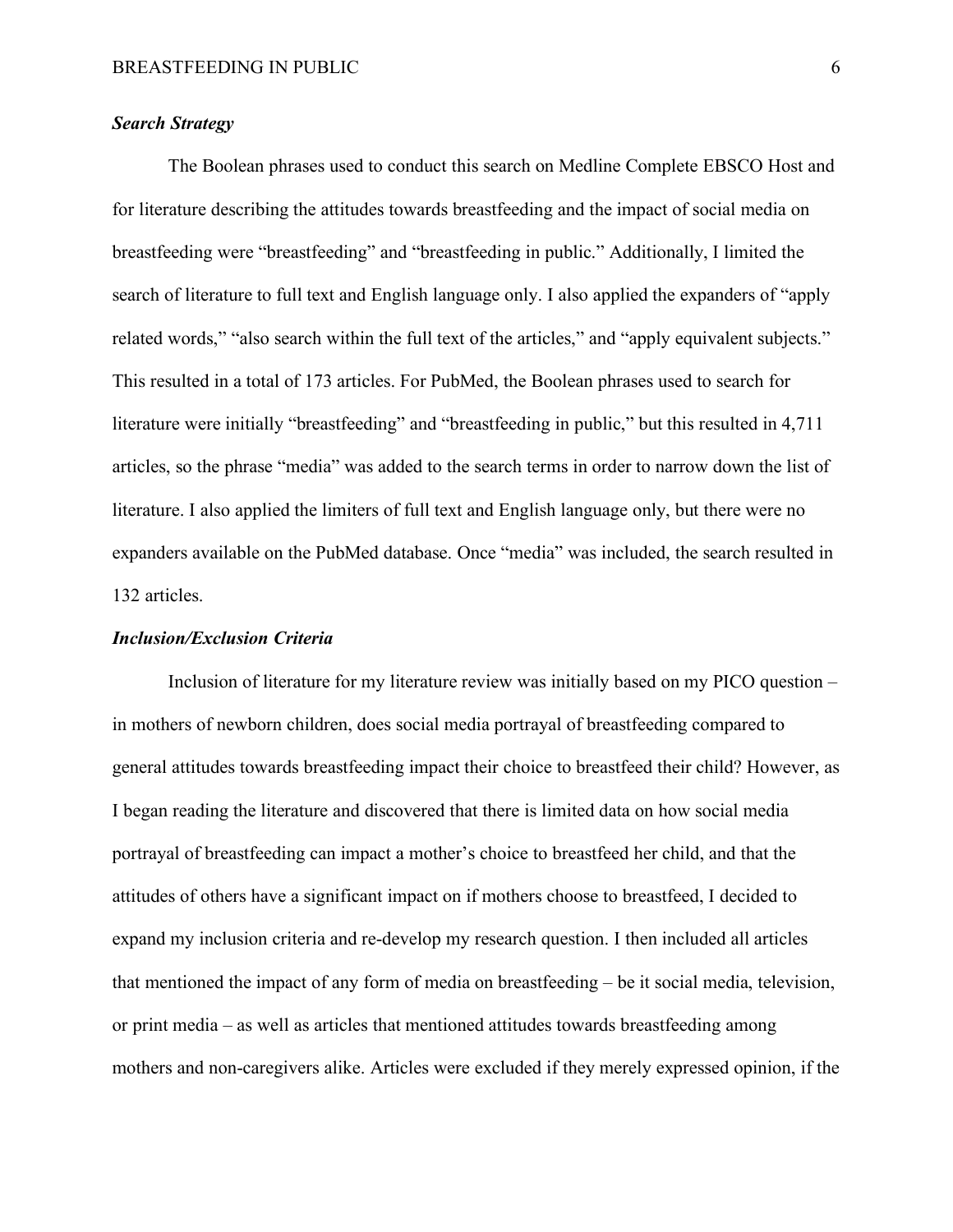focus was among specific breastfeeding populations (e.g. teen mothers, overweight women, and first-time mothers), if it examined physiological effects of breastfeeding on the mother, or if the research was published prior to 2015. I used the time constraint of 2015-2021 for the gathering of my articles to allow for accurate, pertinent data; allowing my search criteria to go one year beyond the past 2016 allowed me to analyze more data regarding opinions towards breastfeeding, as there is limited data overall. The research published by Asiodu (2015) was included in my literature review because it is the only article I found that is a primary source with data evaluating educational information about breastfeeding in smartphone apps. Data reported by Bylaska-Davis (2015) was included because it is the only article found that mentions limitations of the potential impact of mass media on breastfeeding, and I felt it important to include negative feedback in addition to the positive feedback found in other articles. A total of 161 articles from Medline Complete EBSCO Host were excluded, resulting in twelve being included in my literature review. For PubMed, 122 articles were not chosen, and eight articles were included. See Appendix 1 for details on the search process.

# **Results**

# *Summary of Identified Studies*

My search for literature resulted in a total of twenty articles pertaining to my research question. The articles reflect a variety of study designs, including case reports, case studies, cross-sectional studies, randomized controlled trials, systematic literature reviews, and longitudinal studies. Data obtained from these articles represent a multitude of countries, including the United States, Canada, the United Kingdom, and Ghana, which indicates diversity in not only attitudes towards breastfeeding, but approaches to improve breastfeeding rates. The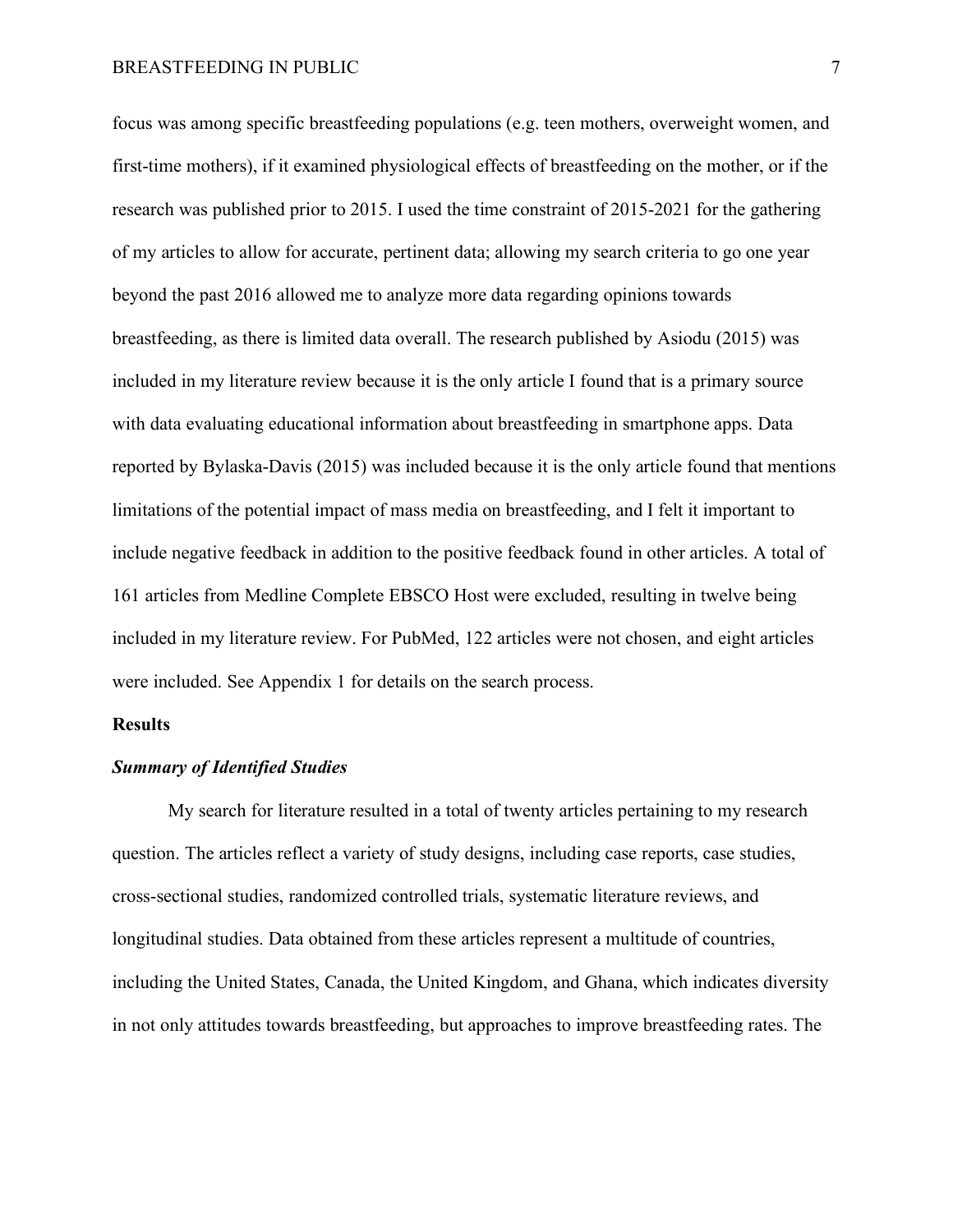twenty articles can be broken down into six categories for effective analysis and comparison of the attitudes towards breastfeeding and how the media can impact breastfeeding.

**Attitudes Towards Breastfeeding.** Three journal articles were found to be relevant for giving insight on attitudes towards breastfeeding. The first article by Chan & Whitfield (2020) is a cross-sectional descriptive study surveying the attitudes towards breastfeeding in public versus private areas among various non-caregiver groups, including adolescents, university students, non-caregiver men, and adults of the general public. While the results of the survey vary from subgroup to subgroup, generally speaking, people held a positive attitude towards breastfeeding, but had reservations about women breastfeeding in public. Interestingly, men were more likely than women to support public displays of breastfeeding (Chan & Whitfield, 2020). Jamie et al. (2020) explores interview data of twenty-seven adolescent mothers' view of breastfeeding in public in Northeast England, United Kingdom and why it may be deemed "deviant," which can hinder a mother from choosing to breastfeed her baby. One interview notably described the "rules" of breastfeeding, which includes that breasts are sexual, as ordained by the media, and that breasts are considered sexual in the interest of men (Jamie et al., 2020). This reinforces the idea that breastfeeding in public can be considered deviant due to the ambiguity of a mother's role as both a maternal being and a sexual being, and breastfeeding in public displays both roles. The third article is an evaluation by Sheehan et al. (2019) of fifteen family conversations in Australia regarding the attitudes and perceptions of breastfeeding, particularly breastfeeding in public, among first time expectant mothers and their families. The interviews revealed that both men and women believed that breastfeeding should not be done in public because it is "a private and personal matter" and that women should be "'considerate,' 'discreet,' and 'safe'" (Sheehan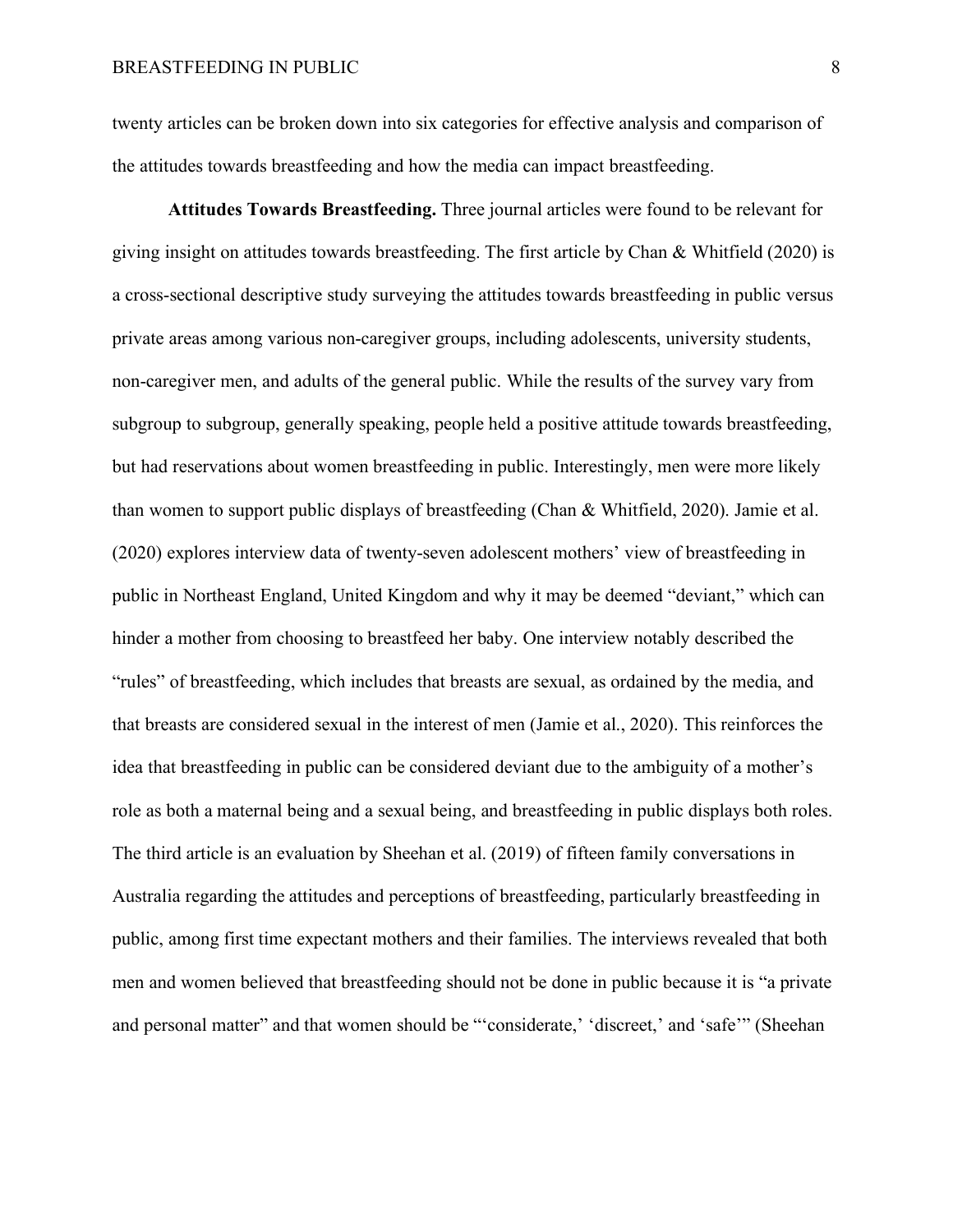et al., 2019, p. 4). Many women reported breastfeeding in private to be sensitive to men's feelings, and avoid unwanted looks from men, with regards to breasts as sexual objects.

**Impact of Imagery on Breastfeeding.** Five articles were found in my search of literature that analyzed the impact of various forms of imagery – be it in published photos, on television, or on social media – on perception of breastfeeding and breastfeeding practices. The first article is an extensive case study conducted by Tugwell (2019) of a single mother of two children, who interacts in a closed Facebook group for breastfeeding moms, and is known to frequently post breastfeeding selfies, also known as "brelfies." The case study aimed to explore what motivates her to post brelfies and how doing so can help eliminate the stigma around breastfeeding in public. In the interview, the mom shared how posting brelfies along with the positive feedback it receives helps her feel confident in her ability to breastfeed, and gives her a sense of pride and evokes a call for the "social recognition of the physical and emotional labor of breastfeeding" (Tugwell, 2019, p. 9). The second article by Giles (2018) looks into how various forms of breastfeeding portraits can impact the portrayal, and therefore, perception of breastfeeding. The study describes brelfies and commercial breastfeeding portraiture. In summary, while some images merely depict a mother breastfeeding her child such as in brelfies and photos by Ivette Ivens, other images go further to suggest breastfeeding as a public or social activity by depicting mothers breastfeeding while in work uniform (photos by Tara Ruby), and mothers breastfeeding in groups with other mothers, as in photos by Yvette Michelle (Giles, 2018). The individual photo evaluations vary, but they all invite the viewer in and give permission for others to view them breastfeeding. The third article utilizes a randomized controlled trial conducted by Foss & Blake (2018) to determine the impact of television media on attitudes towards breastfeeding by showing a clip from *ER* including a mother breastfeeding in private, and a clip from *Charmed*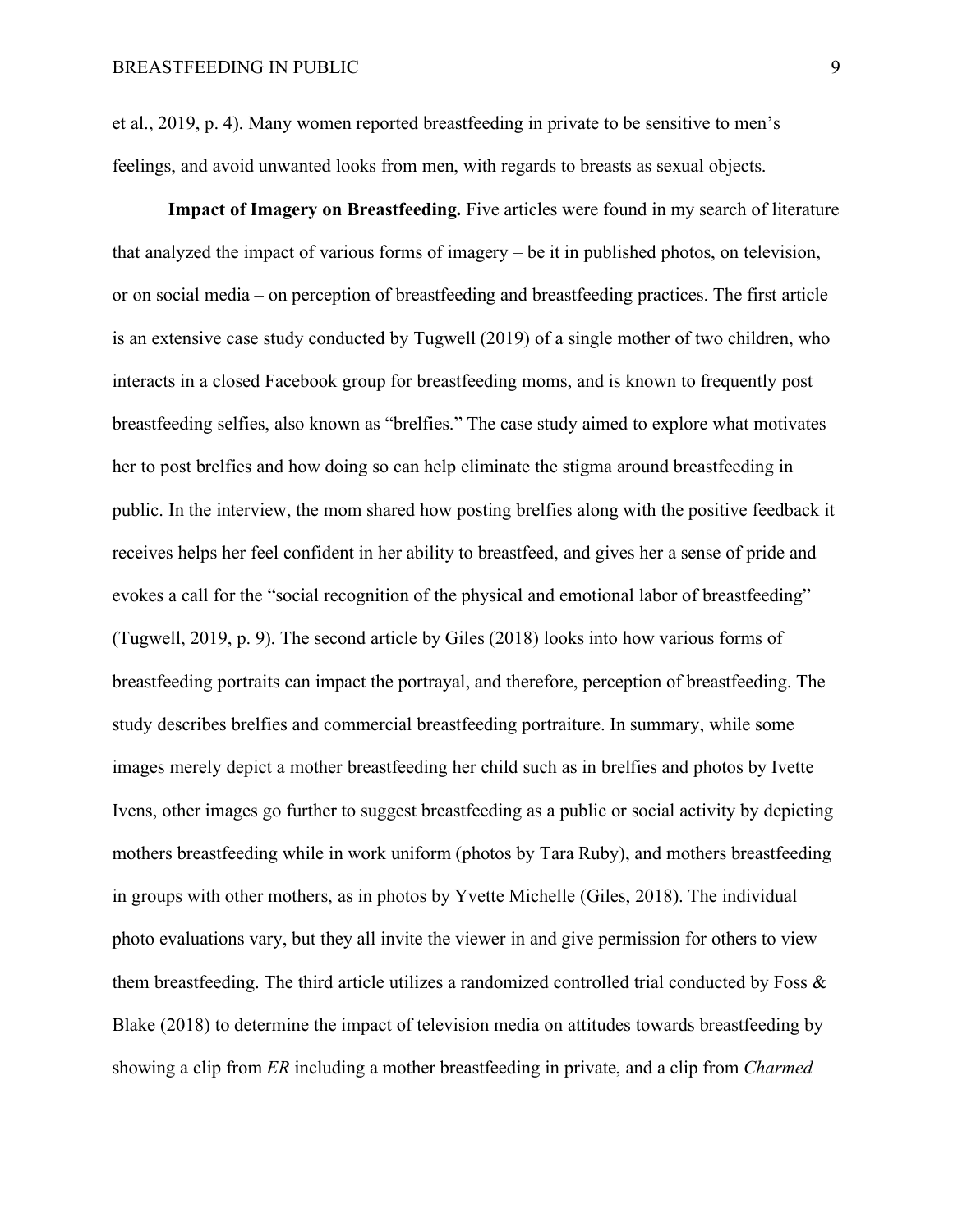that includes a mother breastfeeding in public. Overall, 40% of those who viewed the clip from *Charmed* agreed that breastfeeding in public is appropriate, compared to only 16.5% agreeing among those who viewed the clip from *ER* (Foss & Blake, 2018). Next, Gearhart & Dinkel (2016) analyze the transcripts of news coverage of breastfeeding on major networks such as ABC, NBC, and CBC to assess how breastfeeding is portrayed in television media. This data is relevant because agenda-setting theory dictates that what the media emphasizes or frequently covers can impact what the viewers believe is important, so how breastfeeding is portrayed can subconsciously impact their perceptions of it. The study found that while the number of stories on breastfeeding increased over the fifteen-year study period, coverage shifted from providing education to covering controversies (21.9% of stories), and celebrities breastfeeding (69.3% of stories) (Gearhart & Dinkel, 2016). The fifth article by Marcon et al (2018) explores how breastfeeding is promoted and supported on the social media app Instagram by evaluating the photos and comments posted under the most common breastfeeding hashtags. The study found that 14% of images shared were of breastfeeding in public, 33% of images were brelfies, and 19% of images were graphics or memes (Marcon et al., 2018). Notably, 77% of images depicted White mothers. With regards to discussions in comment sections, 92% contained praise, 20% of discussions included personal reflections on the challenges related to breastfeeding, and 31% of discussions included at least one instance of a user asking a breastfeeding-related question (Marcon et al., 2018).

**Impact of Online Support Groups on Breastfeeding.** Three articles were relevant to describing the impact of online support groups on attitudes towards breastfeeding and breastfeeding practices. First, Regan & Brown (2019) describe qualitative data from interviews with fourteen mothers that were part of online forums and Facebook groups related to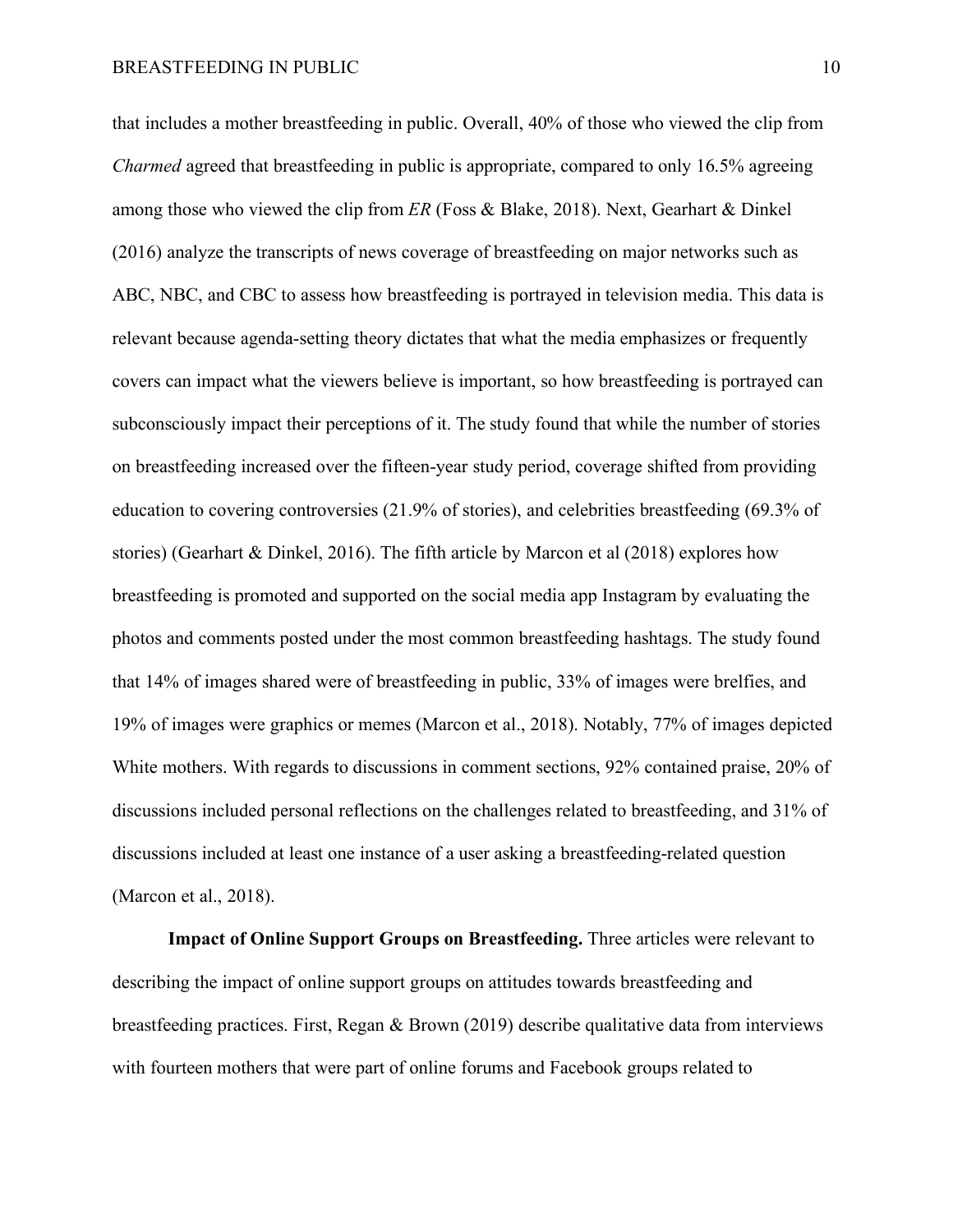breastfeeding in the United Kingdom and evaluated the benefits and drawbacks of said groups for their members. The study found that most women were motivated to use online support groups due to lack of professional support, isolation, difficulty accessing face-to-face support, and the advantage of around-the-clock availability that comes with online groups (Regan & Brown, 2019). Additionally, women described how the groups were helpful in that most other members were reassuring, empathetic, and supportive of the entire community. On the other hand, drawbacks associated with the groups included judgment for occasionally using formula, polarized debate on which type of feeding is best, and a lack of regulation, which can lead to incorrect information being posted on the website (Regan & Brown, 2019). The second article by Lebron et al. (2019) contains data extracted from posts and comments on the *Babycenter.com*  breastfeeding support forum to evaluate how mothers use online forums to seek support. The content of the posts indicates that mothers mainly used the forum to seek knowledge, resources, and encouragement regarding "feeding challenges, supply issues, feeding schedule and duration, pumping, physical health, excretion issues, storing milk, nipple issues, and general breastfeeding questions" (Lebron et al., 2019, p. 1). This indicates that online forums are mainly a source of additional education and information regarding breastfeeding rather than emotional support. Lastly, the third article by Bridges et al. (2018) looks into the content of posts within the Australian Breastfeeding Association's closed Facebook groups to evaluate what type of information mothers are seeking, and what they are discussing. An analysis of the posts found that 21% of posts were asking questions, and 76% of questions were related to breastfeeding management, breastfeeding related to health, and breastfeeding related to work, all of which research indicates are important in a mother's decision to stop or continue breastfeeding (Bridges et al., 2018). Additionally, some moms posted guilt about their baby becoming ill despite being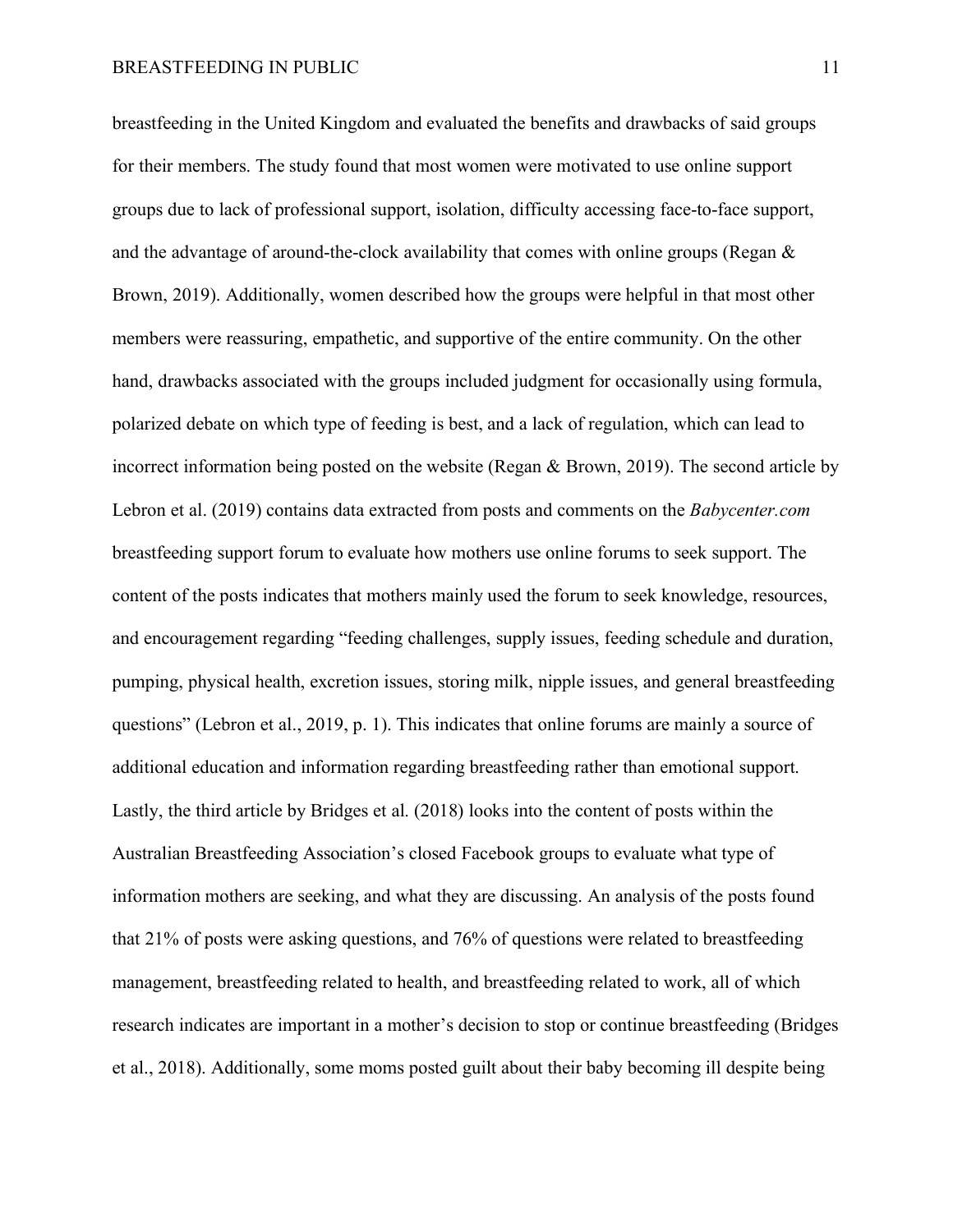exclusively breastfed, and another mom posted doubting her ability to breastfeed her baby while being sick. Both posts were responded to with both helpful information from trained peer breastfeeding counselors along with emotional support and reassurance (Bridges et al., 2018).

**Impact of Miscellaneous Media Sources on Breastfeeding.** Four articles describing the impact of miscellaneous media sources on breastfeeding were reviewed. It is important to note that while these articles do not fit into a more specific category, they are still pertinent to the evaluation of the impact of media on breastfeeding attitudes and implementation. The first article is a qualitative descriptive case study by Bylaska-Davis (2015) exploring women's views of how the mass media has impacted their opinion of infant feeding options. One opinion women offered is that many believed that instances of infant feeding portrayal in the media do not have a significant impact on their choice to breastfeed or not, instead favoring the influence of their partner, family, and healthcare provider (Bylaska-Davies, 2015). The implications of media portrayal of breastfeeding that women did report was sexualization of breasts, which they described as the reasoning behind lack of support for public breastfeeding. Lastly, many women stated that they wished mass media acted to portray breastfeeding more, and possibly include Public Service Announcements (PSAs) regarding breastfeeding to promote normalization (Bylaska-Davies, 2015). Next, Hitt et al. (2017) describe how newspapers and print media covers breastfeeding and breastfeeding in public. Data from the case study reports that positive beliefs about breastfeeding were mentioned significantly more than negative beliefs, and that health benefits for the baby (37% of articles) and mother (12% of articles) were the most common positive beliefs expressed (Hitt et al., 2017). On the other hand, articles mentioned barriers to breastfeeding significantly more than facilitators, and the most common barrier cited, in 13.7% of articles, was difficulty breastfeeding in public places (Hitt et al., 2017). The last two articles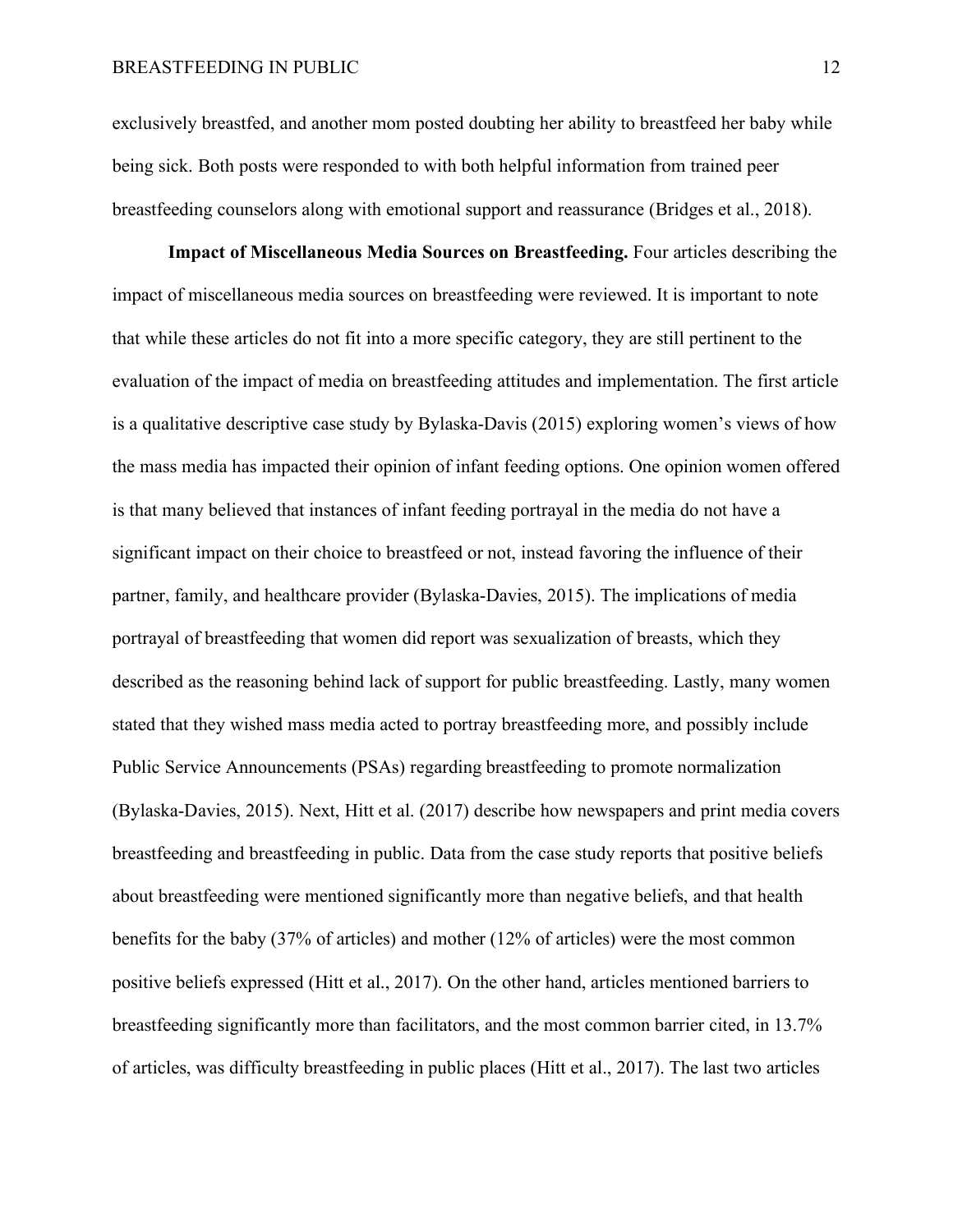evaluate the quality of breastfeeding information being shared on Twitter, along with the effectiveness of the app to spread that information. Moukarzel, Rehm, & Daly (2020) analyzed 3,798 users and 3,972 tweets within an online breastfeeding community under commonly used breastfeeding hashtags. Notably, 34% of users within the community shared pornographic depictions of breastfeeding, so those tweets were discarded in the analyzation of data (Moukarzel, Rehm, & Daly, 2020). The conducted analysis found that among the users, 31.1% were health professionals, 54.6% were interested citizens, and 14.3% were for-profit company representatives. Additionally, the study found that 35.3% of content was for commercial advertising, 19.1% was for professional communications, 8% advocated for public breastfeeding, 7% encouraged the community to join parent support groups, and 5% raised awareness about breastfeeding-friendly policies and laws (Moukarzel, Rehm, & Daly, 2020). In the latter of the two articles describing diffusion metrics, Moukarzel, Rehm, del Fresno, et al. (2020) discovered that scientific community users were the least efficient at disseminating information, with 498 tweets per month reaching about 91 individuals, compared to individual consumers as the most efficient, with a mere 95 tweets per month reaching 92 individuals (Moukarzel, Rehm, del Fresno, et al., 2020). Moreover, the study found that the scientific community was utilizing their platform most for commercial use (41.6% of tweets) and professional communication (23.5% of tweets), whereas individual consumers were mainly sharing evidence-based information (34.7% of tweets) and breastfeeding advocacy (16.8% of tweets) (Moukarzel, Rehm, del Fresno, et al., 2020).

**Impact of Social Media Campaigns on Breastfeeding.** My literature review yielded three articles outlining the impact of social media campaigns on breastfeeding. Dauphin et al. (2020) employed a randomized controlled trial placing African American women, a population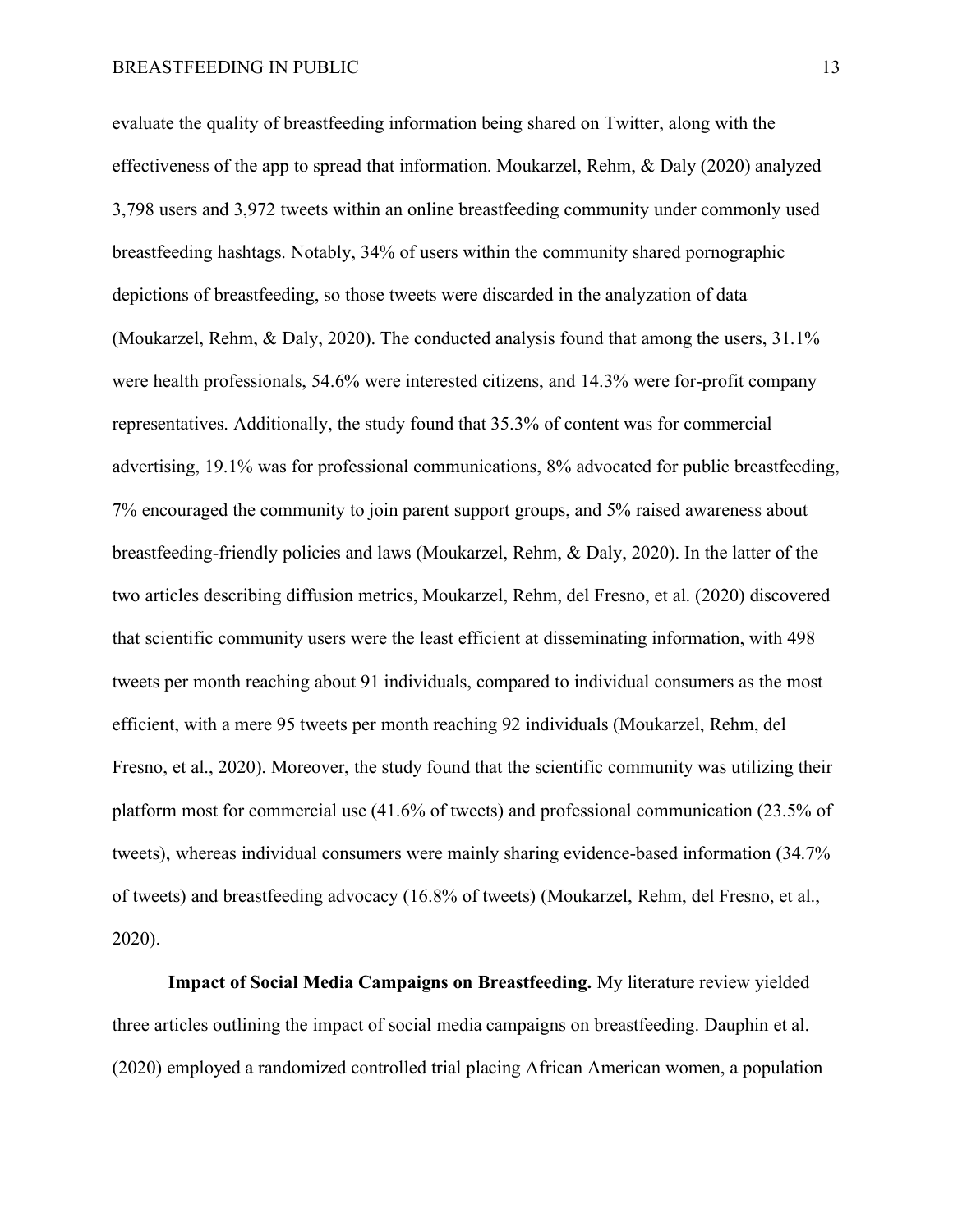that disproportionately is less likely to breastfeed their children, in one of two Facebook groups – one of which only providing information regarding the benefits of breastfeeding, and the other providing that information plus the added benefit of risk reduction of breast cancer in moms who breastfeed. Interviews were conducted with ten of the women, and they mentioned that educational materials provided regarding the reduced risk of breast cancer were "impactful" and that they wanted to be able to share that information with family and friends outside the private Facebook group (Dauphin et al., 2020). They also reported that they had not seen information specific to breastfeeding in Black women, but stated that they would be interested to see how that could possibly increase the rates of breastfeeding. Sixty of the moms also requested to be able to communicate with one another in the Facebook group after the study was over and their babies were born, so a new Facebook group was created for that purpose (Dauphin et al., 2020). The second and third articles describe the social media campaign *Breastfeed4Ghana*, which was created by the University of Ghana in attempt to educate the public on breastfeeding in effort to combat the decreasing rate of breastfeeding in Ghana. More specifically, Harding et al. (2020) delves into a cross-sectional survey conducted among 451 Ghanaians to assess exposure to the campaign, prior breastfeeding knowledge, and success of the campaign on educating the public (Harding et al., 2020). The results of the survey explain that the campaign was successful in growth over time, having gone from 3,061 followers to 4,832 followers by the end of the campaign. However, 61% of participants reported that they could not remember what the campaign was about, and 57% of participants reported that campaign materials were not posted frequently enough (Harding et al., 2020). On a positive note, 92% of participants who reported exposure to the campaign and knowledge of what it was about explained that the campaign was "informative, practical or useful, educational, or interesting" (Harding et al., 2020, p. 7). With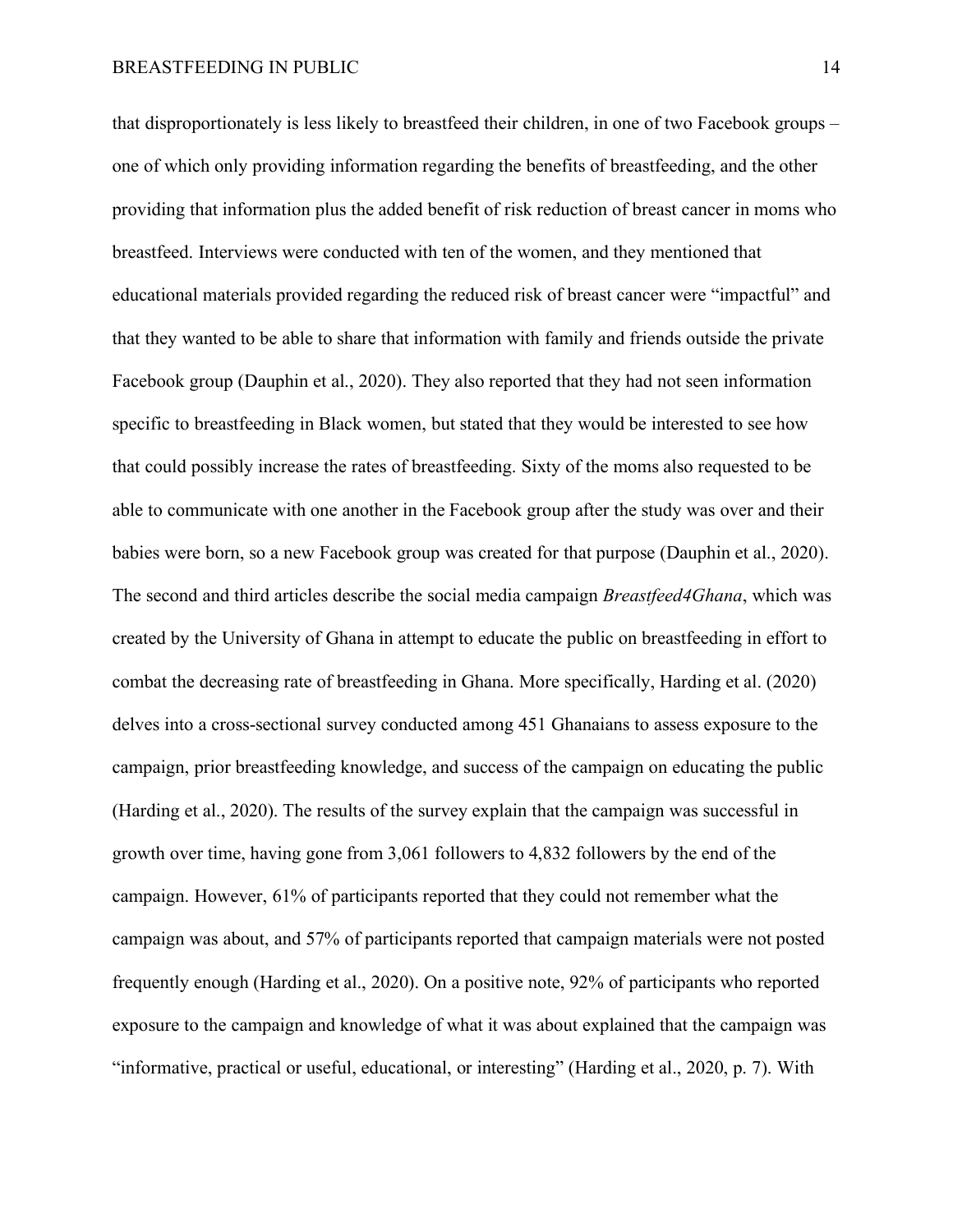that being said, the third article by Aryeetey (2020) explores how campaign materials for *Breastfeed4Ghana* were developed and tested with various focus groups and clinical experts to ensure they were appropriate and educational. Campaign materials consisted of an image with a message designed to increase breastfeeding knowledge and promote a positive attitude towards it. The case study demonstrated that 78.4% of input from focus groups emphasized changes in images to make them more aesthetically pleasing, 76.3% of suggested changes from technical expert groups were regarding cultural appropriateness, and 75% of input from the FDA was regarding the message (Aryeetey et al., 2020). For example, one change made to a material was to take an image of a mother breastfeeding her baby and surround the image with icons of various public places to emphasize the idea that breastfeeding is acceptable in public and can be done anywhere. Secondly, another change made was to alter a message of breastfeeding is good for mothers for accelerating postpartum weight loss to helping to protect the mother against breastfeeding instead (Aryeetey et al., 2020).

**Impact of Smartphone Apps on Breastfeeding.** Two articles explored the need for and impact of smartphone apps for breastfeeding education. As stated previously, lack of education can be a barrier for moms to breastfeed, and apps offer "visually engaging design, video and audio capabilities, unrestricted text capabilities, access with or without cellular or Internet connection, content shareable via social media, and tracking progress anywhere and anytime" (Coughlin, 2016, p. 2). Coughlin (2016) presents a systematic review of existing data regarding the use of smartphone apps for breastfeeding education. The review found that of 46 breastfeeding apps on the iOS App Store and Google Play for Android, 78% percent were rated poor, and 47% had a readability over an 8th grade reading level, which is above the recommended level of 6<sup>th</sup> grade (Coughlin, 2016). Secondly, Asiodu et al. (2015) explores the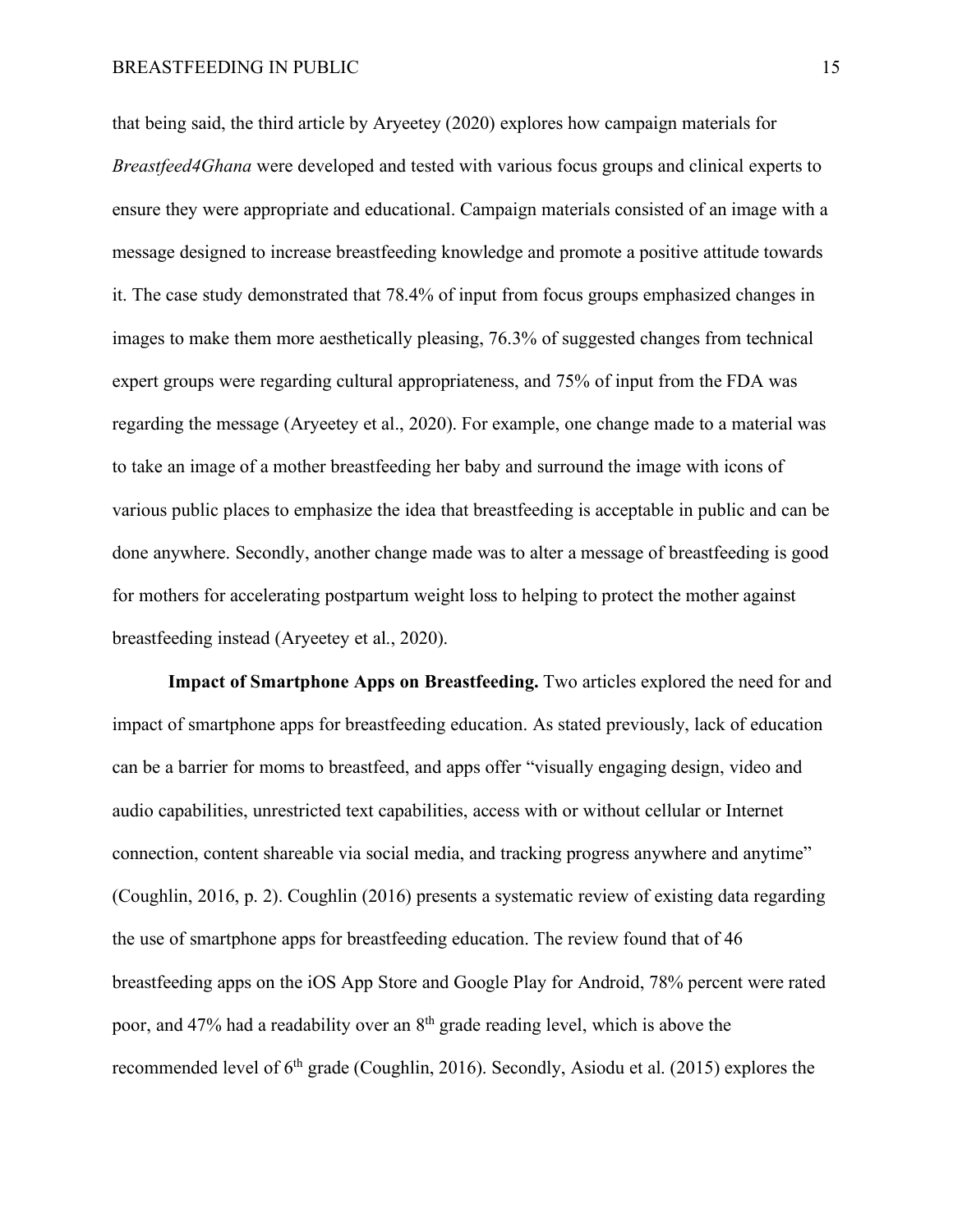use of social media and smartphone apps among African Americans mothers in both the antepartum and postpartum period to determine the potential for smartphone apps to provide breastfeeding education to a population that desperately needs it. The study found that 91% of the women reported using a smartphone app related to pregnancy and childbirth daily or weekly, but the majority of the content was regarding development of the fetus and infant or anticipatory parenting guidance; the participants could not recall finding information regarding breastfeeding (Asiodu et al., 2015).

# *Data Extraction*

As displayed below, information on article authors, publication year, study design, sample size (if applicable), country of origin, specific characteristics of participants or articles (if referring to a literature review article), analysis of the studies' findings, and implications of the studies' findings were extracted for each of the twenty articles.

| <b>Author/Date</b>   | Conceptual<br><b>Framework and</b><br><b>Research</b><br><i><b>Questions</b></i> | <b>Methodology</b>            | Analysis,<br>Results, &<br><b>Limitations</b> | <b>Conclusions &amp;</b><br><b>Implications</b> |
|----------------------|----------------------------------------------------------------------------------|-------------------------------|-----------------------------------------------|-------------------------------------------------|
| Aryeetey, R;         | What feedback do                                                                 | This article outlines a       | Notably, 78.4% of                             | When designing a                                |
| Lasisi, O; Hromi-    | various health                                                                   | qualitative study and         | input from focus                              | social media                                    |
| Fiedler, A; Carroll, | experts and focus                                                                | case report conducted         | groups was to                                 | campaign to                                     |
| G; Perez-            | groups have for the                                                              | with interview                | improve the                                   | address health                                  |
| Escamilla, R;        | improvement of                                                                   | information from 132          | aesthetic                                     | issues, it is                                   |
| Harding, K. 2020.    | Breastfeed4Ghana                                                                 | inputs from four sources      | appearance of                                 | important to                                    |
|                      | campaign materials,                                                              | - focus group                 | campaign                                      | consider message                                |
|                      | and how can future                                                               | discussions,                  | materials, and                                | validity,                                       |
|                      | health education                                                                 | Breastfeed4Ghana              | 76.3% of content                              | acceptability, and                              |
|                      | social media                                                                     | advisory group,               | and technical                                 | clarity. It is also                             |
|                      | campaigns ensure                                                                 | <b>Becoming Breastfeeding</b> | expert groups                                 | crucial to ensure                               |
|                      | success in the                                                                   | Friendly committee, and       | advocated for                                 | that images do not                              |
|                      | future?                                                                          | the FDA. This study           | change to reflect                             | cause viewers to                                |
|                      |                                                                                  | notes the sources of          | proper                                        | misinterpret the                                |
|                      |                                                                                  | input and response to         | breastfeeding                                 | key message of                                  |
|                      |                                                                                  | inputs.                       | technique and                                 | the campaign.                                   |
|                      |                                                                                  |                               | cultural relevance.                           |                                                 |
|                      |                                                                                  |                               | This study is                                 |                                                 |
|                      |                                                                                  |                               | limited in that                               |                                                 |
|                      |                                                                                  |                               | feedback was only                             |                                                 |

**Table 1 – Characteristics of article findings**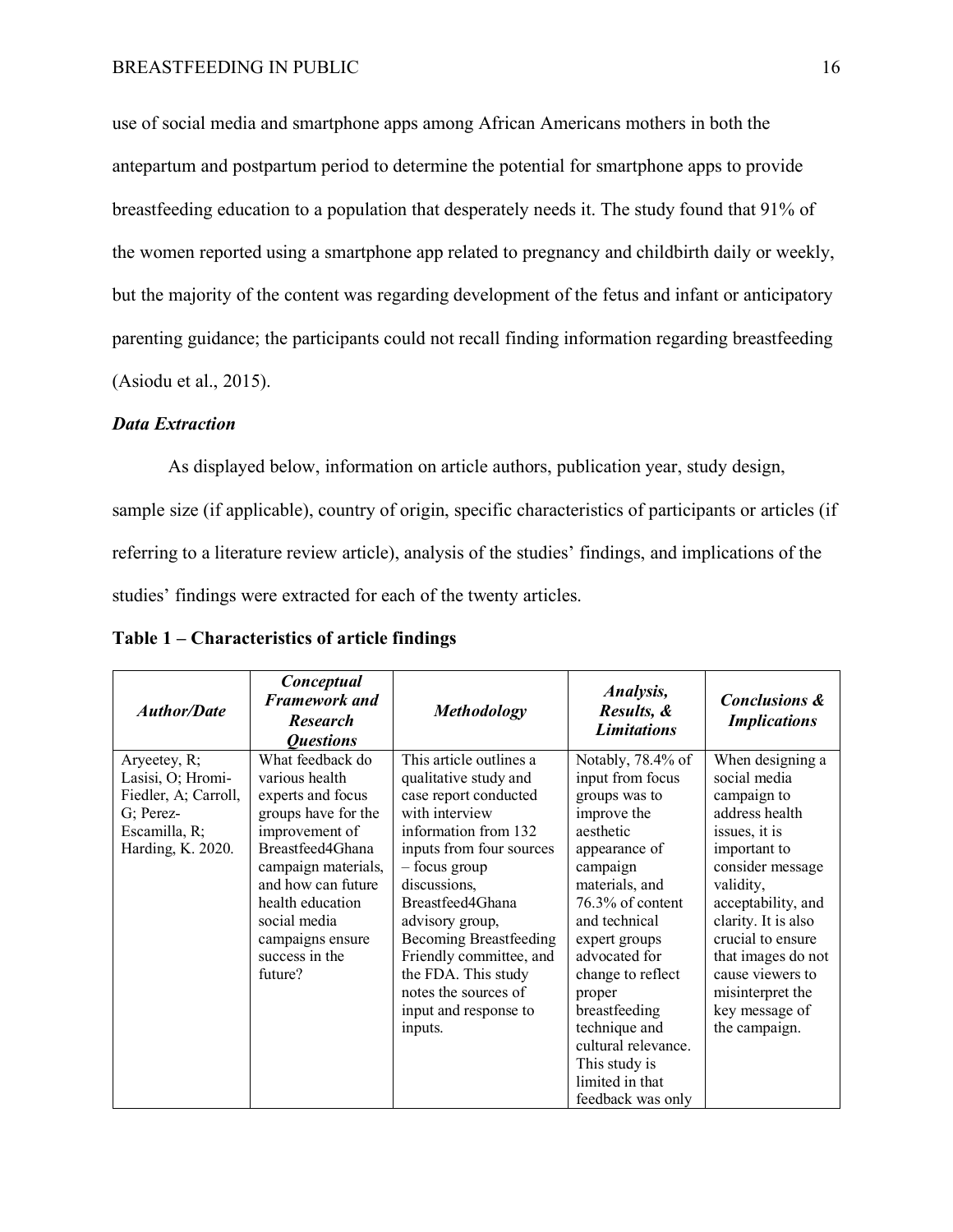|                   |                     |                           | requested from      |                    |
|-------------------|---------------------|---------------------------|---------------------|--------------------|
|                   |                     |                           | mothers and         |                    |
|                   |                     |                           | breastfeeding       |                    |
|                   |                     |                           | experts in Ghana,   |                    |
|                   |                     |                           | therefore not       |                    |
|                   |                     |                           | considering the     |                    |
|                   |                     |                           | opinions of non-    |                    |
|                   |                     |                           | caregivers.         |                    |
| Asiodu, IV;       | How do antepartum   | 14 pregnant women and     | 91% of              | Smartphone apps    |
| Waters, CM;       | and postpartum      | 8 support persons ( $N =$ | participants        | provide a          |
| Dailey, DE; Lee,  | African American    | 22) were recruited via    | reported using a    | convenient, easily |
| KA; Lyndon, A.    | mothers and their   | social media and various  | smartphone app on   | accessible way to  |
| 2015.             | support persons use | community groups in       | a daily or weekly   | obtain pregnancy-  |
|                   | social media, and   | order to perform an       | basis to receive    | related            |
|                   | how can social      | ethnographic case study   | pregnancy           | information, but   |
|                   | media and apps be   | with semi-structured      | education,          | apps regarding     |
|                   | utilized to provide | interviews, community     | however, most       | breastfeeding are  |
|                   | education regarding | participant observations, | apps focused on     | difficult to find, |
|                   | breastfeeding?      | and field notes.          | information         | indicating a need  |
|                   |                     |                           | regarding           | for a new app.     |
|                   |                     |                           | developmental       |                    |
|                   |                     |                           | milestones for the  |                    |
|                   |                     |                           | developing fetus    |                    |
|                   |                     |                           | and infant rather   |                    |
|                   |                     |                           | than breastfeeding  |                    |
|                   |                     |                           | education.          |                    |
|                   |                     |                           | Participants also   |                    |
|                   |                     |                           | reported that they  |                    |
|                   |                     |                           | were unaware of     |                    |
|                   |                     |                           | any African         |                    |
|                   |                     |                           | American infant     |                    |
|                   |                     |                           | feeding Internet    |                    |
|                   |                     |                           | resources, but that |                    |
|                   |                     |                           | they believe such   |                    |
|                   |                     |                           | resources would be  |                    |
|                   |                     |                           | beneficial. This    |                    |
|                   |                     |                           | study is limited in |                    |
|                   |                     |                           | that the sample     |                    |
|                   |                     |                           | size is small, and  |                    |
|                   |                     |                           | only reflective of  |                    |
|                   |                     |                           | the perspectives of |                    |
|                   |                     |                           | African American    |                    |
|                   |                     |                           | women, so results   |                    |
|                   |                     |                           | cannot be           |                    |
|                   |                     |                           | generalized for a   |                    |
|                   |                     |                           | larger population.  |                    |
|                   |                     |                           | Moreover, data      |                    |
|                   |                     |                           | was not collected   |                    |
|                   |                     |                           | on the impact of    |                    |
|                   |                     |                           | social media itself |                    |
|                   |                     |                           | on breastfeeding    |                    |
|                   |                     |                           | practices.          |                    |
| Bridges, N;       | Australian moms     | 778 wall posts and 2,998  | Notably, 21% of     | Moms interacting   |
| Howell, G;        | have stated that    | comments over the         | posts were          | in the private     |
| Schmied, V. 2018. | lack of support is  | course of ten days in the | questions asked to  | Facebook groups    |
|                   | one of the main     | fifteen most active       | the group, and      | found both         |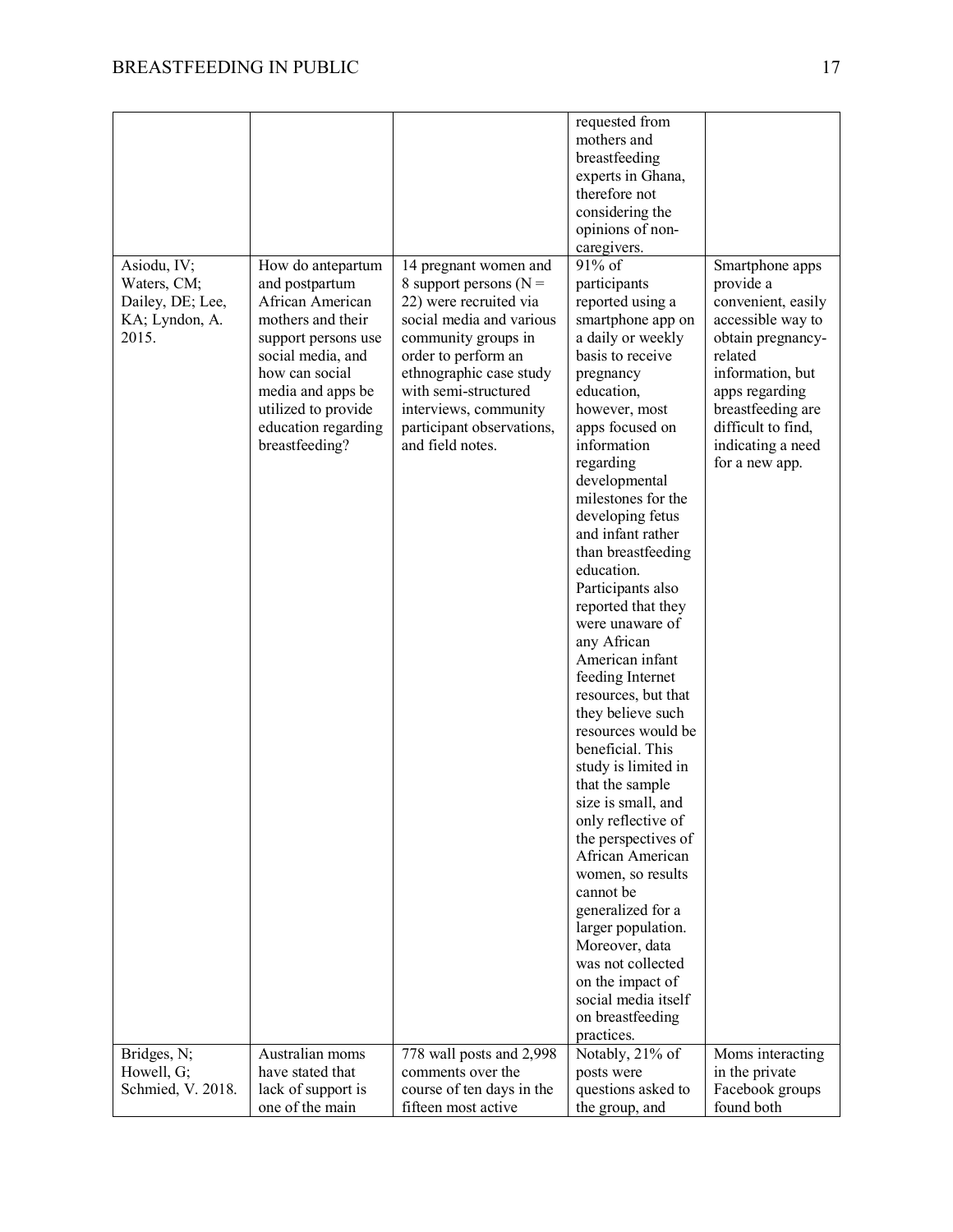|                    | reasons for early    | closed Facebook groups     | 44% of such           | answers to their    |
|--------------------|----------------------|----------------------------|-----------------------|---------------------|
|                    | cessation of         | started by the Australian  | questions were        | questions from      |
|                    | breastfeeding. Can   | Breastfeeding              | regarding             | peers and experts,  |
|                    | forms of social      | Association were           | breastfeeding         | but also emotional  |
|                    |                      |                            |                       |                     |
|                    | media, such as       | surveyed via               | management.           | support. Having a   |
|                    | Facebook groups,     | ethnographical case        | Additionally, 76%     | group to ask        |
|                    | help provide         | study to evaluate the      | of questions were     | questions to        |
|                    | support for          | content of posts and       | categorized into      | regarding top       |
|                    | breastfeeding        | comments ( $n = 3,776$ ).  | three top areas -     | factors impacting   |
|                    | moms, and how can    |                            | breastfeeding         | early cessation of  |
|                    | this impact their    |                            | management,           | breastfeeding may   |
|                    | breastfeeding        |                            | breastfeeding and     | help moms           |
|                    | practices?           |                            | health, and           | breastfeed for      |
|                    |                      |                            | breastfeeding and     | longer or more      |
|                    |                      |                            | work. This study      | successfully.       |
|                    |                      |                            | is limited in that it |                     |
|                    |                      |                            | took place in a       |                     |
|                    |                      |                            | forum dedicated to    |                     |
|                    |                      |                            | breastfeeding with    |                     |
|                    |                      |                            | a code of ethics, so  |                     |
|                    |                      |                            | the data could be     |                     |
|                    |                      |                            | skewed to include     |                     |
|                    |                      |                            | more positive         |                     |
|                    |                      |                            |                       |                     |
|                    |                      |                            | reflections about     |                     |
|                    |                      |                            | the group.            |                     |
|                    |                      |                            | Additionally, data    |                     |
|                    |                      |                            | was not collected     |                     |
|                    |                      |                            | on the impact of      |                     |
|                    |                      |                            | the group itself on   |                     |
|                    |                      |                            | breastfeeding         |                     |
|                    |                      |                            | practices.            |                     |
| Bylaska-Davies, P. | There are a          | This study employs         | Overall, interviews   | This study          |
| 2015.              | multitude of factors | qualitative descriptive    | with women            | indicates that mass |
|                    | that impact a        | design, using evaluation   | revealed that         | media may not       |
|                    | woman's choice to    | of 20 interviews with      | portrayals of infant  | have a significant  |
|                    | breast or formula    | women and 12               | feeding in the        | impact on a         |
|                    | feed; one of which   | text/visual                | media does not        | woman's choice      |
|                    | is influence from    | representations from       | have a significant    | of food for her     |
|                    | cultural norms and   | social media ( $n = 32$ ). | role in impacting     | baby, but that      |
|                    | society. How does    |                            | their decision to     | there is potential  |
|                    | mass media           |                            | breastfeed or not,    | for mass media to   |
|                    | influence a          |                            | but they did          | improve their       |
|                    | woman's decision     |                            | suggest that public   | portrayal of        |
|                    | to breastfeed?       |                            | service               | breastfeeding in    |
|                    |                      |                            | announcements         | order to normalize  |
|                    |                      |                            | made via mass         | it.                 |
|                    |                      |                            | media could be        |                     |
|                    |                      |                            |                       |                     |
|                    |                      |                            | beneficial. They      |                     |
|                    |                      |                            | also reported that    |                     |
|                    |                      |                            | public                |                     |
|                    |                      |                            | breastfeeding is      |                     |
|                    |                      |                            | likely less           |                     |
|                    |                      |                            | acceptable due to     |                     |
|                    |                      |                            | sexualization of      |                     |
|                    |                      |                            | breasts in Western    |                     |
|                    |                      |                            | pop culture. This     |                     |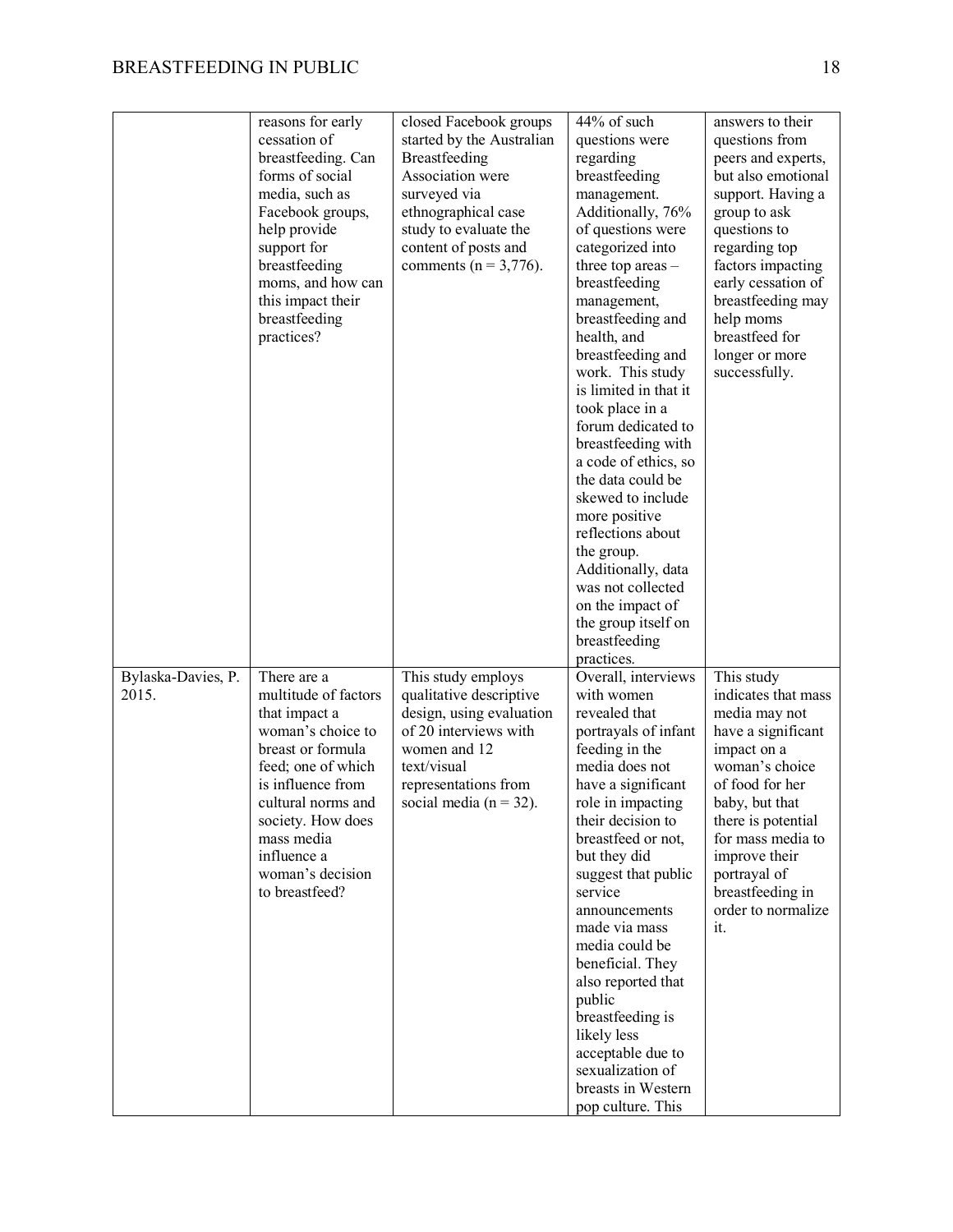|                |                      |                            | study is limited by   |                      |
|----------------|----------------------|----------------------------|-----------------------|----------------------|
|                |                      |                            | the fact that data    |                      |
|                |                      |                            | was self-reported,    |                      |
|                |                      |                            | so the study may      |                      |
|                |                      |                            | be more               |                      |
|                |                      |                            | comprehensive if a    |                      |
|                |                      |                            | standard set of       |                      |
|                |                      |                            | questions was         |                      |
|                |                      |                            | asked, with a "yes"   |                      |
|                |                      |                            | or "no" answer in     |                      |
|                |                      |                            | addition to taking    |                      |
|                |                      |                            | note of opinions      |                      |
|                |                      |                            | the participants      |                      |
|                |                      |                            | volunteered.          |                      |
|                |                      |                            | Additionally, the     |                      |
|                |                      |                            | data cannot be        |                      |
|                |                      |                            | generalized to a      |                      |
|                |                      |                            | large population      |                      |
|                |                      |                            | because the           |                      |
|                |                      |                            |                       |                      |
|                |                      |                            | participants were     |                      |
|                |                      |                            | mainly White,         |                      |
|                |                      |                            | educated, married     |                      |
|                |                      |                            | women living in       |                      |
|                |                      |                            | the suburbs of        |                      |
|                |                      |                            | Massachusetts.        |                      |
| Chan, K;       | The opinions         | This article utilizes a    | Adolescents tend      | Attitudes towards    |
| Whitfield, KC. | regarding            | cross-sectional,           | to have a positive    | breastfeeding are    |
| 2020.          | breastfeeding of     | descriptive study of       | attitude towards      | mixed among          |
|                | family and friends   | existing research          | breastfeeding but     | different parts of   |
|                | close to new         | regarding the attitudes    | believe it should     | the population, but  |
|                | mothers can have     | towards breastfeeding      | be done in private.   | generally            |
|                | an impact on their   | among adolescents in       | However,              | speaking, most       |
|                | choice to breastfeed | various countries ( $n =$  | exposure to           | people view          |
|                | or not. What does    | 5,420), university         | breastfeeding         | breastfeeding in a   |
|                | recent research      | students in various        | education was         | positive light, but  |
|                | indicate are the     | countries ( $n = 3,562$ ), | associated with       | may feel             |
|                | attitudes of         | men in the United States   | more positive         | uncomfortable        |
|                | noncaregivers        | and Scotland ( $n =$       | attitudes overall. In | seeing it in public. |
|                | towards              | 2,756), and the general    | college students,     | Moreover,            |
|                | breastfeeding?       | public (adults) in the     | women had more        | education deficits   |
|                |                      | United States and          | knowledge than        | persist across       |
|                |                      | Canada ( $n = 9,028$ ).    | men regarding         | populations,         |
|                |                      |                            | breastfeeding, but    | indicating a need    |
|                |                      |                            | men had more          | for further          |
|                |                      |                            | positive attitudes.   | breastfeeding        |
|                |                      |                            | Noncaregiver men      | education beyond     |
|                |                      |                            | perceived             | just pregnant        |
|                |                      |                            | breastfeeding in      | women.               |
|                |                      |                            | public positively     |                      |
|                |                      |                            | but had               |                      |
|                |                      |                            | embarrassment         |                      |
|                |                      |                            | about it happening    |                      |
|                |                      |                            | in public. Lastly,    |                      |
|                |                      |                            | in the general        |                      |
|                |                      |                            | public, the amount    |                      |
|                |                      |                            | of people who         |                      |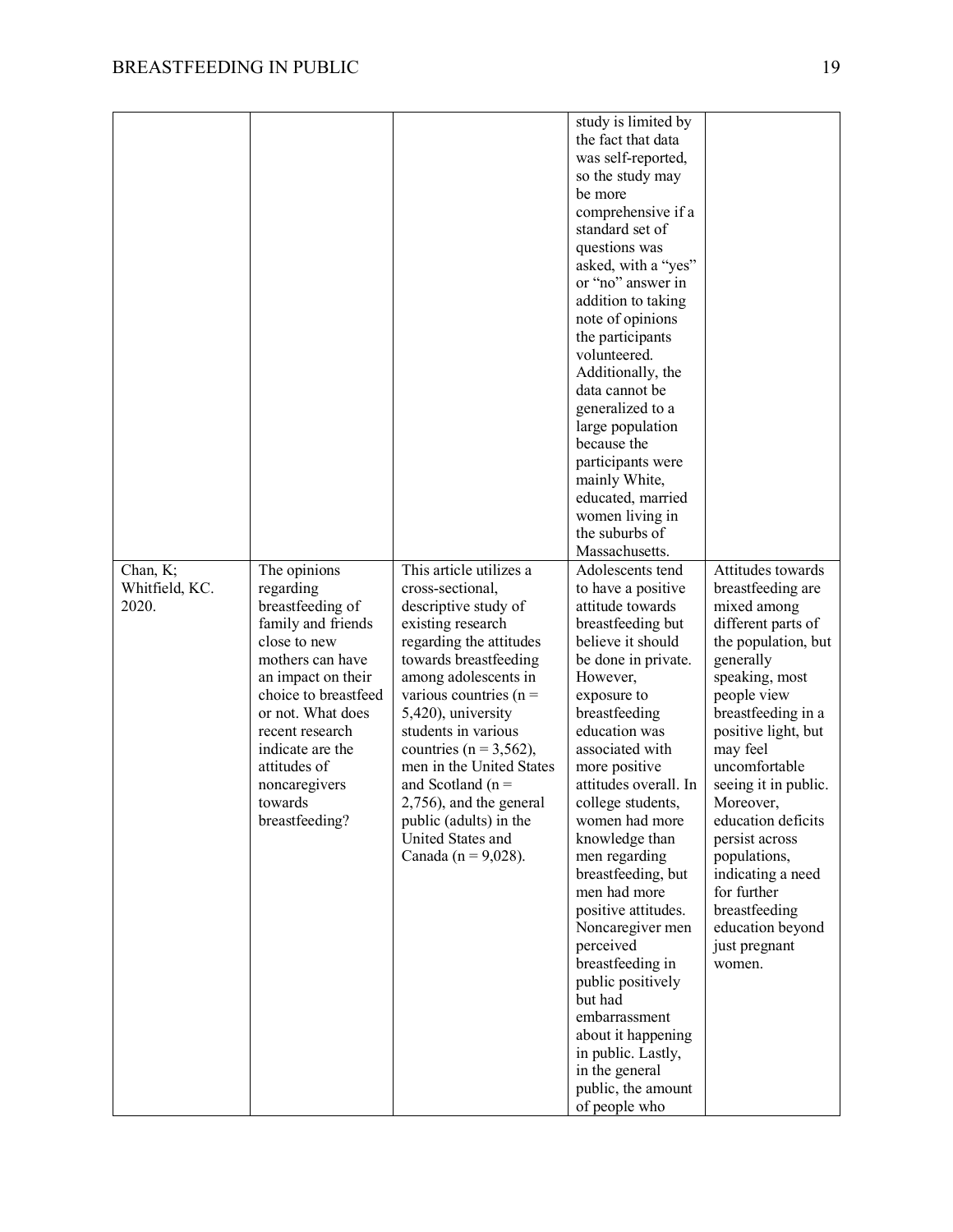|               |                     |                             | believe women                   |                      |
|---------------|---------------------|-----------------------------|---------------------------------|----------------------|
|               |                     |                             | should have the                 |                      |
|               |                     |                             | right to breastfeed             |                      |
|               |                     |                             | in public has                   |                      |
|               |                     |                             | increased from 43               |                      |
|               |                     |                             | to 64% from 2001                |                      |
|               |                     |                             |                                 |                      |
|               |                     |                             | to 2015. While this             |                      |
|               |                     |                             | study does                      |                      |
|               |                     |                             | evaluate the                    |                      |
|               |                     |                             | attitudes towards               |                      |
|               |                     |                             | breastfeeding                   |                      |
|               |                     |                             | amongst a wide                  |                      |
|               |                     |                             | variety of                      |                      |
|               |                     |                             | population                      |                      |
|               |                     |                             | subgroups, the                  |                      |
|               |                     |                             | study group size is             |                      |
|               |                     |                             | relatively small to             |                      |
|               |                     |                             | be representative               |                      |
|               |                     |                             | of the entire                   |                      |
|               |                     |                             |                                 |                      |
|               |                     |                             | population.                     |                      |
|               |                     |                             | Therefore, the data             |                      |
|               |                     |                             | would be more                   |                      |
|               |                     |                             | conclusive if more              |                      |
|               |                     |                             | subgroups (e.g.                 |                      |
|               |                     |                             | North versus South              |                      |
|               |                     |                             | United States) with             |                      |
|               |                     |                             | a greater sample                |                      |
|               |                     |                             | size were studied.              |                      |
| Coughlin, SS. | Social media and    | The author uses a           | An assessment of                | The data indicates   |
| 2016.         | smartphone          | systematic review of        | apps available in               | that there is a need |
|               | applications have   | journal articles $(n = 10)$ | the iOS App Store               | for smartphone       |
|               | the potential to    | to evaluate existing data   | and Google Play                 | apps that provide    |
|               | efficiently provide | regarding the use of        | for Android                     | accurate, easy-to-   |
|               | education to        | smartphone apps to          | revealed only 46                | understand           |
|               | caregivers and the  | provide breastfeeding       | apps that provided              | information about    |
|               | general population  | education.                  |                                 |                      |
|               |                     |                             |                                 |                      |
|               |                     |                             | infant feeding                  | infant feeding.      |
|               | regarding           |                             | education, and of               | Additionally, 70%    |
|               | breastfeeding. Are  |                             | the 46 apps, $78%$              | of African           |
|               | there apps that     |                             | were rated "poor"               | Americans owned      |
|               | currently exist to  |                             | and 47% were                    | a phone in 2015,     |
|               | provide             |                             | above the 8 <sup>th</sup> grade | so creating an app   |
|               | breastfeeding       |                             | reading level,                  | to address the       |
|               | education, and are  |                             | which would be                  | knowledge gap        |
|               | they effective?     |                             | difficult for                   | could be an          |
|               | Moreover, could     |                             | someone with low                | efficient and        |
|               | smartphone apps be  |                             | health literacy to              | effective way to     |
|               | an effective way of |                             | understand. This                | educate this high-   |
|               | educating African   |                             | article is limited in           | risk population.     |
|               | American mothers,   |                             | that it is not                  |                      |
|               | who                 |                             | primary research,               |                      |
|               | disproportionately  |                             | but merely a                    |                      |
|               | breastfeed their    |                             |                                 |                      |
|               | babies less than    |                             | summary of prior                |                      |
|               |                     |                             | findings. It is also            |                      |
|               | other ethnicities?  |                             | an analysis only                |                      |
|               |                     |                             | formulated by one               |                      |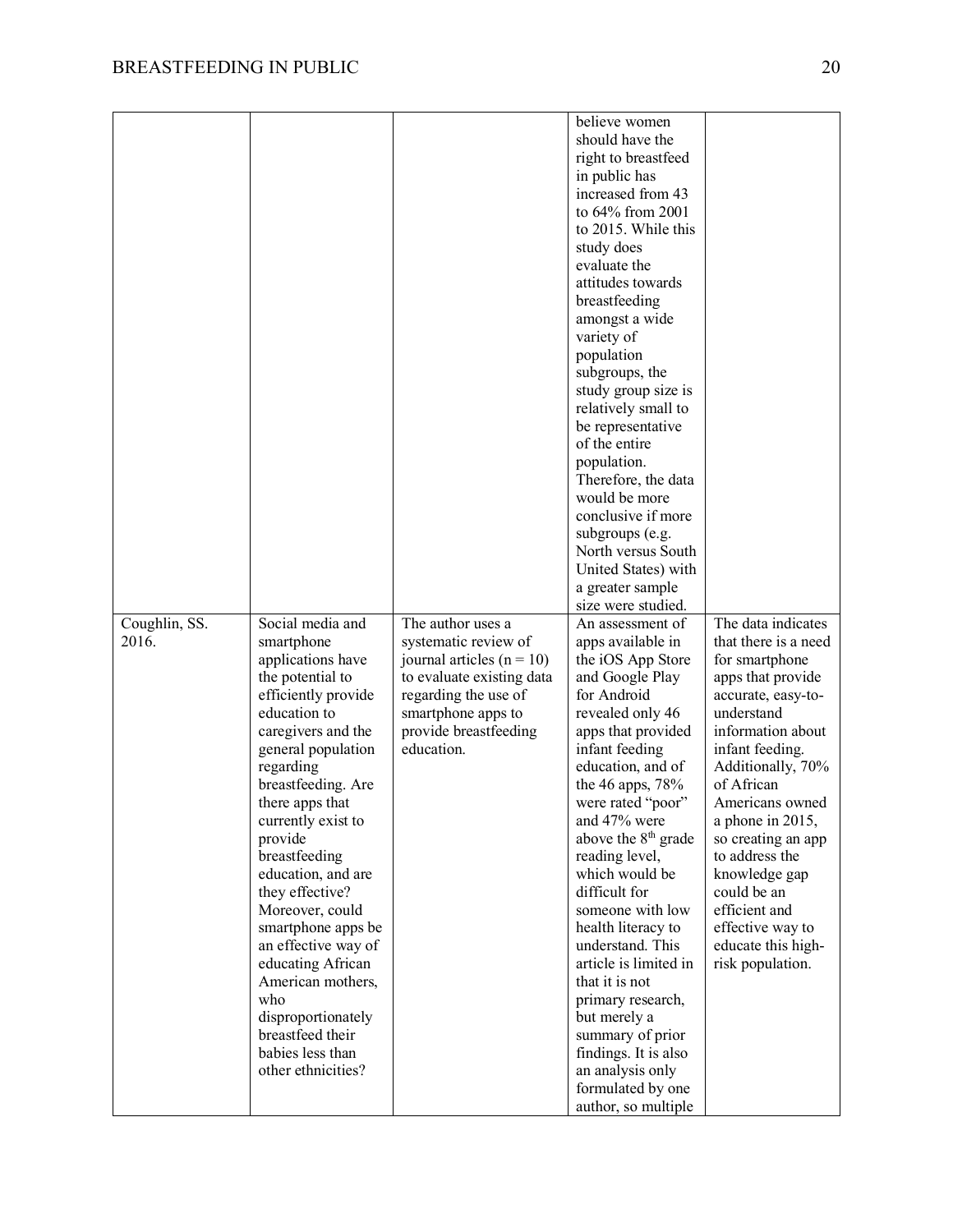|                                                                                                                                            |                                                                                                                                                                                                                                                                                                                                              |                                                                                                                                                                                                                                                                                                                                                                                | perspectives were                                                                                                                                                                                                                                                                                                                                                                                                                                                                                                                                                                                                                                                                                                                                                                                                           |                                                                                                                                                                                                                         |
|--------------------------------------------------------------------------------------------------------------------------------------------|----------------------------------------------------------------------------------------------------------------------------------------------------------------------------------------------------------------------------------------------------------------------------------------------------------------------------------------------|--------------------------------------------------------------------------------------------------------------------------------------------------------------------------------------------------------------------------------------------------------------------------------------------------------------------------------------------------------------------------------|-----------------------------------------------------------------------------------------------------------------------------------------------------------------------------------------------------------------------------------------------------------------------------------------------------------------------------------------------------------------------------------------------------------------------------------------------------------------------------------------------------------------------------------------------------------------------------------------------------------------------------------------------------------------------------------------------------------------------------------------------------------------------------------------------------------------------------|-------------------------------------------------------------------------------------------------------------------------------------------------------------------------------------------------------------------------|
| Dauphin, C; Clark,<br>N; Cadzow, R;<br>Saad-Harfouche,<br>F; Rodriguez, E;<br>Glaser, K;<br>Kiviniemi, M;<br>Keller, M; Erwin,<br>D. 2020. | African American<br>mothers breastfeed<br>their babies at<br>lower rates than<br>mothers of other<br>ethnicities in the<br>U.S; will education<br>regarding the<br>reduced risk of<br>breast cancer in<br>moms who<br>breastfeed,<br>provided through<br>social media,<br>increase<br>breastfeeding rates<br>in African<br>American mothers? | Eligible participants<br>were enrolled into one of<br>two private Facebook<br>groups via randomized<br>controlled trial-one<br>receiving breastfeeding-<br>only messages, or the<br>other, receiving<br>breastfeeding and breast<br>cancer risk reduction<br>messages. Participants<br>were then recruited for<br>focus groups or semi<br>structured interviews. N<br>$= 288.$ | not considered.<br>Communicating<br>educational<br>information is<br>convenient and<br>effective, as 60 of<br>the participants<br>requested to stay in<br>the Facebook<br>group after the<br>study was over for<br>continued support.<br>Criticisms<br>included that the<br>participants<br>wanted more<br>videos and to be<br>able to share<br>information from<br>the private group<br>to their friends via<br>social media. This<br>study was limited<br>by the fact that the<br>women could not<br>share information<br>on the Facebook<br>group with other<br>Facebook<br>"friends," which<br>could limit<br>discussions on the<br>topics posted.<br>Moreover,<br>Facebook has<br>restrictions on<br>monitoring activity<br>and frequency of<br>participation<br>within the group,<br>making it more<br>challenging to | The use of social<br>media and<br>smartphone apps<br>in order to educate<br>moms on<br>breastfeeding and<br>other health-<br>related topics can<br>be successful,<br>especially due to<br>convenience.                  |
| Foss, KA; Blake,<br>K. 2018.                                                                                                               | Negative messages<br>in media and<br>society have been<br>attributed to<br>reasoning why<br>some moms choose<br>not to breastfeeding<br>or to stop<br>breastfeeding early.<br>However, with how<br>prevalent television<br>is in daily lives, it                                                                                             | This study uses a<br>randomized, controlled<br>trial to expose 375<br>students in Tennessee to<br>television scenes with<br>breastfeeding, one of<br>which depicts<br>breastfeeding in public,<br>and the other depicts<br>breastfeeding in private.                                                                                                                           | obtain data.<br>Participants<br>generally viewed<br>breastfeeding in a<br>positive light;<br>46.3% states they<br>would feel<br>comfortable seeing<br>a woman<br>breastfeed her<br>child without a<br>cover, but 46%<br>also said they                                                                                                                                                                                                                                                                                                                                                                                                                                                                                                                                                                                      | Attitudes towards<br>breastfeeding and<br>breastfeeding in<br>public have room<br>for improvement,<br>and television<br>shows provide a<br>unique<br>opportunity to<br>influence how the<br>general population<br>views |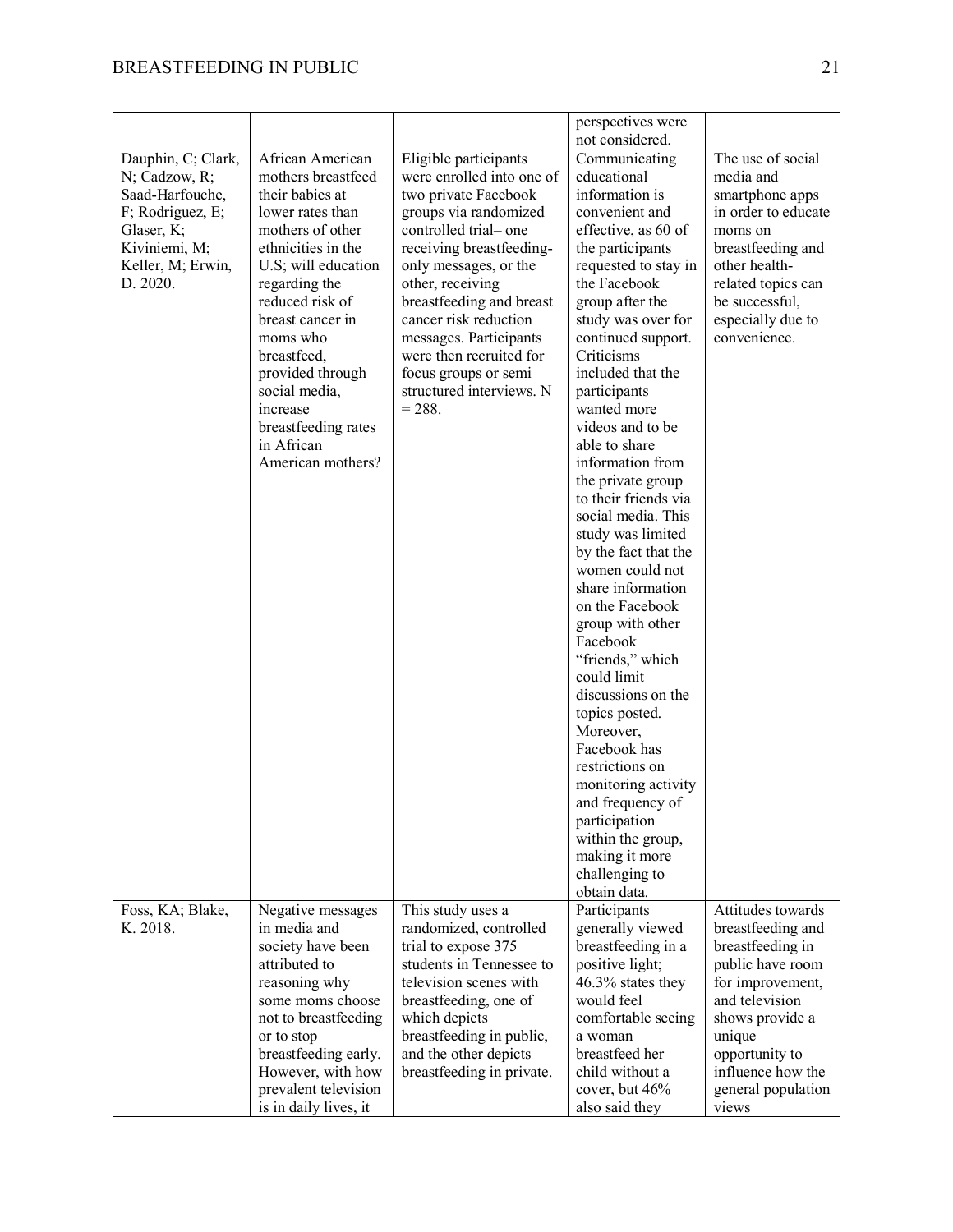|                  | has the ability to   |                         | would feel           | breastfeeding,     |
|------------------|----------------------|-------------------------|----------------------|--------------------|
|                  | improve attitudes    |                         | embarrassed if       | which can in turn  |
|                  | towards              |                         | someone saw them     | make a woman       |
|                  | breastfeeding in the |                         | or their partner     | feel more          |
|                  | general public.      |                         | breastfeed in        | comfortable        |
|                  | How can the media,   |                         | public. Moreover,    | breastfeeding in   |
|                  | specifically         |                         | students who         | general and in     |
|                  | television, impact   |                         | viewed the TV clip   | public.            |
|                  | people's             |                         | depicting            |                    |
|                  | perceptions of       |                         | breastfeeding in     |                    |
|                  | breastfeeding?       |                         | public had a more    |                    |
|                  |                      |                         | positive attitude    |                    |
|                  |                      |                         | towards              |                    |
|                  |                      |                         | breastfeeding than   |                    |
|                  |                      |                         | those who viewed     |                    |
|                  |                      |                         | the clip depicting   |                    |
|                  |                      |                         | breastfeeding in     |                    |
|                  |                      |                         | private.             |                    |
|                  |                      |                         | Limitations of this  |                    |
|                  |                      |                         | study include the    |                    |
|                  |                      |                         | fact that            |                    |
|                  |                      |                         | breastfeeding rates  |                    |
|                  |                      |                         | in Tennessee are     |                    |
|                  |                      |                         | lower than the       |                    |
|                  |                      |                         | national average,    |                    |
|                  |                      |                         | which inherently     |                    |
|                  |                      |                         | results in less      |                    |
|                  |                      |                         | exposure to          |                    |
|                  |                      |                         | breastfeeding, and   |                    |
|                  |                      |                         | therefore could      |                    |
|                  |                      |                         | lead to less         |                    |
|                  |                      |                         | favorable views of   |                    |
|                  |                      |                         | breastfeeding. It    |                    |
|                  |                      |                         | would be             |                    |
|                  |                      |                         | interesting to       |                    |
|                  |                      |                         | compare these        |                    |
|                  |                      |                         | findings to another  |                    |
|                  |                      |                         | state where          |                    |
|                  |                      |                         | breastfeeding rates  |                    |
|                  |                      |                         | are higher than the  |                    |
|                  |                      |                         | national average.    |                    |
|                  |                      |                         | Additionally, none   |                    |
|                  |                      |                         | of the images        |                    |
|                  |                      |                         | depicted a child     |                    |
|                  |                      |                         | latched onto a       |                    |
|                  |                      |                         | breast, so the       |                    |
|                  |                      |                         | images are not       |                    |
|                  |                      |                         | fully representative |                    |
|                  |                      |                         | of the entire        |                    |
|                  |                      |                         | experience of        |                    |
|                  |                      |                         | breastfeeding.       |                    |
| Gearhart, S;     | Agenda-setting       | The Lexis-Nexis         | Overall, the         | While it is good   |
| Dinkel, D. 2016. | theory explains that | database was used to    | number of reports    | that the number of |
|                  | messages the media   | obtain 475 news stories | on breastfeeding     | stories about      |
|                  | emphasizes and/or    | from ABC, NBC, and      | increased over       | breastfeeding      |
|                  | frequently discusses | CBC from 1999-2013 in   | time, and            | increased, the     |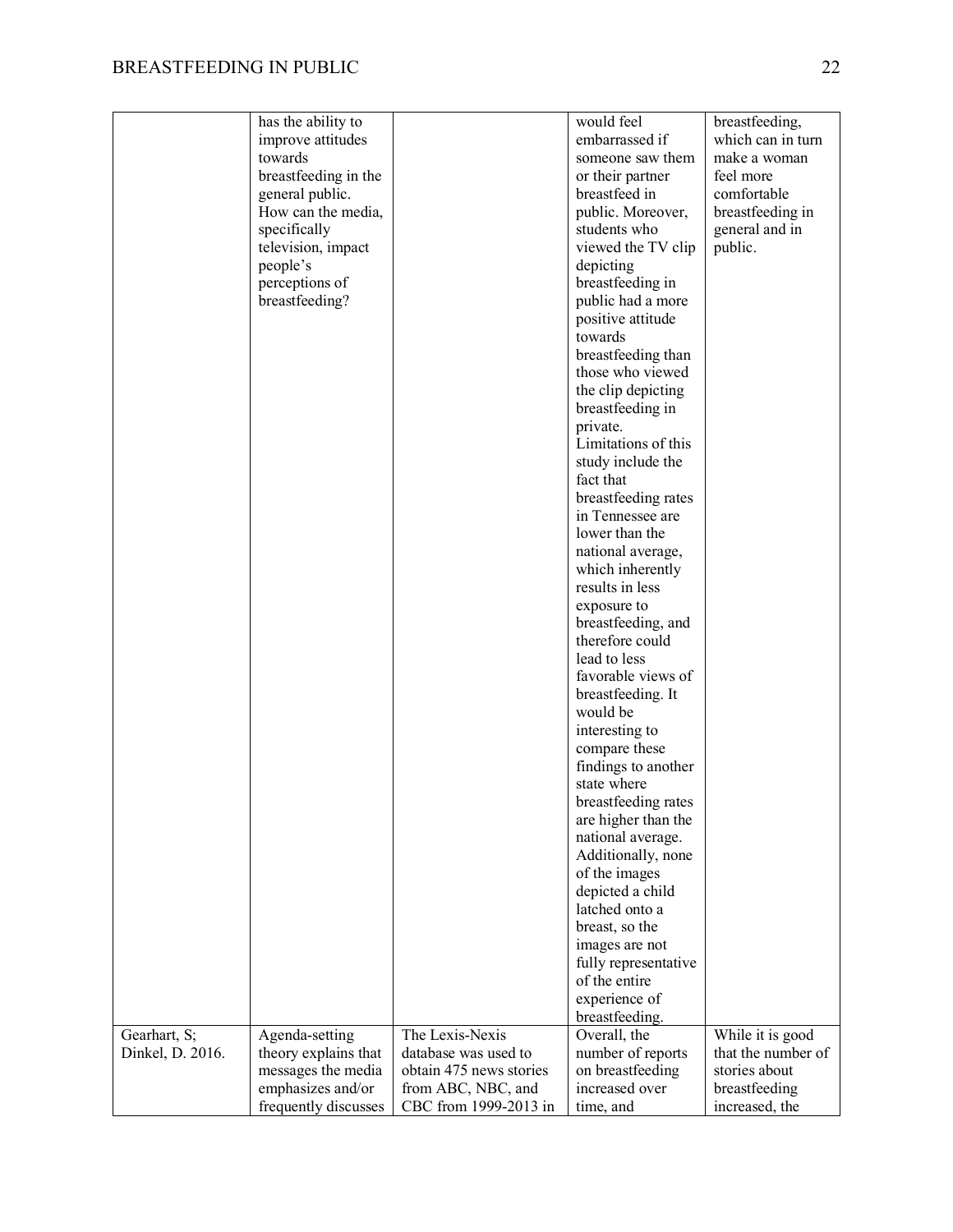|                 | can impact what the                  | order to produce a case      | discussion of                         | stories became                         |
|-----------------|--------------------------------------|------------------------------|---------------------------------------|----------------------------------------|
|                 | general population                   | report on how news           | controversies                         | less informative                       |
|                 | views as important,                  | media stories report on      | regarding                             | and more about                         |
|                 | implicating that                     | breastfeeding ( $n = 475$ ). | breastfeeding and                     | reporting novel                        |
|                 | media messages                       |                              | celebrities                           | ideas to catch the                     |
|                 | regarding                            |                              | breastfeeding                         | public's eye. This                     |
|                 | breastfeeding can                    |                              | increased. Most                       | could depict                           |
|                 | impact people's                      |                              | news stories aired                    | breastfeeding as a                     |
|                 | knowledge of and                     |                              | in the morning and                    | polarizing subject                     |
|                 | attitudes towards                    |                              | utilized an                           | for moms and                           |
|                 | breastfeeding. How                   |                              | episodic framing                      | discourage them                        |
|                 | does the news                        |                              | technique rather                      | from                                   |
|                 | media present                        |                              | than thematic. This                   | breastfeeding.                         |
|                 | breastfeeding, and                   |                              | study is limited by                   | Therefore, news                        |
|                 | how can impact                       |                              | the fact that it only                 | media could be                         |
|                 | perceptions of                       |                              | analyzes coverage                     | utilized more                          |
|                 | breastfeeding?                       |                              | in national news,                     | effectively to                         |
|                 |                                      |                              | not local news                        | provide actual                         |
|                 |                                      |                              | stations. Moreover,                   | information about                      |
|                 |                                      |                              | the analysis only                     | breastfeeding.                         |
|                 |                                      |                              | included visual                       |                                        |
|                 |                                      |                              | imagery, and not                      |                                        |
|                 |                                      |                              | verbal data from                      |                                        |
|                 |                                      |                              | scripts, which can                    |                                        |
|                 |                                      |                              | also have an                          |                                        |
|                 |                                      |                              | impact on viewers'                    |                                        |
|                 |                                      |                              | opinion of                            |                                        |
|                 |                                      |                              | breastfeeding.                        |                                        |
|                 |                                      |                              |                                       |                                        |
|                 |                                      |                              |                                       |                                        |
| Giles, F. 2018. | The number of                        | The author uses a case       | This study finds                      | While most                             |
|                 | breastfeeding                        | report style of evaluation   | that most images                      | images depicting                       |
|                 | images has                           | to explore how various       | depict a woman                        | breastfeeding                          |
|                 | increased and                        | imagery depicting            | alone with her                        | show a woman                           |
|                 | diversified in                       | breastfeeding moms can       | baby                                  | and child alone,                       |
|                 | Western culture                      | impact breastfeeding         | breastfeeding, be it                  | the act of sharing                     |
|                 | over the past 10                     | practices.                   | in a formal portrait<br>or "brelfie." | the photo brings in                    |
|                 | years, and imagery                   |                              |                                       | an audience and                        |
|                 | has the ability to                   |                              | However, one                          | gives permission<br>for others to look |
|                 | impact how society<br>views          |                              | photographer, Tara<br>Ruby, depicts   | and view it as                         |
|                 |                                      |                              | women                                 | acceptable.                            |
|                 | breastfeeding. How<br>can images of  |                              | breastfeeding                         |                                        |
|                 |                                      |                              | together or in their                  | Sharing images of<br>moms              |
|                 | breastfeeding                        |                              | work uniform,                         |                                        |
|                 | women impact                         |                              | which works to                        | breastfeeding<br>could help reduce     |
|                 | breastfeeding<br>practices, and what |                              | reinforce the idea                    | the stigma around                      |
|                 | types of images are                  |                              | that mothers                          | breastfeeding in                       |
|                 | most helpful?                        |                              | balance maternity                     | public and make it                     |
|                 |                                      |                              | duties with work.                     | more socially                          |
|                 |                                      |                              | This study is                         | acceptable.                            |
|                 |                                      |                              | limited in that it is                 |                                        |
|                 |                                      |                              | an author-                            |                                        |
|                 |                                      |                              | generated analysis                    |                                        |
|                 |                                      |                              | of the impact of                      |                                        |
|                 |                                      |                              | breastfeeding                         |                                        |
|                 |                                      |                              | images, and there                     |                                        |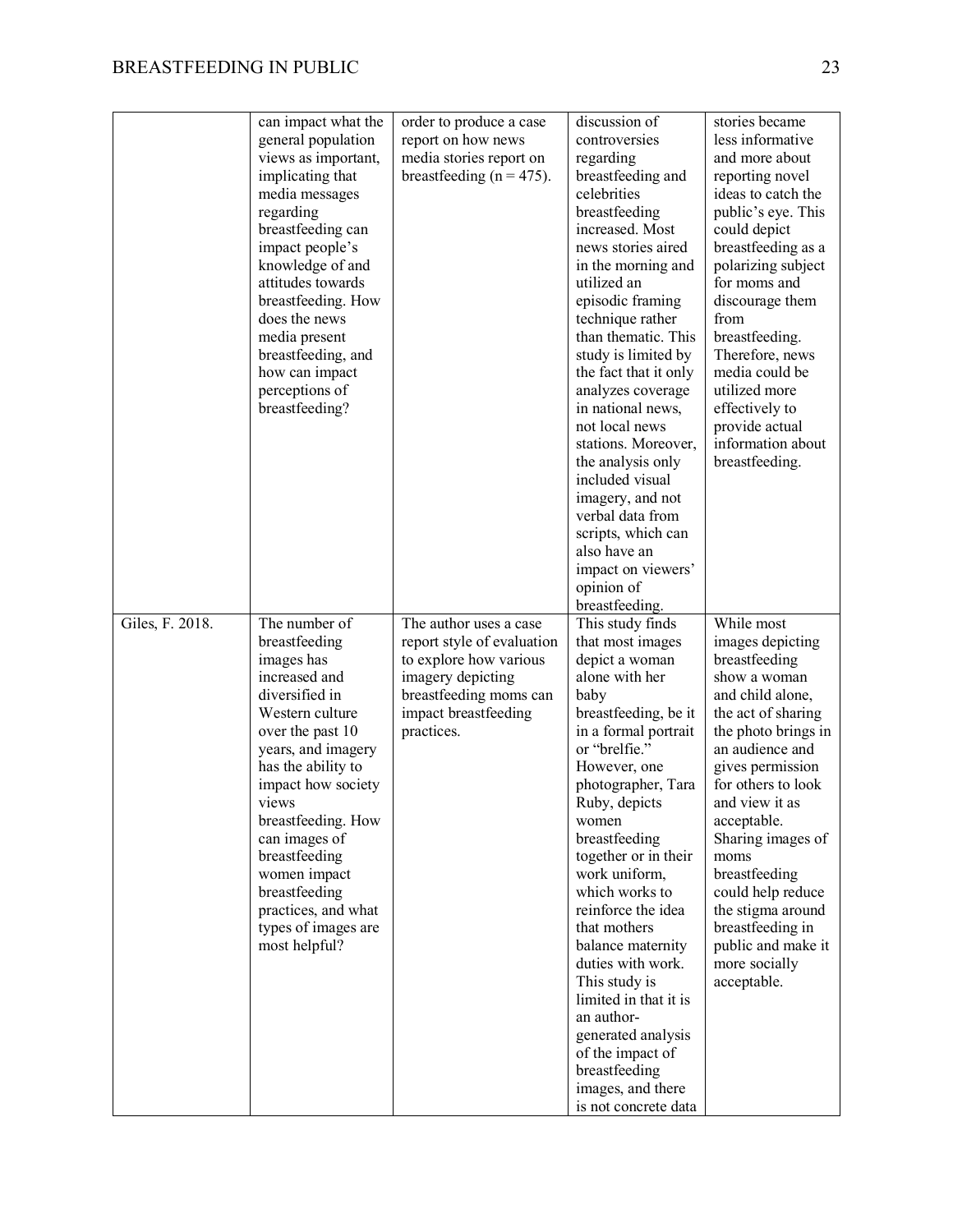|                     |                     |                           | from a population    |                     |
|---------------------|---------------------|---------------------------|----------------------|---------------------|
|                     |                     |                           | sample reacting to   |                     |
|                     |                     |                           | said images.         |                     |
|                     |                     |                           | Therefore, the       |                     |
|                     |                     |                           | analysis findings    |                     |
|                     |                     |                           | cannot be            |                     |
|                     |                     |                           | generalized to a     |                     |
|                     |                     |                           | larger population    |                     |
|                     |                     |                           | size.                |                     |
| Harding, K;         | The breastfeeding   | This study uses an online | While the            | This study          |
| Aryettey, R;        | rate in Ghana has   | cross-sectional survey of | campaign gained      | indicates that a    |
| Carroll, G; Lasisi, | decreased from      | 451 Ghanaians over a      | followers over the   | social media        |
| O; Perez-           | 63% in 2008 to      | 24-week period to assess  | 24-week period       | campaign may be     |
| Escamilla, R;       | 52% in 2014. Social | breastfeeding             | (increase from       | more effective      |
| Young, M. 2020.     | media usage is      | knowledge, exposure to    | 3,061 to 4,832),     | with entertaining   |
|                     | highly utilized     | the social media          | $61\%$ of survey     | materials, frequent |
|                     | among Ghanaians,    | campaign, and             | participants         | posting, and        |
|                     | so can a social     | acceptability of the      | reported that they   | precise targeting   |
|                     | media campaign,     | Breastfeed4Ghana          | could not            | of the desired      |
|                     | Breastfeed4Ghana,   | campaign $(n = 451)$ .    | remember what the    | population. While   |
|                     | be utilized to      | Study participants were   | campaign was         | the campaign was    |
|                     | increase            | recruited via Facebook,   | about. Moreover,     | accepted, best      |
|                     | breastfeeding       | Twitter, WhatsApp,        | 57% of               | practices           |
|                     | knowledge among     | advertisements through    | participants stated  | regarding most      |
|                     | the general         | the University of Ghana,  | that the frequency   | effective social    |
|                     | population?         | and local radio stations. | of campaign          | media campaigns     |
|                     |                     |                           | material was not     | need to be          |
|                     |                     |                           | enough. However,     | determined.         |
|                     |                     |                           | 90% reported that    |                     |
|                     |                     |                           | the campaign was     |                     |
|                     |                     |                           | informative,         |                     |
|                     |                     |                           | practical or useful, |                     |
|                     |                     |                           | educational, and     |                     |
|                     |                     |                           | interesting. This    |                     |
|                     |                     |                           | study is limited in  |                     |
|                     |                     |                           | that there is no     |                     |
|                     |                     |                           | data on the          |                     |
|                     |                     |                           | feasibility and      |                     |
|                     |                     |                           | impact of a similar  |                     |
|                     |                     |                           | campaign in          |                     |
|                     |                     |                           | Ghana for            |                     |
|                     |                     |                           | comparison, so       |                     |
|                     |                     |                           | there is a need for  |                     |
|                     |                     |                           | more data on the     |                     |
|                     |                     |                           | effectiveness of     |                     |
|                     |                     |                           | social media         |                     |
|                     |                     |                           | campaigns in         |                     |
|                     |                     |                           | Ghana as a whole.    |                     |
|                     |                     |                           | Additionally, the    |                     |
|                     |                     |                           | sample size is too   |                     |
|                     |                     |                           | small to reach true  |                     |
|                     |                     |                           | conclusions on the   |                     |
|                     |                     |                           | relationship         |                     |
|                     |                     |                           | between exposure     |                     |
|                     |                     |                           | to educational       |                     |
|                     |                     |                           | materials and        |                     |
|                     |                     |                           |                      |                     |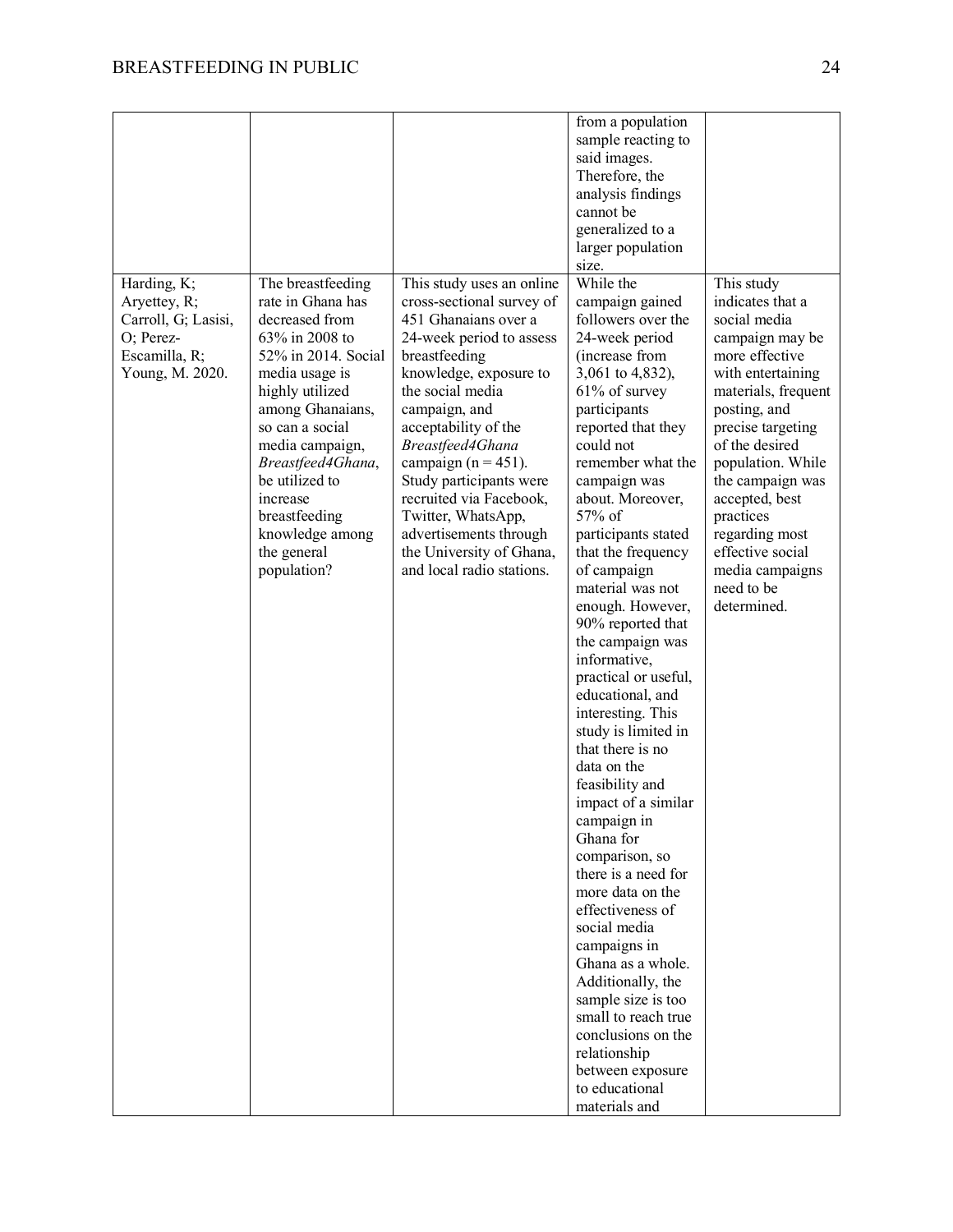|                     |                      |                            | alterations in<br>attitudes towards |                     |
|---------------------|----------------------|----------------------------|-------------------------------------|---------------------|
|                     |                      |                            | breastfeeding.                      |                     |
|                     |                      |                            |                                     |                     |
|                     |                      |                            | Lastly, the data                    |                     |
|                     |                      |                            | could be skewed                     |                     |
|                     |                      |                            | by the fact that                    |                     |
|                     |                      |                            | most social media                   |                     |
|                     |                      |                            | users in Ghana are                  |                     |
|                     |                      |                            | young, educated,                    |                     |
|                     |                      |                            | and not necessarily                 |                     |
|                     |                      |                            | in the child-rearing                |                     |
|                     |                      |                            | stage of life, so                   |                     |
|                     |                      |                            | they may not be as                  |                     |
|                     |                      |                            | responsive to a                     |                     |
|                     |                      |                            | social media                        |                     |
|                     |                      |                            | campaign on                         |                     |
|                     |                      |                            | breastfeeding.                      |                     |
| Hitt, R; Zhuang, J; | Data indicates that  | The Lexis-Nexis System     | News articles                       | This case study     |
| Anderson, J. 2017.  | many consumers       | was utilized to search for | about                               | reveals that while  |
|                     | turn to newspapers   | newspaper articles         | breastfeeding                       | most newspaper      |
|                     | for medical or       | mentioning                 | mentioned positive                  | articles depict     |
|                     | health information.  | breastfeeding from         | behavioral beliefs                  | breastfeeding in a  |
|                     | How does print       | 2008-2013, and 318         | more than negative                  | positive light,     |
|                     | media typically      | articles were found to     | beliefs, most often                 | there is still room |
|                     | cover breastfeeding, | analyze in a case study    | discussing the                      | for improvement.    |
|                     | breastfeeding in     | $(n = 318)$ .              | health benefits for                 | Instead of merely   |
|                     | public, and          |                            | both the mother                     | mentioning          |
|                     | breastfeeding past 1 |                            | and baby. The                       | barriers to         |
|                     | year?                |                            | articles also                       | breastfeeding,      |
|                     |                      |                            | mentioned                           | which can cause     |
|                     |                      |                            | common barriers                     | anxiety for moms    |
|                     |                      |                            | to breastfeeding;                   | who may choose      |
|                     |                      |                            | the barrier most                    | to breastfeed,      |
|                     |                      |                            | mentioned $(13.7%)$                 | articles could      |
|                     |                      |                            | was difficulty                      | make a more         |
|                     |                      |                            | breastfeeding in                    | conscious effort to |
|                     |                      |                            | public. This study                  | include solutions   |
|                     |                      |                            | is limited by the                   | to common           |
|                     |                      |                            | sample size, in that                | obstacles.          |
|                     |                      |                            | more newspapers                     |                     |
|                     |                      |                            | should be analyzed                  |                     |
|                     |                      |                            | for coverage of                     |                     |
|                     |                      |                            | breastfeeding.                      |                     |
|                     |                      |                            | Additionally, it is                 |                     |
|                     |                      |                            | important to                        |                     |
|                     |                      |                            | consider that many                  |                     |
|                     |                      |                            | of the articles                     |                     |
|                     |                      |                            | covered the same                    |                     |
|                     |                      |                            | major event (the                    |                     |
|                     |                      |                            | death of the La                     |                     |
|                     |                      |                            | Leche League                        |                     |
|                     |                      |                            | founder), which                     |                     |
|                     |                      |                            | can skew the                        |                     |
|                     |                      |                            | results in favor of                 |                     |
|                     |                      |                            | breastfeeding only                  |                     |
|                     |                      |                            | being represented                   |                     |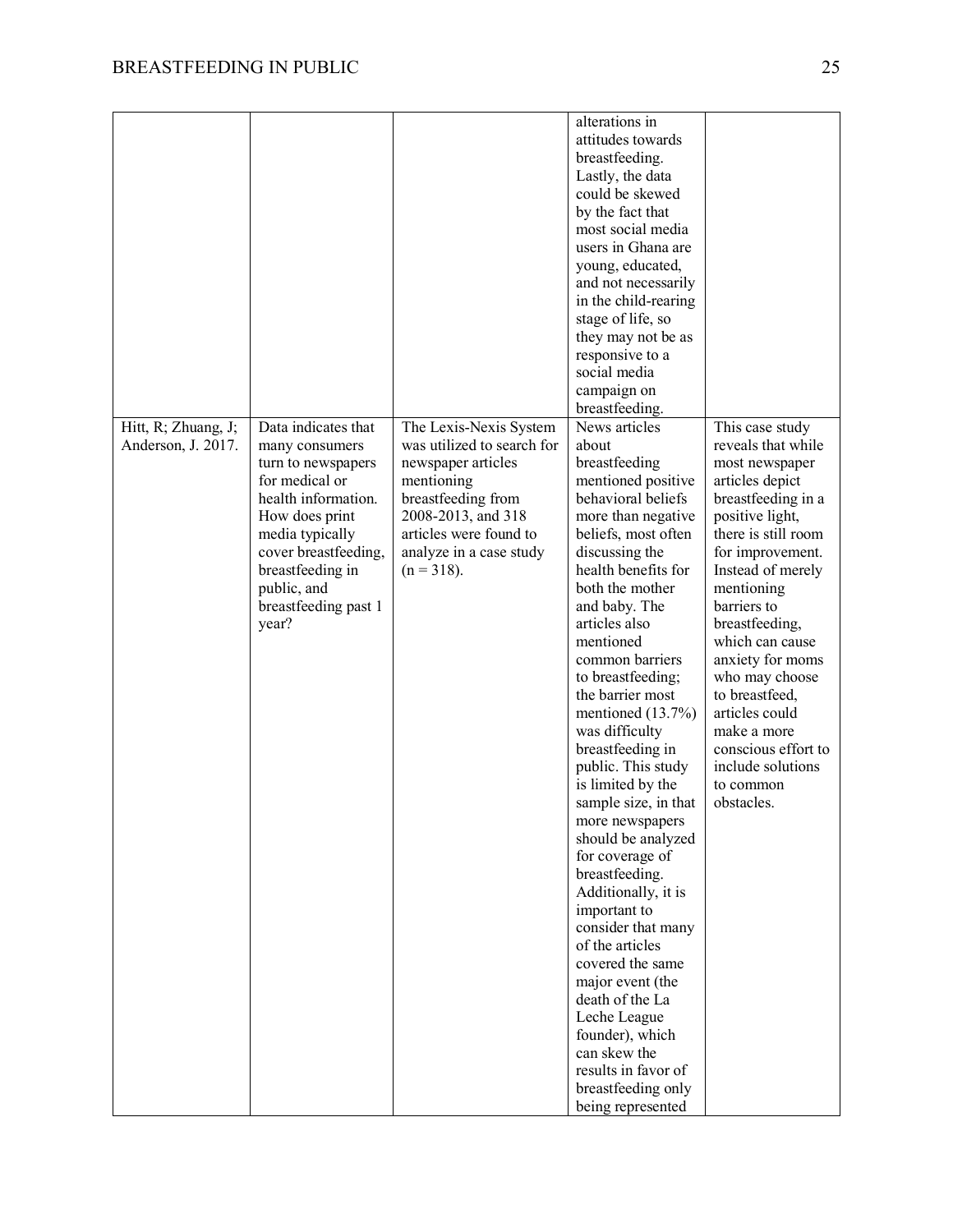|                                                                              |                                                                                                                                                                                                                                                                         |                                                                                                                                                                                                                                                                                                                                                          | in a<br>sensationalized                                                                                                                                                                                                                                                                                                                                                                                                                                                                                                                                                                                                                                                                                                |                                                                                                                                                                                                                                                                                                                                                                                                                                            |
|------------------------------------------------------------------------------|-------------------------------------------------------------------------------------------------------------------------------------------------------------------------------------------------------------------------------------------------------------------------|----------------------------------------------------------------------------------------------------------------------------------------------------------------------------------------------------------------------------------------------------------------------------------------------------------------------------------------------------------|------------------------------------------------------------------------------------------------------------------------------------------------------------------------------------------------------------------------------------------------------------------------------------------------------------------------------------------------------------------------------------------------------------------------------------------------------------------------------------------------------------------------------------------------------------------------------------------------------------------------------------------------------------------------------------------------------------------------|--------------------------------------------------------------------------------------------------------------------------------------------------------------------------------------------------------------------------------------------------------------------------------------------------------------------------------------------------------------------------------------------------------------------------------------------|
| Jamie, K;<br>McGeagh, L;<br>Bows, H; O'Neill,<br>R. 2020.                    | One factor that may<br>discourage mothers<br>from breastfeeding<br>is the belief that<br>society views<br>breastfeeding as<br>"deviant." How is<br>breastfeeding<br>deviant, and how do<br>adolescent mothers<br>view breastfeeding?                                    | This study uses focus<br>group and individual<br>interviews of 27<br>socioeconomically<br>challenged adolescent<br>mothers from the United<br>Kingdom and 5 early<br>years professionals<br>working at a children's<br>center in northeast<br>England ( $n = 32$ ) to<br>evaluate their<br>perspective on<br>breastfeeding and what<br>makes it deviant. | way in the media.<br>Interview data<br>suggests that many<br>adolescent mothers<br>view breastfeeding<br>as "deviant"<br>because breasts are<br>mainly understood<br>in a context of<br>sexuality as<br>determined by<br>media and pop<br>culture, and that<br>there is an<br>unspoken rule<br>about not<br>breastfeeding in<br>public because of<br>men. Limitations<br>of this study<br>include that the<br>data was<br>retrospectively<br>reported, which<br>can skew the<br>participants'<br>account of events<br>and opinions.<br>While it would be<br>difficult to obtain<br>data in the<br>moment, it is<br>important to<br>acknowledge that<br>such findings<br>could be altered by<br>the passage of<br>time. | This study<br>indicates that<br>while most<br>women<br>understand the<br>message of "breast<br>is best," they may<br>be less likely to<br>breastfeed due to<br>the taboo of<br>breastfeeding in<br>public.<br>Sexualization of<br>breasts in Western<br>culture can make<br>breastfeeding in<br>public seem<br>"deviant," and<br>therefore change<br>people's<br>perspective on<br>what should be a<br>maternal duty, not<br>a sexual one. |
| Lebron, CN; St.<br>George, SM,<br>Eckembrecher,<br>DG; Alvarez, LM.<br>2019. | Online forums<br>provide people with<br>the opportunity to<br>seek knowledge and<br>support from others<br>who may not be<br>able to attend an in-<br>person group. How<br>do moms on<br>Babycenter.com<br>online forums<br>utilize that space to<br>share information? | 258 posts and 1,445<br>comments from a 10-day<br>period on<br>Babycenter.com's online<br>breastfeeding forum<br>were extracted from<br>data, and 45<br>conversation threads<br>were randomly selected<br>for further evaluation via<br>case study ( $n = 45$ ).                                                                                          | Evaluation of the<br>45 conversation<br>threads revealed<br>that most moms<br>ask questions to<br>troubleshoot issues<br>with breastfeeding,<br>and clarify<br>information<br>presented rather<br>than for emotional<br>support. This study<br>is limited in that<br>demographic data<br>was not evaluated<br>in the study                                                                                                                                                                                                                                                                                                                                                                                             | This study<br>indicates that<br>online forums can<br>be a great resource<br>for filling a<br>knowledge gap for<br>breastfeeding<br>moms, which can<br>be a barrier to<br>their initiation and<br>duration of<br>breastfeeding.                                                                                                                                                                                                             |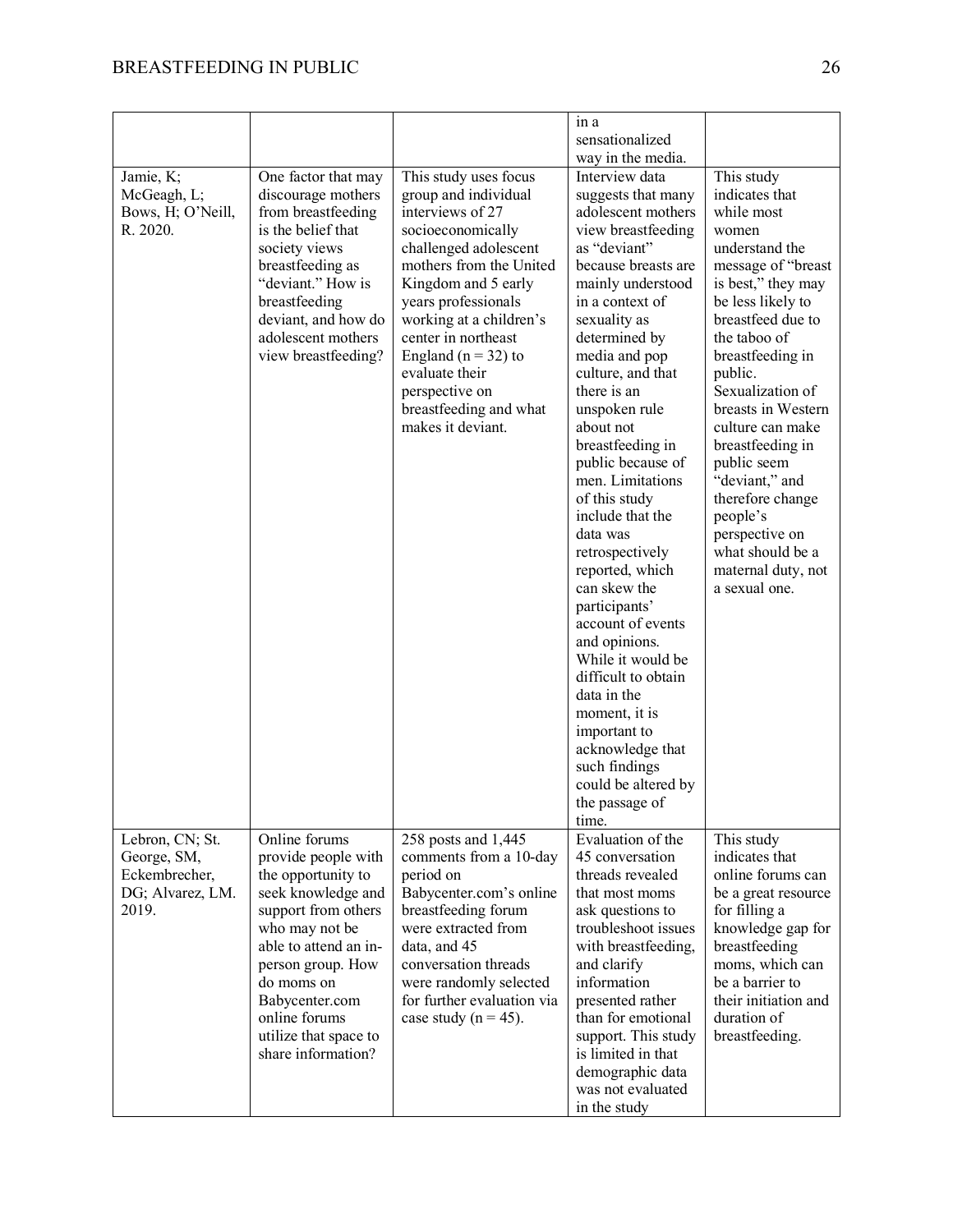|                  |                      |                         | sample, so findings                  |                      |
|------------------|----------------------|-------------------------|--------------------------------------|----------------------|
|                  |                      |                         | cannot necessarily                   |                      |
|                  |                      |                         | be generalized to a                  |                      |
|                  |                      |                         | broader                              |                      |
|                  |                      |                         | population.                          |                      |
|                  |                      |                         | Additionally, data                   |                      |
|                  |                      |                         | was not collected                    |                      |
|                  |                      |                         | evaluating the                       |                      |
|                  |                      |                         |                                      |                      |
|                  |                      |                         | impact of online<br>forums on        |                      |
|                  |                      |                         |                                      |                      |
|                  |                      |                         | implementation of<br>breastfeeding   |                      |
|                  |                      |                         | practices.                           |                      |
|                  |                      |                         | Therefore, further                   |                      |
|                  |                      |                         | research is                          |                      |
|                  |                      |                         |                                      |                      |
|                  |                      |                         | necessary.                           |                      |
| Marcon, AR;      | Instagram is a       | This article utilizes a | Notably, this case                   | The data indicates   |
| Bieber, M; Azad, | popular social       | case study of 4,089     | study found that                     | that while the       |
| MB. 2018.        | media app with       | images and 8,331        | 14% of images                        | majority of images   |
|                  | over 700 million     | comments posted with    | depicted                             | posted are           |
|                  | users, one which     | the four most popular   | breastfeeding in                     | "brelfies," the act  |
|                  | can offer another    | breastfeeding hashtags  | public, while 33%                    | of posting a photo   |
|                  | platform for         | (#breastfeeding,        | were "brelfies."                     | breastfeeding is a   |
|                  | educational content. | #breastmilk,            | 19% of images                        | form of              |
|                  | How is Instagram     | #breastisbest, and      | were graphics or                     | publicizing it.      |
|                  | currently being      | #normalize              | memes. With                          | Therefore, posting   |
|                  | used to depict       | breastfeeding). $N =$   | regards to                           | photos of            |
|                  | breastfeeding, and   | 12,420.                 | comments, 92% of                     | breastfeeding on     |
|                  | what information     |                         | comments offered                     | Instagram can        |
|                  | are people sharing   |                         | praise, and 20% of                   | work to reinforce    |
|                  | within that context? |                         | discussions                          | the idea that        |
|                  |                      |                         | included personal                    | breastfeeding in     |
|                  |                      |                         | reflections about                    | public should be     |
|                  |                      |                         | breastfeeding.                       | normalized. The      |
|                  |                      |                         | Lastly, advertising                  | comments under       |
|                  |                      |                         | from major infant                    | photos indicate      |
|                  |                      |                         | formula companies                    | that Instagram can   |
|                  |                      |                         | did not appear in                    | not only be used     |
|                  |                      |                         | the search under                     | to share images,     |
|                  |                      |                         | common                               | but also to create a |
|                  |                      |                         | breastfeeding                        | safe space for       |
|                  |                      |                         | hashtags. The                        | support, like        |
|                  |                      |                         | findings of this                     | online support       |
|                  |                      |                         | study are limited in                 | groups.              |
|                  |                      |                         | that only the top                    |                      |
|                  |                      |                         | four hashtags                        |                      |
|                  |                      |                         | referencing                          |                      |
|                  |                      |                         | breastfeeding were                   |                      |
|                  |                      |                         | analyzed, which                      |                      |
|                  |                      |                         | limits the variety                   |                      |
|                  |                      |                         | of coverage.                         |                      |
|                  |                      |                         |                                      |                      |
|                  |                      |                         | Additionally, the<br>data collection |                      |
|                  |                      |                         |                                      |                      |
|                  |                      |                         | system could not                     |                      |
|                  |                      |                         | analyze comments                     |                      |
|                  |                      |                         | containing emojis,                   |                      |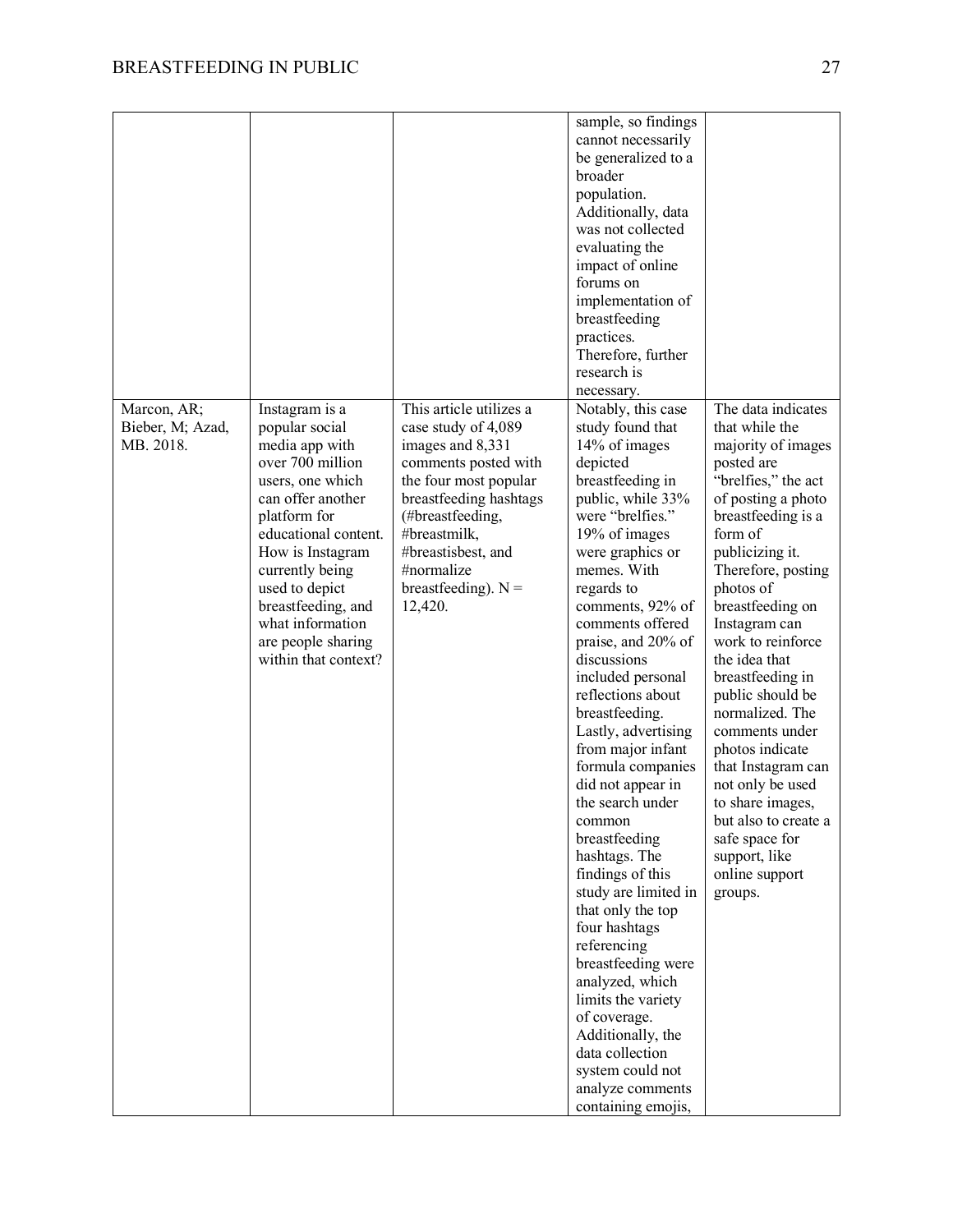|                |                                          |                                                 | so the analysis was<br>not necessarily    |                                        |
|----------------|------------------------------------------|-------------------------------------------------|-------------------------------------------|----------------------------------------|
|                |                                          |                                                 | reflective of all                         |                                        |
|                |                                          |                                                 | content on                                |                                        |
|                |                                          |                                                 | Instagram relating                        |                                        |
|                |                                          |                                                 | to breastfeeding.                         |                                        |
| Moukarzel, S;  | Twitter is a major                       | The study looked into                           | This study found                          | Analysis of this                       |
| Rehm, M; Daly, | social media app                         | the common                                      | that 31.1% of users                       | data indicates that                    |
| AJ. 2020.      | used to share                            | breastfeeding hashtags                          | within the                                | while there is                         |
|                | information and                          | of #breastfeed,                                 | community were                            | potential on                           |
|                | news. How does                           | #breastfeeding,                                 | health                                    | Twitter to share                       |
|                | communication                            | #normalizebreastfeeding,                        | professionals,                            | educational                            |
|                | within the                               | #breastmilk,                                    | 54.6% were                                | information                            |
|                | breastfeeding                            | #breastfeedingmoms and                          | invested citizens,                        | regarding                              |
|                | community within                         | #breastfeedingsupport to<br>establish an online | and $14.3\%$ were                         | breastfeeding, it<br>often is not used |
|                | Twitter function,<br>and what content is | breastfeeding                                   | for-profit company<br>representatives.    | for that context,                      |
|                | being shared?                            | community of 3,798                              | 34% of users                              | instead being used                     |
|                |                                          | users with 3,972 tweets.                        | shared                                    | for advertising,                       |
|                |                                          | This is a case study                            | pornographic                              | which could                            |
|                |                                          | evaluating the content                          | content in relation                       | prompt moms to                         |
|                |                                          | and impact of tweets.                           | to breastfeeding,                         | click on ads for                       |
|                |                                          |                                                 | so that section of                        | formula.                               |
|                |                                          |                                                 | data was removed.                         | Moreover, the                          |
|                |                                          |                                                 | 35.3% of content                          | high prevalence of                     |
|                |                                          |                                                 | was commercial                            | pornographic                           |
|                |                                          |                                                 | advertising, 19.1%                        | content relating to                    |
|                |                                          |                                                 | was professional                          | breastfeeding<br>confirms that         |
|                |                                          |                                                 | communication,<br>8% was                  | some view                              |
|                |                                          |                                                 | advocating for                            | breastfeeding in a                     |
|                |                                          |                                                 | public                                    | sexual way, and                        |
|                |                                          |                                                 | breastfeeding, 7%                         | cannot separate                        |
|                |                                          |                                                 | for encouraging                           | the maternal                           |
|                |                                          |                                                 | parents to join                           | mother from the                        |
|                |                                          |                                                 | support groups,                           | sexual mother.                         |
|                |                                          |                                                 | and 5% for raising                        |                                        |
|                |                                          |                                                 | awareness about                           |                                        |
|                |                                          |                                                 | breastfeeding-                            |                                        |
|                |                                          |                                                 | friendly policies.                        |                                        |
|                |                                          |                                                 | This study is                             |                                        |
|                |                                          |                                                 | limited by the fact<br>that data was only |                                        |
|                |                                          |                                                 | collected over 1                          |                                        |
|                |                                          |                                                 | month, so                                 |                                        |
|                |                                          |                                                 | collecting data                           |                                        |
|                |                                          |                                                 | over a larger                             |                                        |
|                |                                          |                                                 | period of time                            |                                        |
|                |                                          |                                                 | could introduce                           |                                        |
|                |                                          |                                                 | more perspectives                         |                                        |
|                |                                          |                                                 | and also give a                           |                                        |
|                |                                          |                                                 | more accurate                             |                                        |
|                |                                          |                                                 | picture of Twitter                        |                                        |
|                |                                          |                                                 | activity relating to<br>breastfeeding.    |                                        |
|                |                                          |                                                 |                                           |                                        |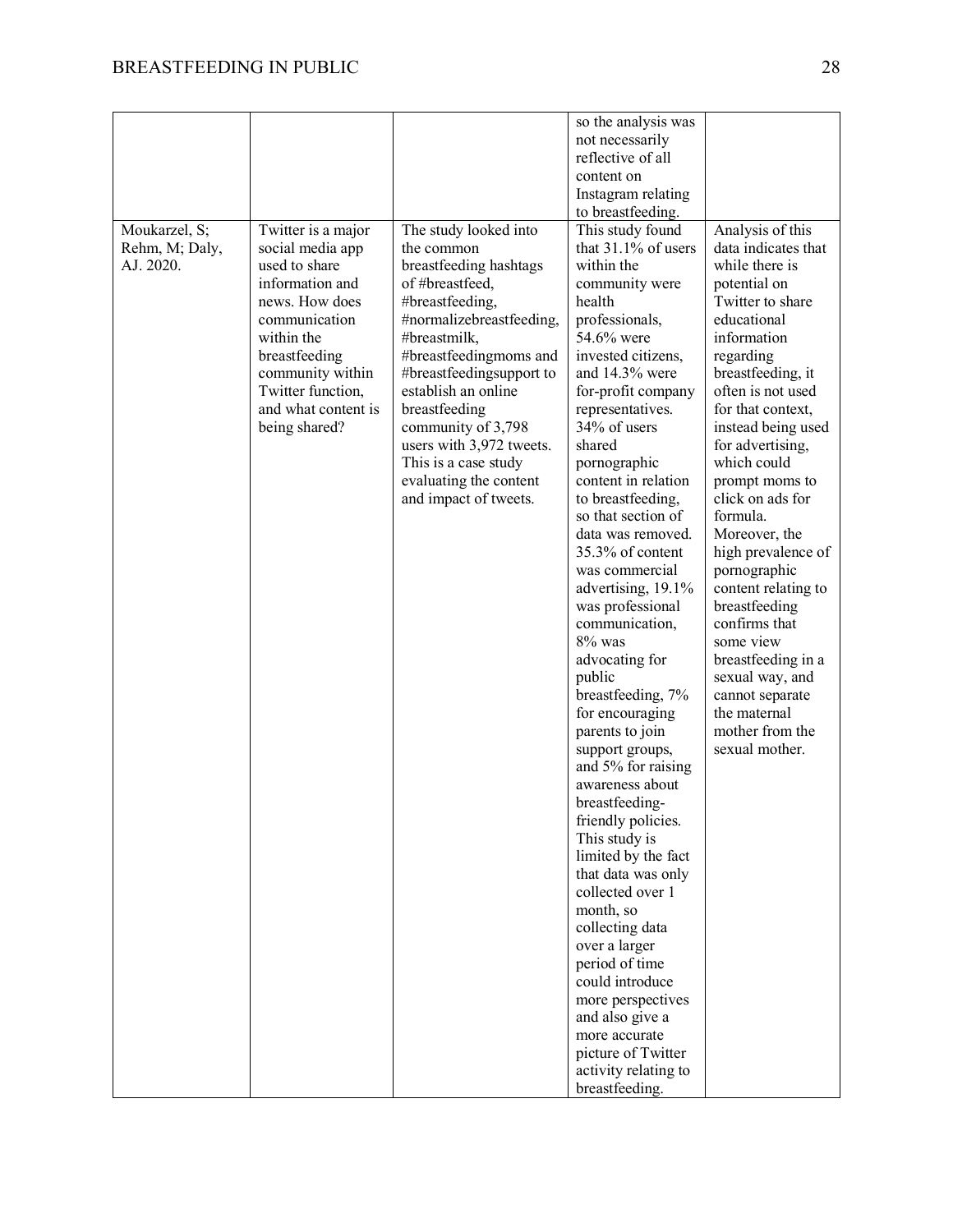| Moukarzel, S;    | This study                               | Given that this study                 | This study found                     | The data indicates                      |
|------------------|------------------------------------------|---------------------------------------|--------------------------------------|-----------------------------------------|
| Rehm, M; del     | corresponds with                         | stems from the same                   | that $41.6\%$ of                     | that not only is the                    |
| Fresno, M; Daly, | the study listed                         | research as the one listed            | tweets were for                      | scientific                              |
| AJ. 2020.        | above. There is a                        | above, the same method                | commercial use,                      | community less                          |
|                  | recently recognized                      | was used to identify a                | 23.5% was for                        | efficient at sharing                    |
|                  | need for the                             | breastfeeding                         | professional                         | information than                        |
|                  | scientific                               | community of 3,798                    | communication,                       | interested                              |
|                  | community to                             | users, and 59 influencers             | $11.8\%$ was for                     | consumers, but                          |
|                  | spread its                               | were selected for                     | presenting research                  | they also are less                      |
|                  | knowledge to the                         | contributing the most                 | findings, and 6.3%                   | likely to share                         |
|                  | public more                              | amount of information in              | was for                              | educational                             |
|                  | efficiently online in                    | tweets. 711 tweets from               | breastfeeding                        | information. This                       |
|                  | order to counteract                      | those 59 influencers                  | advocacy.                            | reveals a huge gap                      |
|                  | misinformation                           | were analyzed via case                | Moreover,                            | in the potential for                    |
|                  | being posted, which                      | study for type of                     | interested                           | the scientific                          |
|                  | suggests the use of<br>Twitter to do so. | information they<br>contained and how | consumers most                       | community to                            |
|                  | So, in efforts                           | efficiently the                       | often shared<br>research findings    | utilize platforms<br>such as Twitter to |
|                  | already in place in                      | information was being                 | $(34.7\%)$ , whereas                 | share educational                       |
|                  | breastfeeding                            | spread ( $n = 711$ ).                 | the scientific                       | information                             |
|                  | communities on                           |                                       | community most                       | regarding health                        |
|                  | Twitter, what type                       |                                       | often shared                         | issues, and in this                     |
|                  | of information is                        |                                       | commercial                           | case,                                   |
|                  | being shared, and                        |                                       | interests $(41.6\%)$                 | breastfeeding.                          |
|                  | how efficiently is                       |                                       | and professional                     |                                         |
|                  | information being                        |                                       | communication                        |                                         |
|                  | shared?                                  |                                       | $(23.5\%)$ . The                     |                                         |
|                  |                                          |                                       | scientific                           |                                         |
|                  |                                          |                                       | community                            |                                         |
|                  |                                          |                                       | reaches an average                   |                                         |
|                  |                                          |                                       | of 91 people with                    |                                         |
|                  |                                          |                                       | 498 tweets per                       |                                         |
|                  |                                          |                                       | month, whereas                       |                                         |
|                  |                                          |                                       | interested                           |                                         |
|                  |                                          |                                       | consumers reach                      |                                         |
|                  |                                          |                                       | 92 individuals with                  |                                         |
|                  |                                          |                                       | only 95 tweets per                   |                                         |
|                  |                                          |                                       | month. Limitations                   |                                         |
|                  |                                          |                                       | of this study                        |                                         |
|                  |                                          |                                       | include that the<br>qualitative data |                                         |
|                  |                                          |                                       | collection method                    |                                         |
|                  |                                          |                                       | didn't allow for                     |                                         |
|                  |                                          |                                       | deeper analysis of                   |                                         |
|                  |                                          |                                       | tweets that could                    |                                         |
|                  |                                          |                                       | show inaccurate                      |                                         |
|                  |                                          |                                       | sharing of                           |                                         |
|                  |                                          |                                       | information, or                      |                                         |
|                  |                                          |                                       | information taken                    |                                         |
|                  |                                          |                                       | out of context.                      |                                         |
|                  |                                          |                                       | Therefore, it is                     |                                         |
|                  |                                          |                                       | difficult to get a                   |                                         |
|                  |                                          |                                       | complete picture                     |                                         |
|                  |                                          |                                       | of what type of                      |                                         |
|                  |                                          |                                       | information is                       |                                         |
|                  |                                          |                                       | shared on Twitter                    |                                         |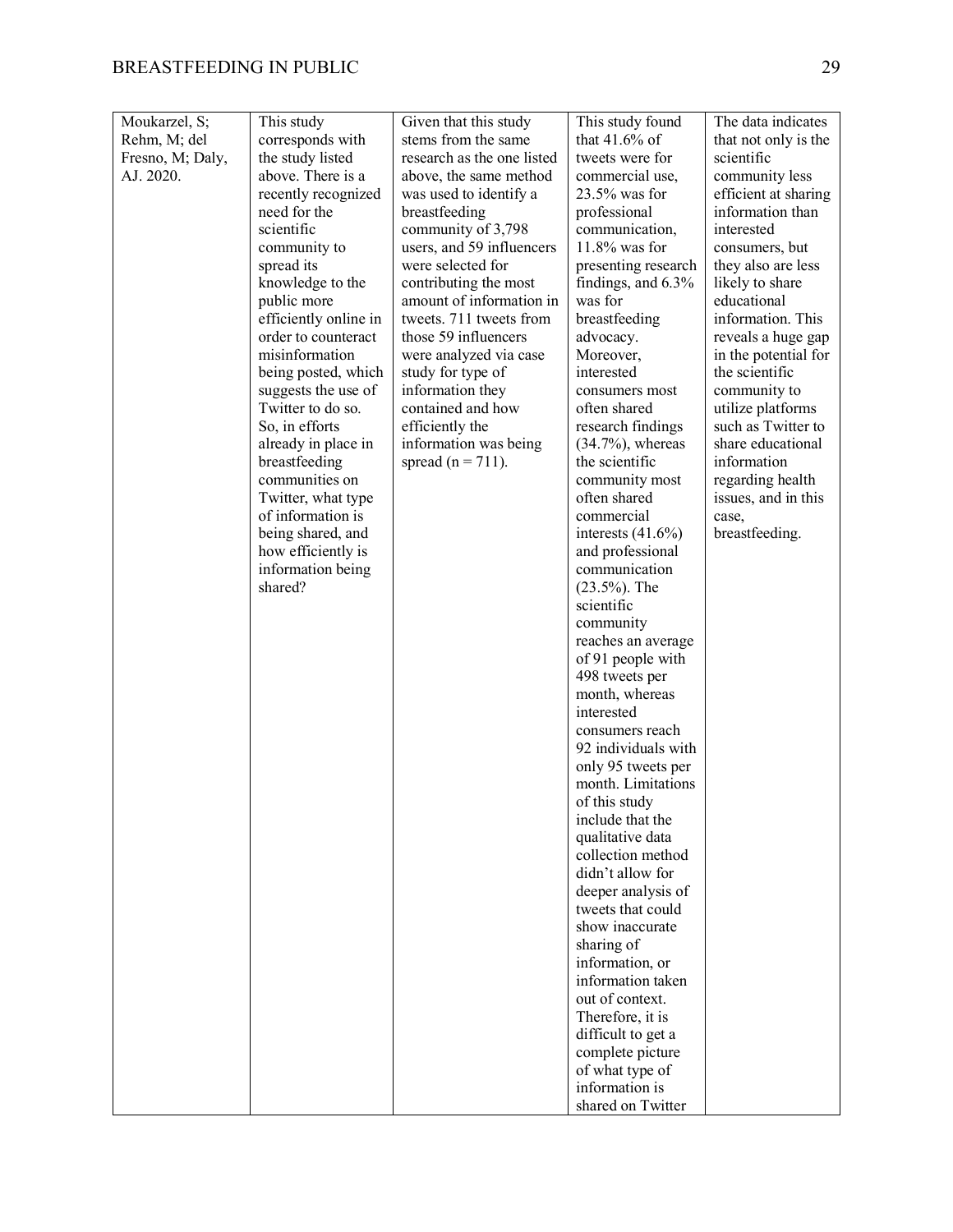|                                                 |                                                                                                                                                                                                                                                                                                                                                                                                                                     |                                                                                                                                                                                                                                                                                                                                          | relating to<br>breastfeeding.                                                                                                                                                                                                                                                                                                                                                                                                                                                                                                                                                                                                                                                                                                                                                     |                                                                                                                                                                                                                                                                                                                                     |
|-------------------------------------------------|-------------------------------------------------------------------------------------------------------------------------------------------------------------------------------------------------------------------------------------------------------------------------------------------------------------------------------------------------------------------------------------------------------------------------------------|------------------------------------------------------------------------------------------------------------------------------------------------------------------------------------------------------------------------------------------------------------------------------------------------------------------------------------------|-----------------------------------------------------------------------------------------------------------------------------------------------------------------------------------------------------------------------------------------------------------------------------------------------------------------------------------------------------------------------------------------------------------------------------------------------------------------------------------------------------------------------------------------------------------------------------------------------------------------------------------------------------------------------------------------------------------------------------------------------------------------------------------|-------------------------------------------------------------------------------------------------------------------------------------------------------------------------------------------------------------------------------------------------------------------------------------------------------------------------------------|
| Regan, S; Brown,<br>A. 2019.                    | Women in the<br>United Kingdom<br>may lack the<br>support they need<br>for breastfeeding<br>due to a culture that<br>predominantly uses<br>formula, and a lack<br>of professional<br>support networks.<br>This creates an<br>opportunity for<br>online resources to<br>be utilized as<br>spaces for women<br>to find support.<br>What are women's<br>experiences in the<br>UK using online<br>support systems for<br>breastfeeding? | 14 women from South<br>Wales, United Kingdom<br>aged 18 or older who are<br>currently breastfeeding<br>or have breastfed in the<br>past and are utilizing<br>Facebook groups for<br>breastfeeding support<br>were selected for a semi-<br>structured interview for a<br>qualitative case study.                                          | Overall, the<br>women viewed the<br>online groups in a<br>positive light and<br>reported that<br>turning to an<br>online support<br>group was less<br>daunting and more<br>approachable from<br>a practical and<br>emotional<br>standpoint.<br>However, some<br>women also had<br>negative<br>experiences, citing<br>that they faced<br>judgment for using<br>formula at times,<br>and that false<br>information was<br>sometimes posted.<br>This study is<br>limited by the fact<br>that women who<br>have already had<br>negative<br>experiences on<br>social media may<br>not choose to take<br>part in such a<br>study, therefore<br>limiting the<br>responses to being<br>mainly positive.<br>More conclusive<br>data could be<br>obtained with a<br>larger study<br>sample. | This study<br>indicates that<br>online support<br>groups can be a<br>great resource for<br>breastfeeding<br>women to obtain<br>support, which<br>can keep them<br>breastfeeding.<br>However,<br>regulation for rude<br>behavior and false<br>information is<br>needed to keep the<br>online spaces<br>productive and<br>supportive. |
| Sheehan, A;<br>Gribble, K;<br>Schmied, V. 2019. | Mothers making the<br>decision on whether<br>or not to breastfeed<br>are likely to be<br>impacted by<br>society's<br>perceptions of<br>breastfeeding, and<br>particularly<br>breastfeeding in<br>public. What are<br>attitudes and beliefs<br>held among not                                                                                                                                                                        | 15 families were selected<br>by the Australian<br>Research Council to<br>discuss their beliefs<br>regarding breastfeeding<br>and breastfeeding in<br>public. However, only 9<br>of the discussions<br>specifically mentioned<br>breastfeeding in public,<br>so those nine discussions<br>with 50 people were<br>analyzed for the purpose | This analysis<br>found that some of<br>both male and<br>female participants<br>helieved<br>breastfeeding<br>should take place<br>in private and not<br>in front of men or<br>in public. Others<br>believed that<br>women should<br>cover up when                                                                                                                                                                                                                                                                                                                                                                                                                                                                                                                                  | The data from this<br>study indicates<br>that there are still<br>persistent beliefs<br>in Australia<br>regarding<br>breastfeeding as a<br>private act, and<br>that it should be<br>done discreetly.<br>This indicates that<br>there is room for<br>improvement in                                                                   |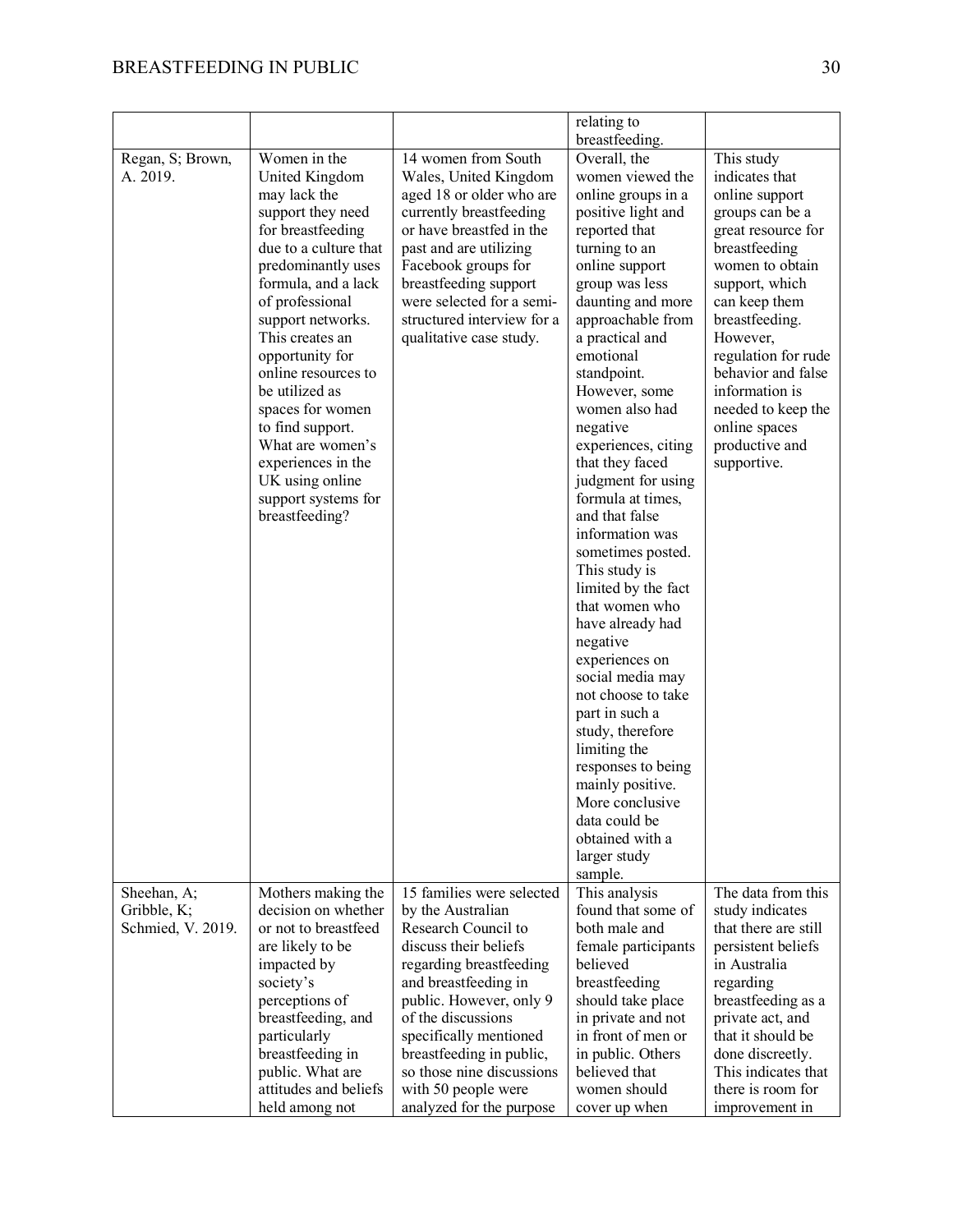|                   | only first-time<br>expecting mothers,<br>but also their family<br>and friends?                                                                                                                                                                                                                                                                                           | of this qualitative case<br>study ( $n = 50$ ).                                                                                                                                                                                                                                             | breastfeeding in<br>public to avoid<br>unwanted looks<br>due to the<br>perceived sexuality<br>of breasts. The<br>findings of this<br>study are limited<br>by the small<br>sample size of only<br>9 families, so the<br>data is not<br>necessarily<br>representative of a<br>larger population.<br>However, with that<br>being said, it is<br>difficult to obtain<br>interview data<br>from a large<br>sample.                                                                                                                                                     | terms of<br>normalizing<br>breastfeeding and<br>breastfeeding in<br>public, so that<br>negative societal<br>beliefs don't<br>continue to<br>discourage women<br>from<br>breastfeeding.                                                                                                                                                                           |
|-------------------|--------------------------------------------------------------------------------------------------------------------------------------------------------------------------------------------------------------------------------------------------------------------------------------------------------------------------------------------------------------------------|---------------------------------------------------------------------------------------------------------------------------------------------------------------------------------------------------------------------------------------------------------------------------------------------|-------------------------------------------------------------------------------------------------------------------------------------------------------------------------------------------------------------------------------------------------------------------------------------------------------------------------------------------------------------------------------------------------------------------------------------------------------------------------------------------------------------------------------------------------------------------|------------------------------------------------------------------------------------------------------------------------------------------------------------------------------------------------------------------------------------------------------------------------------------------------------------------------------------------------------------------|
| Tugwell, S. 2019. | In 2015,<br>breastfeeding<br>selfies, or "brelfies"<br>were reported as the<br>top parenting trend.<br>This prompts the<br>author to question,<br>what is the thought<br>process behind<br>sharing brelfies,<br>what impact do<br>they have for the<br>mother sharing<br>them, and how can<br>they work to<br>change the stigma<br>around<br>breastfeeding in<br>public? | This article outlines a<br>detailed case study of<br>one white, working class<br>single mother of two<br>children who frequently<br>shares brelfies on social<br>media. She was chosen<br>from a closed, private<br>Facebook group of 12<br>that shares information<br>about breastfeeding. | This case study<br>finds that sharing<br>brelfies helped the<br>subject feel<br>confident, proud,<br>and acknowledged<br>for her hard work,<br>which is why she<br>has continued to<br>share brelfies on<br>her social media<br>throughout<br>breastfeeding her<br>youngest child.<br>The study findings<br>are limited by the<br>fact that it is a case<br>study of only one<br>participant, so<br>findings cannot<br>necessarily be<br>applied to a larger<br>population. More<br>data from a larger<br>sample size is<br>necessary to make<br>generalizations. | While this case<br>study cannot<br>evaluate the<br>impact of brelfies<br>as a trend on<br>society's view of<br>breastfeeding, it<br>does give a look<br>into why moms<br>choose to share<br>brelfies, and the<br>positive impact it<br>can have on them.<br>Moms who feel<br>confident while<br>breastfeeding are<br>more likely to<br>continue the<br>behavior. |

# **Discussion**

*Attitudes Towards Breastfeeding*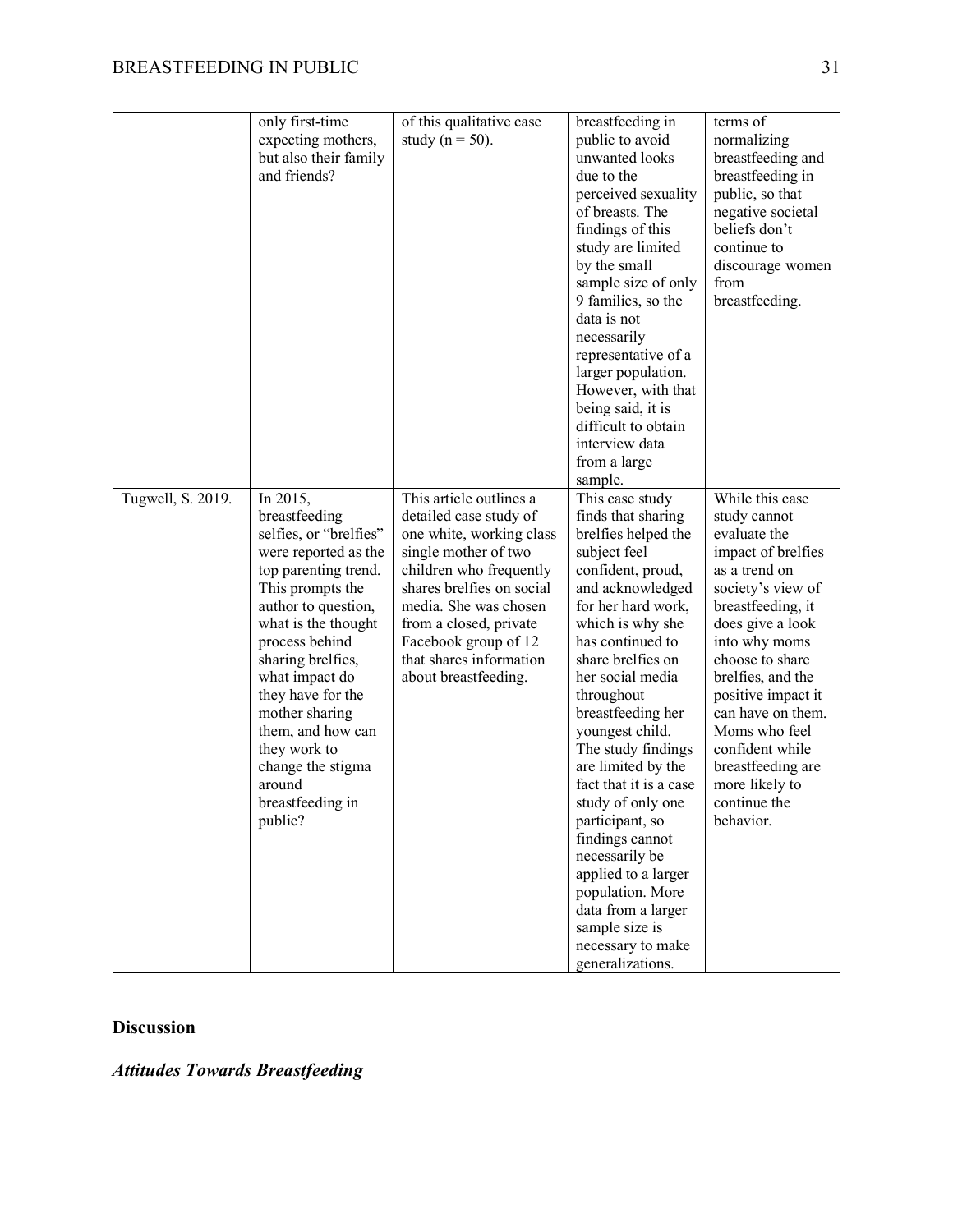The data from the four articles evaluating the attitudes of various groups towards breastfeeding, and breastfeeding in public in particular, demonstrate strong support for breastfeeding in general, but a hesitancy to accept seeing breastfeeding in public. Both Jamie et al. (2020) and Sheehan et al. (2019) describe how breastfeeding in public is unacceptable due to the sexualization of breasts and how seeing breasts in a non-sexual context can make people, especially men, feel uncomfortable. Moreover, the interview data with these insights come from the United Kingdom and Australia, respectively, indicating that while data is not present in a similar fashion for the United States, the sentiment of breastfeeding in public as inappropriate is prevalent in first-world countries. If women feel that breastfeeding in public is "scandalous," or are made to feel that way, it is understandable to see why breastfeeding moms may experience shame, which can discourage them from breastfeeding in public and even breastfeeding at all. This demonstrates how the feelings others have towards breastfeeding can impact a mother's choice to breastfeed or not; as the first article describes, "the pressure to breastfeed combined with suboptimal supports and an unsupportive breastfeeding culture can lead to further shame and isolation and potentially rejection of the recommendations" (Chan & Whitfield, 2020, pp. 102-203). This creates an opportunity for forms of media to be used to change people's perceptions of breastfeeding and breastfeeding in public so to make women feel more comfortable doing so.

# *Impact of Imagery on Breastfeeding*

Overall, the information from the five articles obtained related to the impact of imagery on breastfeeding indicate that viewing breastfeeding can cause both non-caregivers and mothers alike to be more accepting of breastfeeding in public, and that the media can be used effectively to portray breastfeeding in imagery to increase exposure among the general population. Having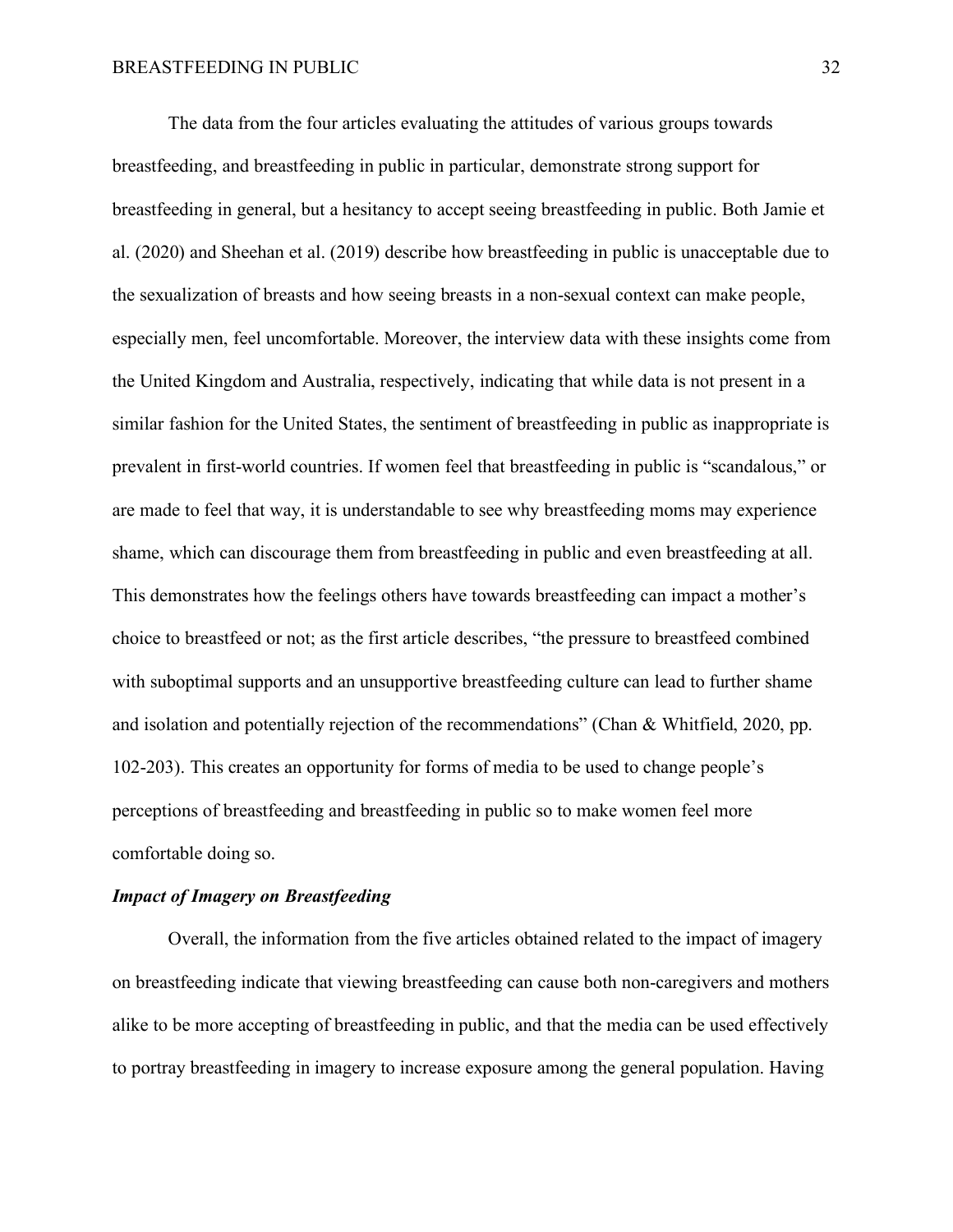non-caregivers view a television scene with public breastfeeding had a positive impact on their acceptance of breastfeeding; likewise, the posting of brelfies and sharing of various forms of breastfeeding portraits have a similar potential to improve attitudes towards breastfeeding in public, although specific data regarding the impact of portraits and brelfies is lacking. Moreover, Instagram provides a platform not only for images of breastfeeding to be shared, creating more exposure and celebration of breastfeeding, but also for a support space for breastfeeding moms in the comments of said photos. On the other hand, the news media on television tends to portray controversies surrounding breastfeeding, which can actually impair a mother's choice to breastfeed by portraying breastfeeding as polarizing and falsely elevating the prevalence of controversies regarding breastfeeding in public (Gearhart & Dinkel, 2016). This indicates that while most media exposure of breastfeeding has a positive impact on attitudes towards breastfeeding, there is room for improvement in the news media, which could instead provide education. However, news media outlets often report on what will catch a viewer's attention rather than what is most informative, so the potential for news media outlets to positively impact breastfeeding may be limited. All in all, we can conclude that the portrayal of breastfeeding in imagery can increase exposure of the population and mothers to breastfeeding in public, which may in turn improve overall approval of breastfeeding in public; this we know can encourage mothers to breastfeed. As Tugwell (2019) states, "the impact of the relinquishment of a need for discretion and encouragement of the sociality or collectivity of breastfeeding, which online spaces facilitate, give some hope to the possibility of a breakthrough or a spilling over of these attitudes into the wider social and cultural arena offline" (Tugwell, 2019, p. 12).

# *Impact of Online Support Groups on Breastfeeding*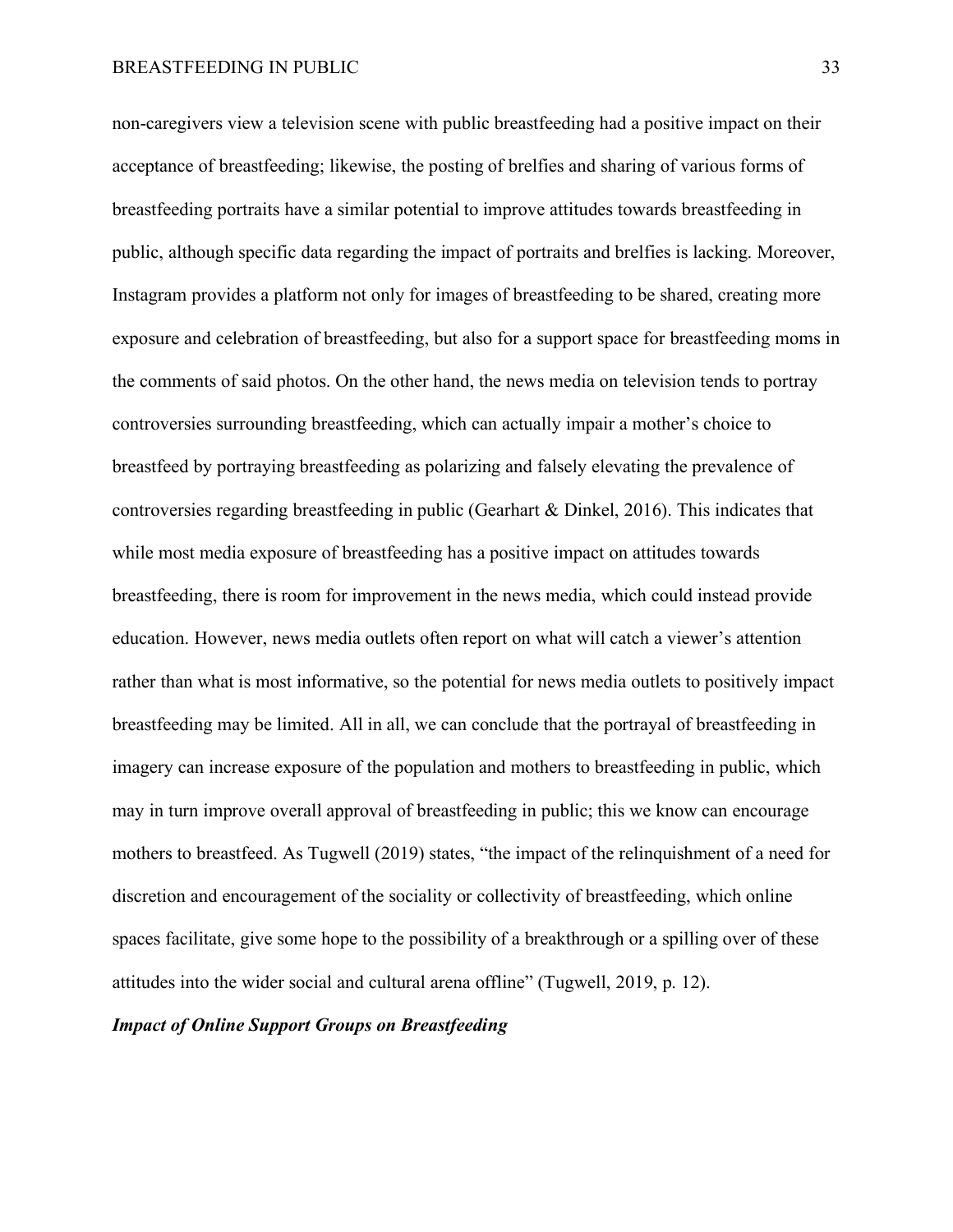It is interesting to observe that Lebron et al. (2019) claims that online breastfeeding support groups are only used to gain information rather than emotional support, whereas the third article describes how support groups are used for both obtaining important information, but also seeking much needed emotional support and validation with regards to the challenges of breastfeeding. It is clear that online support groups can indeed be used both for emotional support and educational purposes. Regardless, it is important to recognize that online support groups fill a major gap resulting from decreased access to healthcare providers and healthcare resources, and also "allow mothers to find others experiencing the same life transition to express the challenges they are experiencing and work through solutions together" (Lebron et al., 2019, p. 2). As Bridges et al. (2018) states, 76% of queries were regarding topics that have been cited in previous literature as important for mother's decisions to continue or stop breastfeeding; therefore, breastfeeding moms being able to have their questions asked in this format can positively impact breastfeeding practices. This is undoubtedly an advantage of online support forums for breastfeeding. Having a form of emotional support can also improve breastfeeding outcomes, as moms who feel unsupported in breastfeeding are more likely to stop breastfeeding early (Bridges et al., 2018). Moral support can also be provided in discussion posts on Instagram, as described in the section above. However, it must also be acknowledged that online support groups necessitate proper monitoring for inappropriate behavior and false information being posted, so to avoid the negative experiences as described by Regan & Brown (2019).

# *Impact of Miscellaneous Media Sources on Breastfeeding*

All in all, the information from these four sources outline the negative impacts mass media can have on attitudes towards breastfeeding and breastfeeding practices, along with great room for improvement in utilization of mass media to educate the public on breastfeeding. With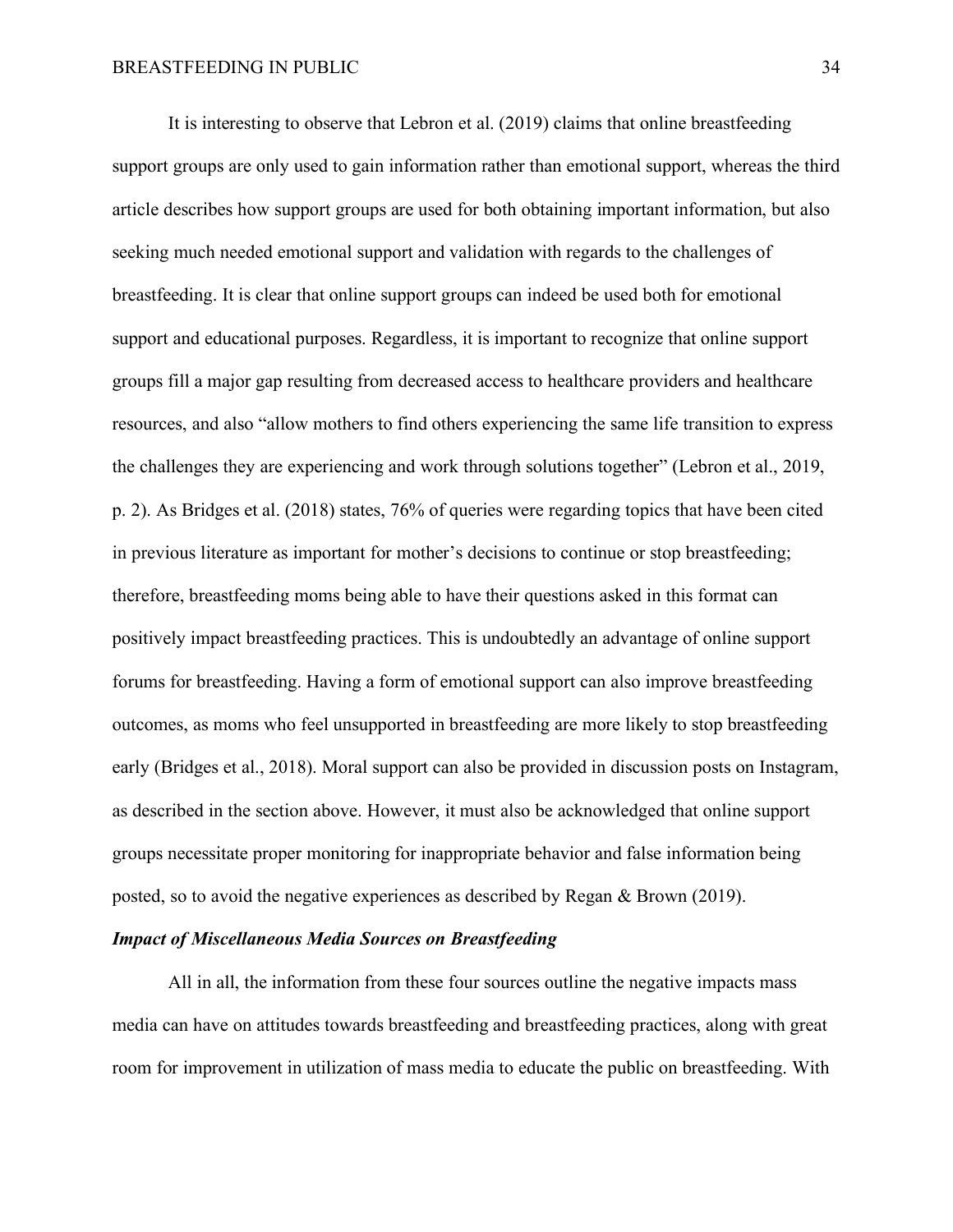regards to data found by Bylaska-Davis (2015), it is important to note that while the women stated that mass media depictions of breastfeeding did not have a significant role in their decision to breastfeed or not, all data obtained from other articles included in this literature review indicate otherwise. This could be attributed to the fact that there was no trial of opinions before and after exposure to breastfeeding inclusion in mass media, and people may underestimate the influence that mass media has on their perceptions. However, this is not to downplay the impact that opinions of partners, families, and healthcare providers have on a woman's choice to breastfeed or not, as described in the first article. Lastly, the fact that the women reported sexualization of breasts in the media as a factor for breastfeeding in public being unacceptable is congruent with the findings of data described above, in the first section. As for depictions of breastfeeding in newspapers by Hitt et al. (2017), while most mentions of breastfeeding are in a positive light, stories about barriers to breastfeeding may impede a woman's choice to breastfeed, such as with television news sensationalizing controversies. It would be more beneficial to present barriers with possible solutions to overcome them, but again, as with television news, newspaper reporters want to write about what will grab a reader's attention and not necessarily what is most informative. Therefore, this indicates that not all forms of mass media are helpful in positively impacting breastfeeding attitudes and behaviors. And finally, upon evaluation of the articles by Moukarzel, Rehm, & Daly (2020) and Moukarzel, Rehm, del Fresno, et al. (2020) describing use of Twitter to spread breastfeeding-related information, it is evident that there is a huge missed window of opportunity for the scientific community to provide best-practice information and advocate for positive change, and to do so in a more efficient manner, like individual consumers. As Moukarzel, Rehm, del Fresno, et al. (2020) describes, the scientific community may need to increase their "social media literacy" in order to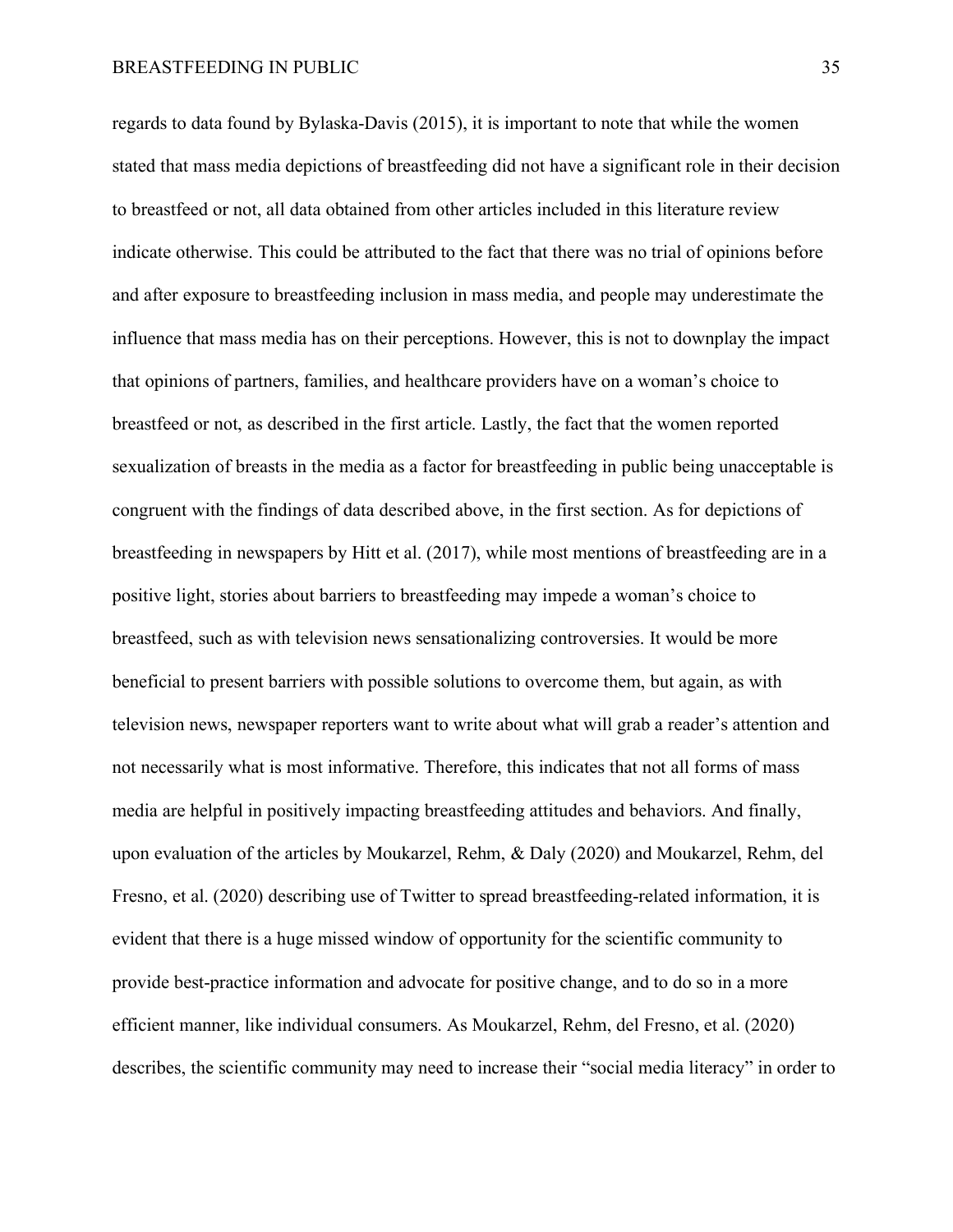effectively utilize the app (Moukarzel, Rehm, del Fresno, et al., 2020, p. 9). All that being said, this group of articles describes how improper use of mass media can fall short in the opportunity to promote positive breastfeeding attitudes and practices, and can also even discourage women from choosing to breastfeed. However, one important consideration is that forms of media such as newspapers are losing popularity in an increasingly-digital world, so it may be more effective for the medical community to learn how to best utilize social media such as Twitter to disseminate helpful information regarding breastfeeding.

#### *Impact of Social Media Campaigns on Breastfeeding*

Altogether, the three articles found that evaluate the impact of social media campaigns on breastfeeding indicate that targeted social media campaigns, especially for high risk populations, can be effective at improving knowledge of breastfeeding, but there is work to be done to determine how best to tailor messages to be culturally appropriate and how to increase engagement. Dauphin et al. (2020), by mentioning the sixty women who requested to stay in the Facebook group in order to have postpartum support, reiterates the fact that online support groups are greatly desired by mothers in order to feel supported and obtain information related to breastfeeding (Dauphin et al., 2020). This study also demonstrates a need for a breastfeeding education campaign targeting African American women, as they disproportionately breastfeed their babies less than other ethnicities in the U.S, and are more likely to be less educated on breastfeeding practices. Moreover, the women in the study reported that they feel as if African American-specific education on breastfeeding would be educational (Dauphin et al., 2020). This gives way to the actual implementation of a culturally-specific breastfeeding campaign, *Breastfeed4Ghana*, which took the time to evaluate the cultural appropriateness of campaign materials before their distribution. Aryeetey et al. (2020) also described the process of editing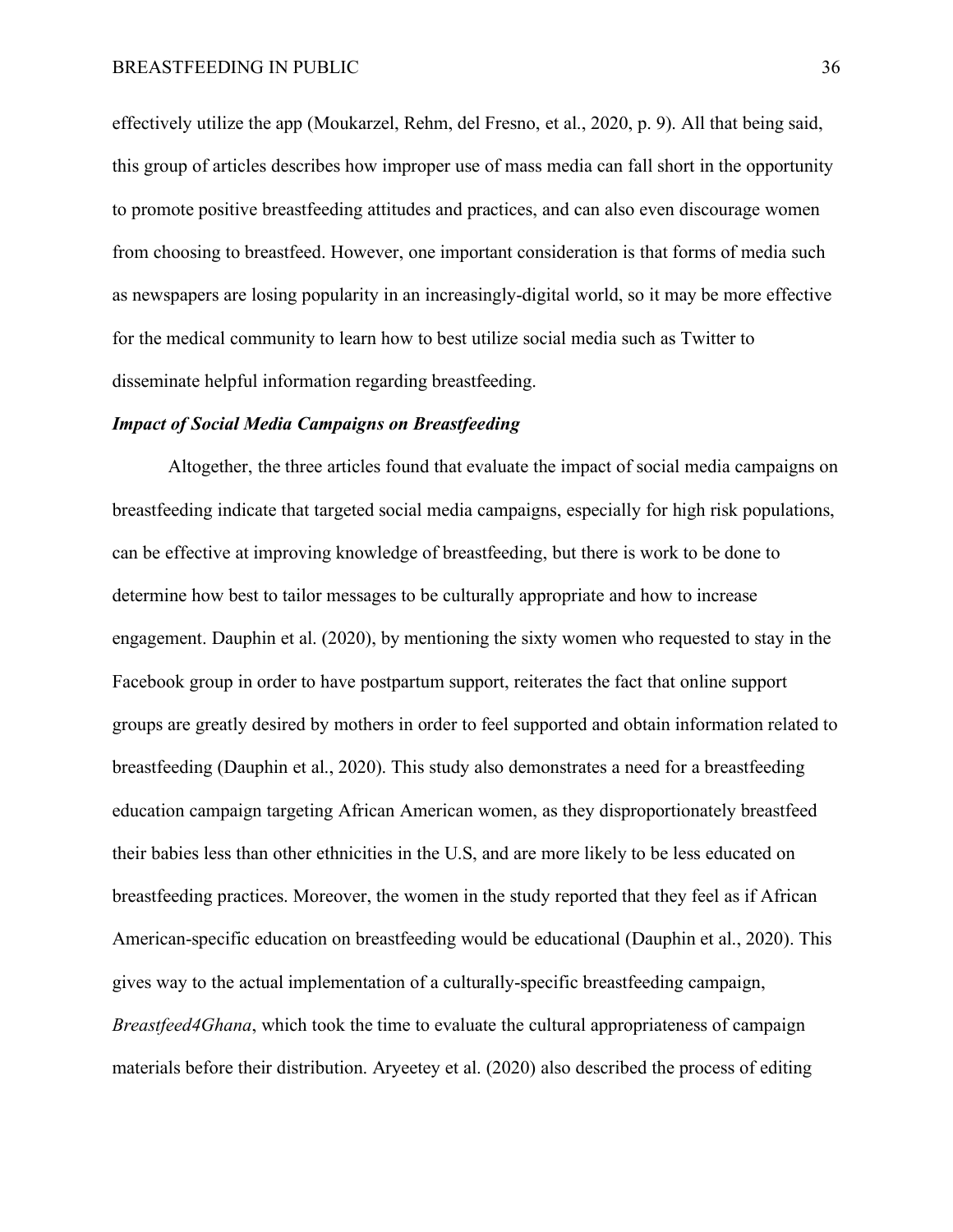images so not to create image-message misalignment, as with the photo of the mom breastfeeding her child that was changed to be encircled by icons of public places (Aryeetey et al., 2020). This emphasizes the idea listed under the "imagery" section above that images intended to increase exposure to breastfeeding can unintentionally reinforce the preconceived notion that it is a private practice, but adding the icons can help combat that misinterpretation. Lastly, this article demonstrates a need for campaign designs to seek more effective ways to engage the public so that education can be effective, which goes along with the need to improve Twitter communication about breastfeeding. Overall, these articles display a potential for successful social media campaigns to target specific populations, but "there is great need to fill the gaps in the literature regarding best practices and impacts of such interventions in order for the health sector to successfully uptake and utilize social media most effectively for health promotion and education" (Harding et al., 2020, p. 9). This is critical because lack of education about breastfeeding is a common barrier cited among women to breastfeeding initiation and success.

# *Impact of Smartphone Apps on Breastfeeding*

The data found by Coughlin (2016) and Asiodu et al. (2015) regarding the use of smartphone apps on breastfeeding clearly indicates that there are not adequate smartphone apps to provide breastfeeding education, and the apps that do exist present poor information. There is great potential for smartphone apps to be effective at providing breastfeeding education, because the moms in the second article reported using apps frequently to track their baby's growth and development, but the unique technology and accessibility of smartphone apps are not, at this point in time, being utilized in the slightest. Moreover, the fact that Asiodu et al. (2015) delved into social media use by low-income, African American mothers indicates that since they do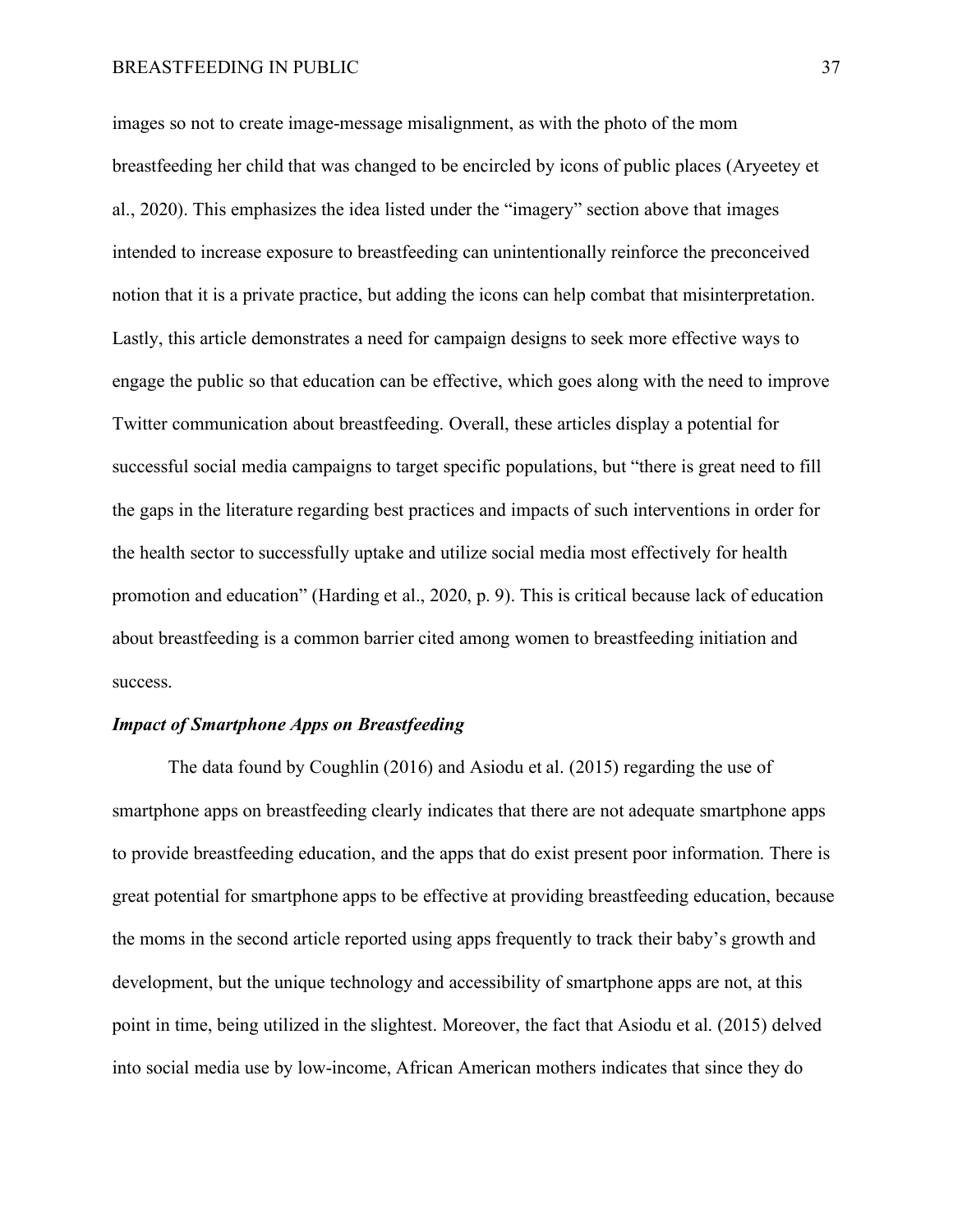report using smartphone apps for educational purposes, smartphone apps should be utilized to provide breastfeeding education for this population that has the lowest rate of breastfeeding in the U.S.

# *Limitations*

There are several limitations to be explored with regards to this review of literature. While there are limitations described for each article in Table 1 above, there are a few limitations that are common among a significant portion of the articles. First and foremost, not all articles and corresponding data are from the United States, as there is also data included from Ghana, Canada, Australia, and the United Kingdom. This decreases the generalizability of the data to the population in the U.S. Secondly, almost half of the data is qualitative (9 out of 20 articles) and utilizes semi-structured interview with small population groups, which limit the application of study findings because a small study group may not be representative of an entire population or even a population subgroup. Additionally, semi-structured interviews mainly rely on retrospective data, which may not necessarily be accurate. It is also important to note that the articles by Asiodu (2015), Bridges (2018), and Lebron (2019) evaluating the impact of social media on breastfeeding did not go as far as measuring breastfeeding implementation before versus after exposure to a social media campaign, so the actual impact of social media on breastfeeding is not yet well-studied. Lastly, given that there was a wide variety of study designs, a meta-analysis could not be conducted, so creating an analysis of the articles for this review of literature was more challenging.

# *Identified Gaps*

There are a multitude of identified gaps in the data found in this literature review. Most significantly, there is a major gap purely in the amount of data available. When I conducted my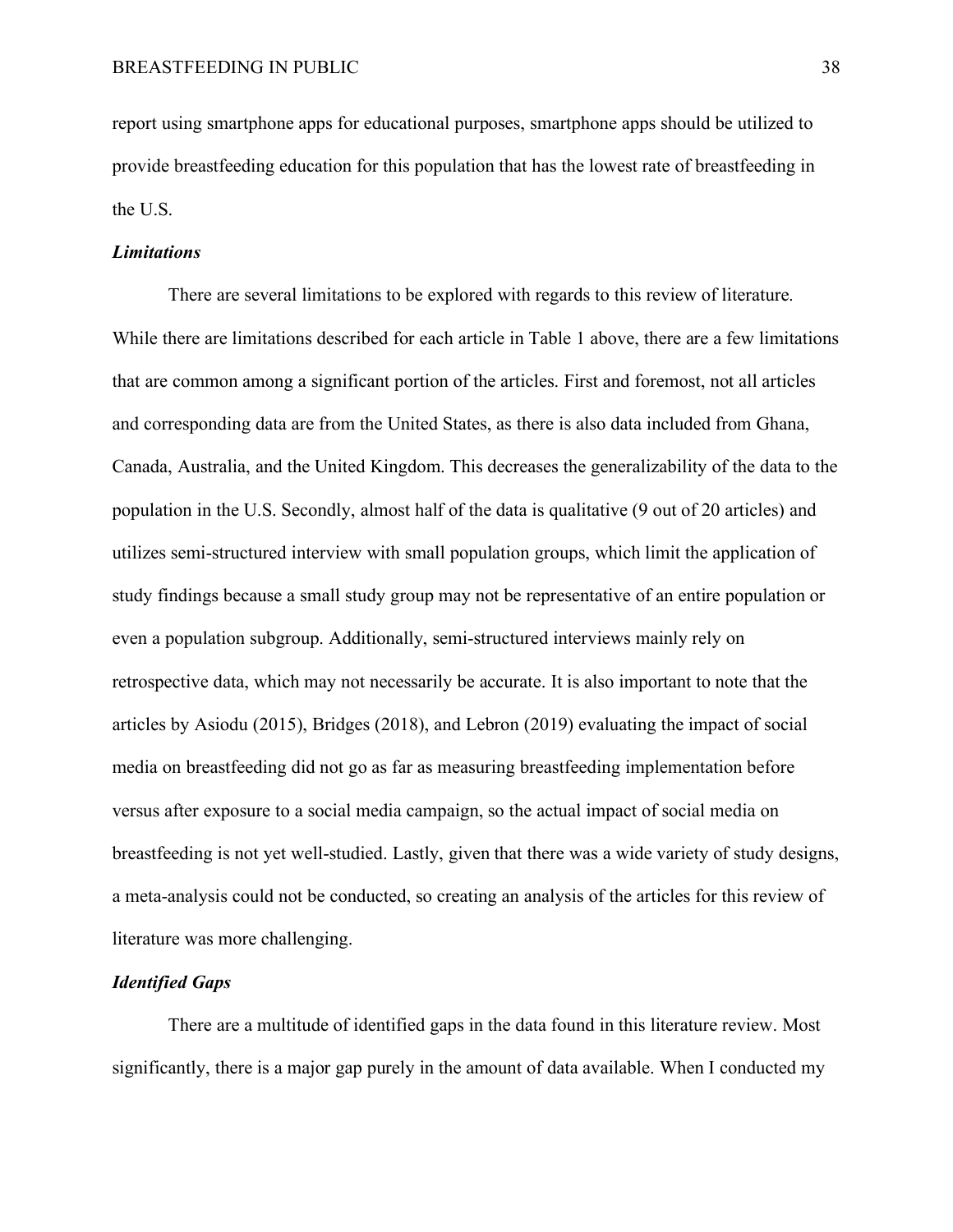search of literature, only 50 articles were somewhat relevant to my research question, and after reading through each article, only 20 articles were specific enough to extract pertinent information. Additionally, the sample sizes of many of the semi-structured interviews are small, which indicates that research findings cannot be applied to a population. It would be beneficial to obtain more data regarding attitudes towards breastfeeding from people of various ages, geographical location in the United States, political affiliation, and ethnicity; for mothers in particular, it would be beneficial to explore attitudes among women of various relationship statuses, sexuality, and multipara versus primipara. As for specific articles, the study describing the portrayal of breastfeeding in television news only obtained data from national news sources, but data from local news stations could give a more detailed perspective (Gearhart & Dinkel, 2016). Additionally, an article exploring attitudes towards breastfeeding among both noncaregivers and mothers following exposure to breastfeeding were studied in areas where rates of breastfeeding are low, which results in inherently less exposure and potentially fewer positive attitudes towards breastfeeding, thereby skewing the data (Foss & Blake, 2018). This reiterates the idea that data should come from various geographic and socioeconomic populations throughout the United States to enable generalizability. Generally speaking, the gaps in literature exist due to the lack of data regarding attitudes towards breastfeeding and especially the use of social media with regards to influencing attitudes towards and behaviors of breastfeeding.

# **Conclusion**

In conclusion, this review of literature indicates that throughout Western culture, breastfeeding is generally accepted and viewed in a positive light, but not when done so in public. Forms of mass media, and social media in particular, present a unique opportunity for healthcare providers to increase breastfeeding knowledge and improve attitudes towards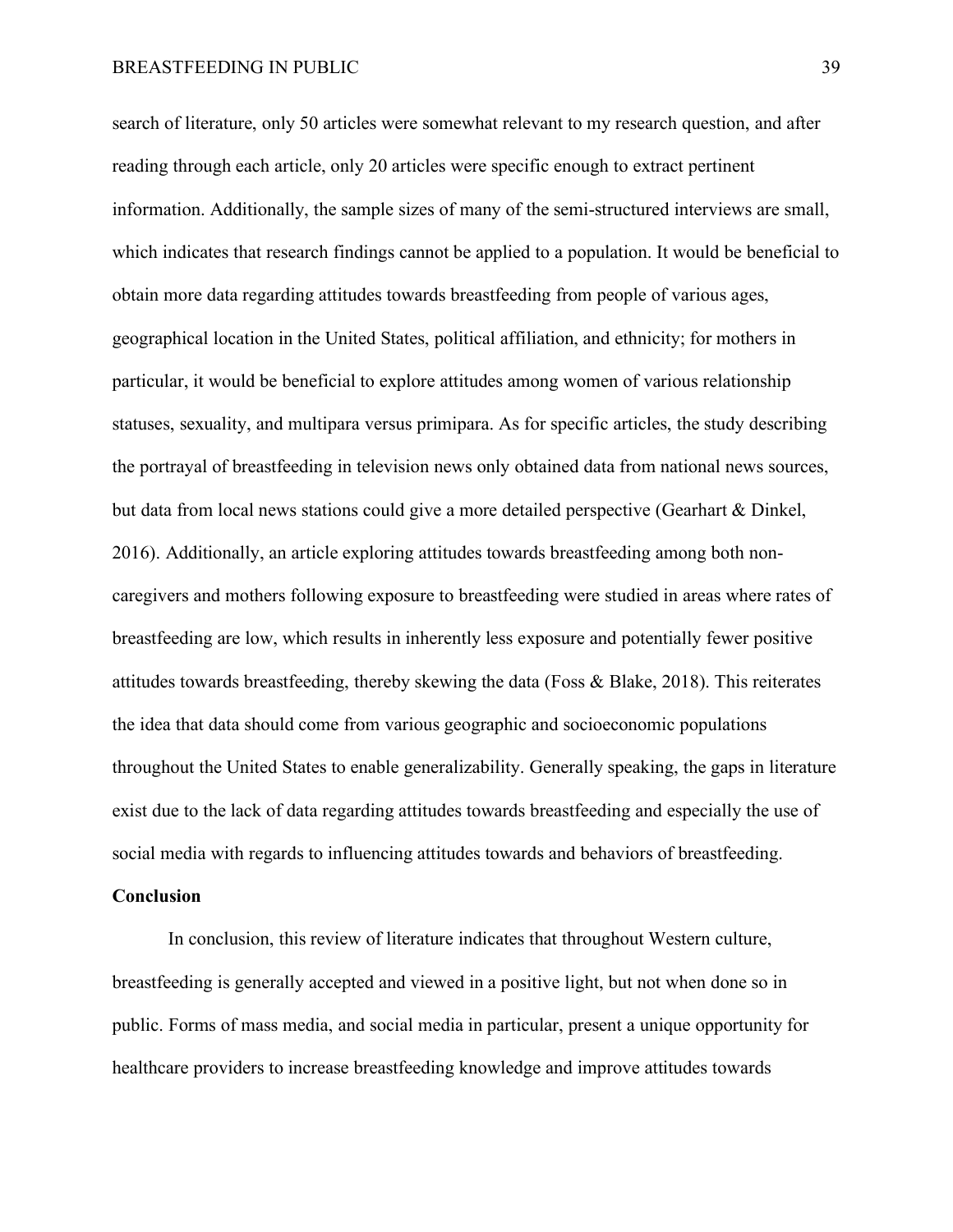breastfeeding through increased exposure among moms and the wider population. Both of these approaches, which can be done congruently, have the potential to help women overcome common barriers to breastfeeding in order to increase breastfeeding rates worldwide. However, the current data indicates that while there is some data backing how social media can have a positive impact in these two areas, especially in online support groups and on Instagram, other forms of mass media such as Twitter, newspapers, television, and smartphone apps have ample room for improvement in terms of effectively utilizing their widespread reach to positively impact breastfeeding attitudes and behaviors. Most significantly, there is a prominent lack of data in this area overall. The scientific community is lacking data for various areas and demographics of the United States specifically, and most of the data I found was qualitative, which limits the generalizability of it. Moreover, the studies that evaluated the use of social media with regards to breastfeeding exposure and education didn't go as far to investigate the actual impact of social media on breastfeeding women, so it is unknown how much social media can actually impact a woman's choice to breastfeed or continue breastfeeding. However, the landscape of mass media is evolving, and the use of social media for educational purposes is a relatively new concept, so more data should be presented in the upcoming years as it is increasingly studied within the healthcare landscape. Once attitudes towards breastfeeding in the United States are better understood, with further research, the scientific community can explore how best to employ mass media to have a positive impact on breastfeeding.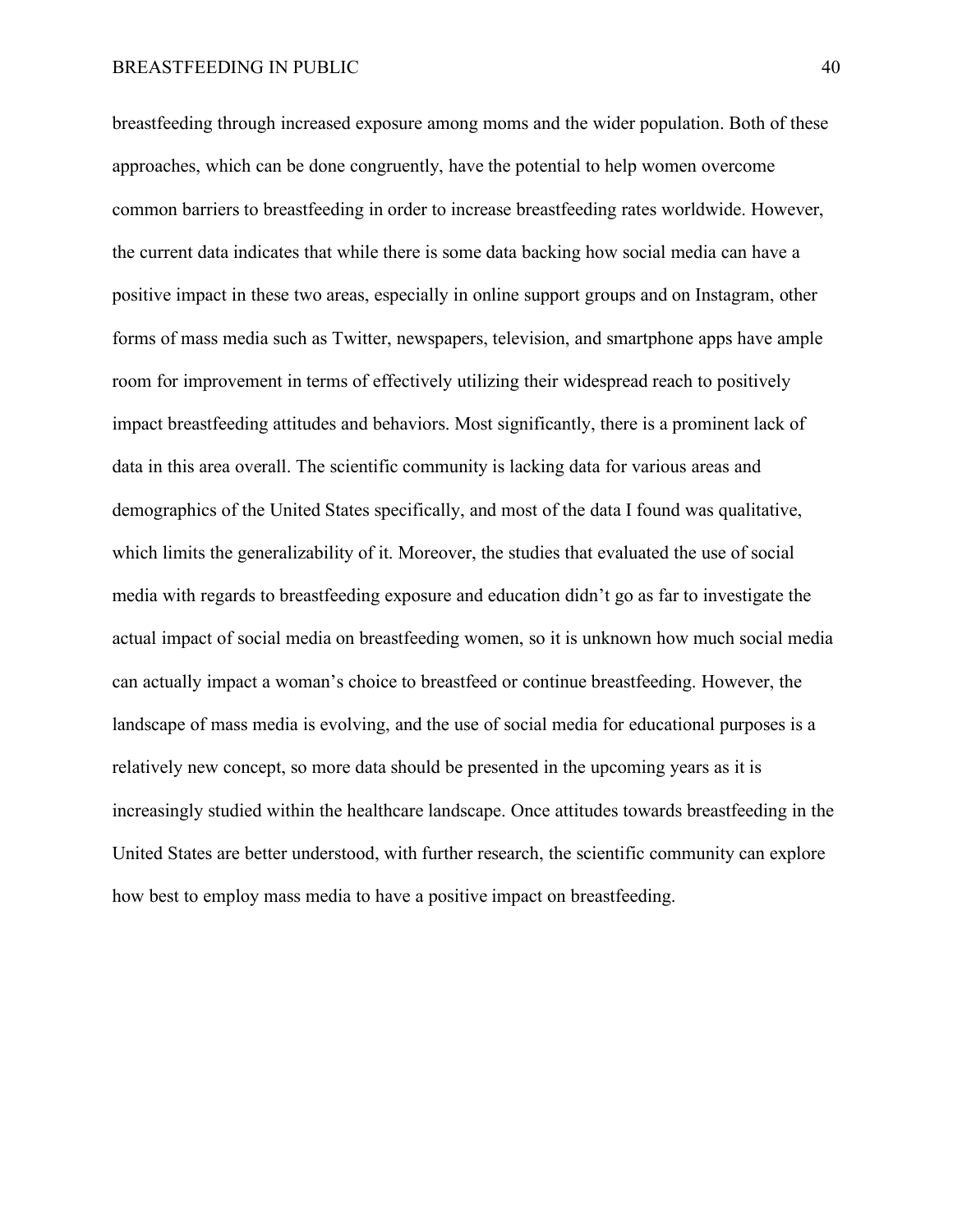# **Appendix 1 – Flowchart of search results**

-Boolean phrases used in Medline Complete EBSCO Host first search: "breastfeeding" and "breastfeeding in public." Search limiters English language, full free text available. Search expanders "apply related words," "also search within the full text of the articles," and "apply equivalent subjects."  $\rightarrow$  n = 173 -Boolean phrases used in PubMed first search: "breastfeeding" and "breastfeeding in public." Search limiters English language, full free text available.  $\rightarrow$  n = 4,711. Search discarded. -Boolean phrases used in PubMed second search: "breastfeeding" and "breastfeeding in public" and "media." Search limiters English language, full free text available.  $\rightarrow$  n = 132

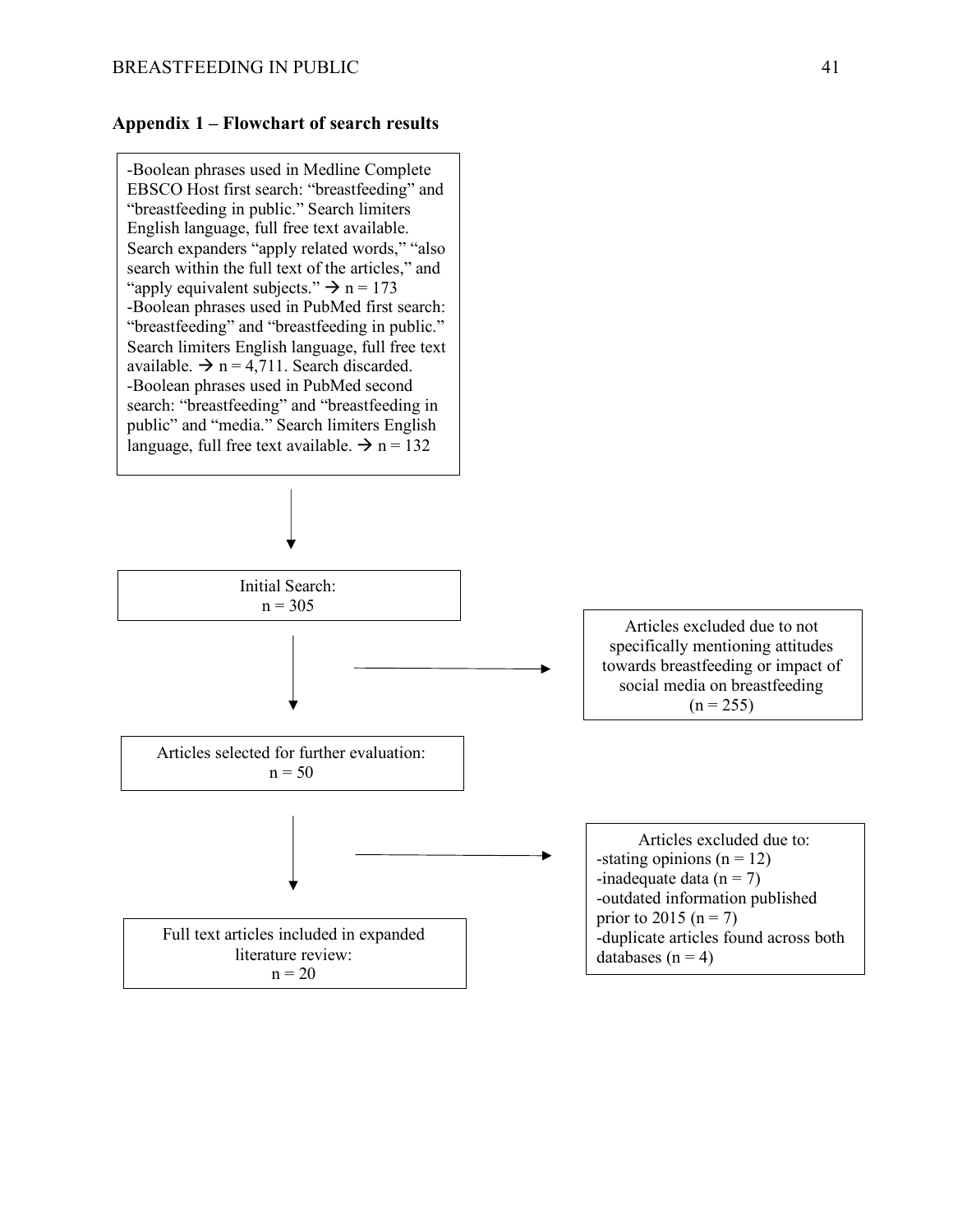#### References

- Aryeetey, R., Lasisi, O., Hromi-Fiedler, A., Carroll, G., Pérez-Escamilla, R., & Harding, K. (2020). Design and testing of communication materials for a breastfeeding social media marketing campaign: Breastfeed4Ghana. *DIGITAL HEALTH*, *6*, 1–12. https://doi.org/10.1177/2055207620909291
- Asiodu, I. V., Waters, C. M., Dailey, D. E., Lee, K. A., & Lyndon, A. (2015). Breastfeeding and use of social media among first-time African American mothers. *Journal of Obstetric, Gynecologic & Neonatal Nursing*, *44*(2), 268–278. https://doi.org/10.1111/1552- 6909.12552
- Bridges, N., Howell, G., & Schmied, V. (2018). Exploring breastfeeding support on social media. *International Breastfeeding Journal*, *13*(1), 1–9. https://doi.org/10.1186/s13006- 018-0166-9
- Bylaska-Davies, P. (2015). Exploring the effect of mass media on perceptions of infant feeding. *Health Care for Women International*, *36*(9), 1056–1070. https://doi.org/10.1080/07399332.2015.1005304
- Chan, K., & Whitfield, K. C. (2020). Exploring breastfeeding knowledge and attitudes among noncaregivers: a narrative review. *Canadian Journal of Dietetic Practice and Research*, *81*(2), 97–104. https://doi.org/10.3148/cjdpr-2019-029
- Coughlin, S. S. (2016). The need for research-tested smartphone applications for promoting breastfeeding. *MHealth*, *2*, 18. https://doi.org/10.21037/mhealth.2016.04.03
- Dauphin, C., Clark, N., Cadzow, R., Saad-Harfouche, F., Rodriguez, E., Glaser, K., Kiviniemi, M., Keller, M., & Erwin, D. (2020). #BlackBreastsMatter: Process evaluation of recruitment and engagement of pregnant African American women for a social media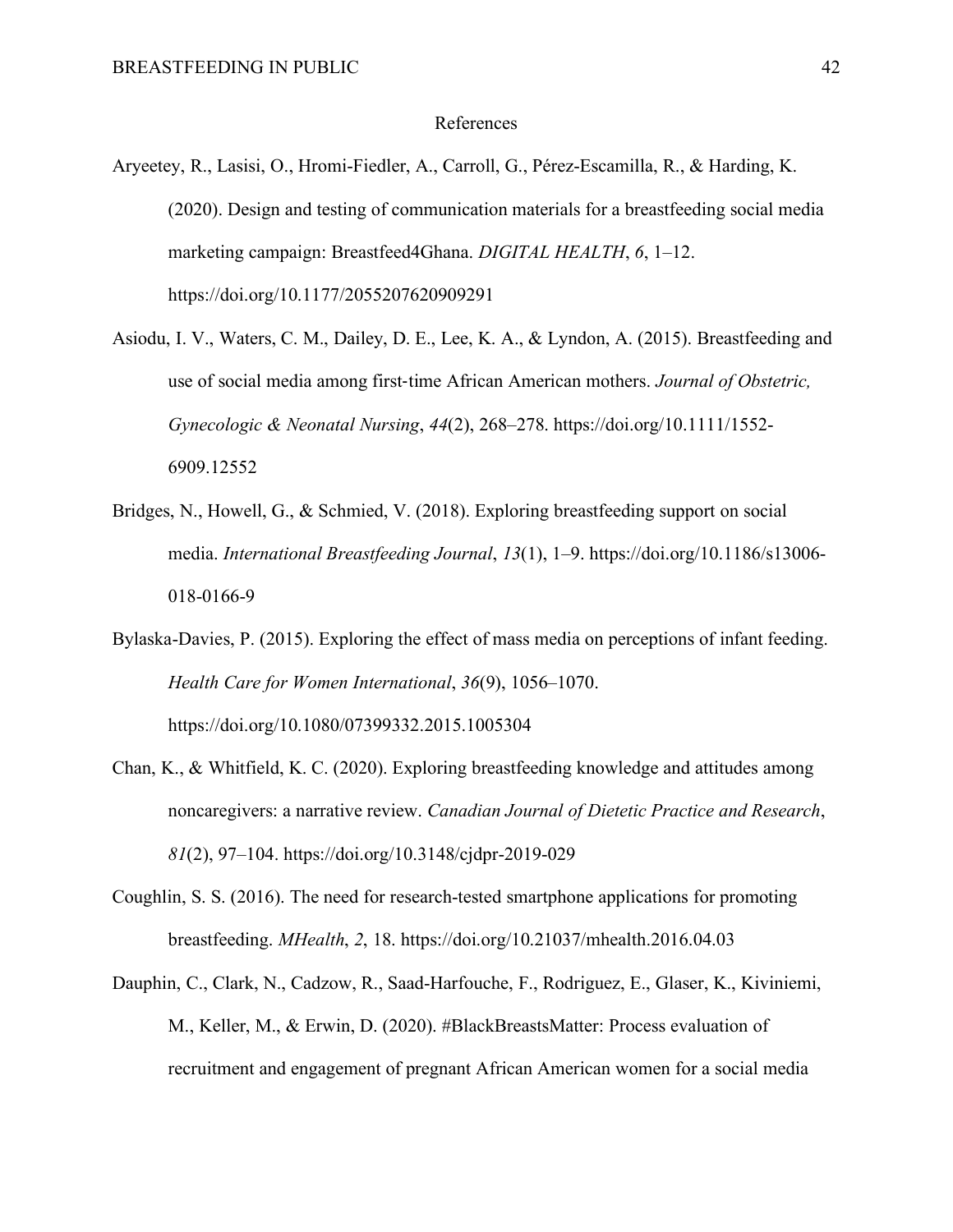intervention study to increase breastfeeding. *Journal of Medical Internet Research*, *22*(8), 1–20. https://doi.org/10.2196/16239

- Foss, K. A., & Blake, K. (2018). "It's natural and healthy, but I don't want to see it": Using entertainment-education to improve attitudes toward breastfeeding in public. *Health Communication*, *34*(9), 919–930. https://doi.org/10.1080/10410236.2018.1440506
- Gearhart, S., & Dinkel, D. (2016). Mother knows breast: A content analysis of breastfeeding in television network news. *Health Communication*, *31*(7), 884–891. https://doi.org/10.1080/10410236.2015.1012631
- Giles, F. (2018). Images of women breastfeeding in public: solitude and sociality in recent photographic portraiture. *International Breastfeeding Journal*, *13*(1), 1–12. https://doi.org/10.1186/s13006-018-0194-5
- Harding, K., Aryeetey, R., Carroll, G., Lasisi, O., Pérez-Escamilla, R., & Young, M. (2020). Breastfeed4Ghana: Design and evaluation of an innovative social media campaign. *Maternal & Child Nutrition*, *16*(2), 1–10. https://doi.org/10.1111/mcn.12909
- Hitt, R., Zhuang, J., & Anderson, J. (2017). Media presentation of breastfeeding beliefs in newspapers. *Health Communication*, *33*(10), 1293–1301. https://doi.org/10.1080/10410236.2017.1351275
- Jamie, K., McGeagh, L., Bows, H., & O'Neill, R. (2020). 'I just don't think it's that natural': adolescent mothers' constructions of breastfeeding as deviant. *Sociology of Health & Illness*, *42*(7), 1689–1708. https://doi.org/10.1111/1467-9566.13157
- Lebron, C. N., St. George, S. M., Eckembrecher, D. G., & Alvarez, L. M. (2019). "Am I doing this wrong?" Breastfeeding mothers' use of an online forum. *Maternal & Child Nutrition*, *16*(1), 1–10. https://doi.org/10.1111/mcn.12890